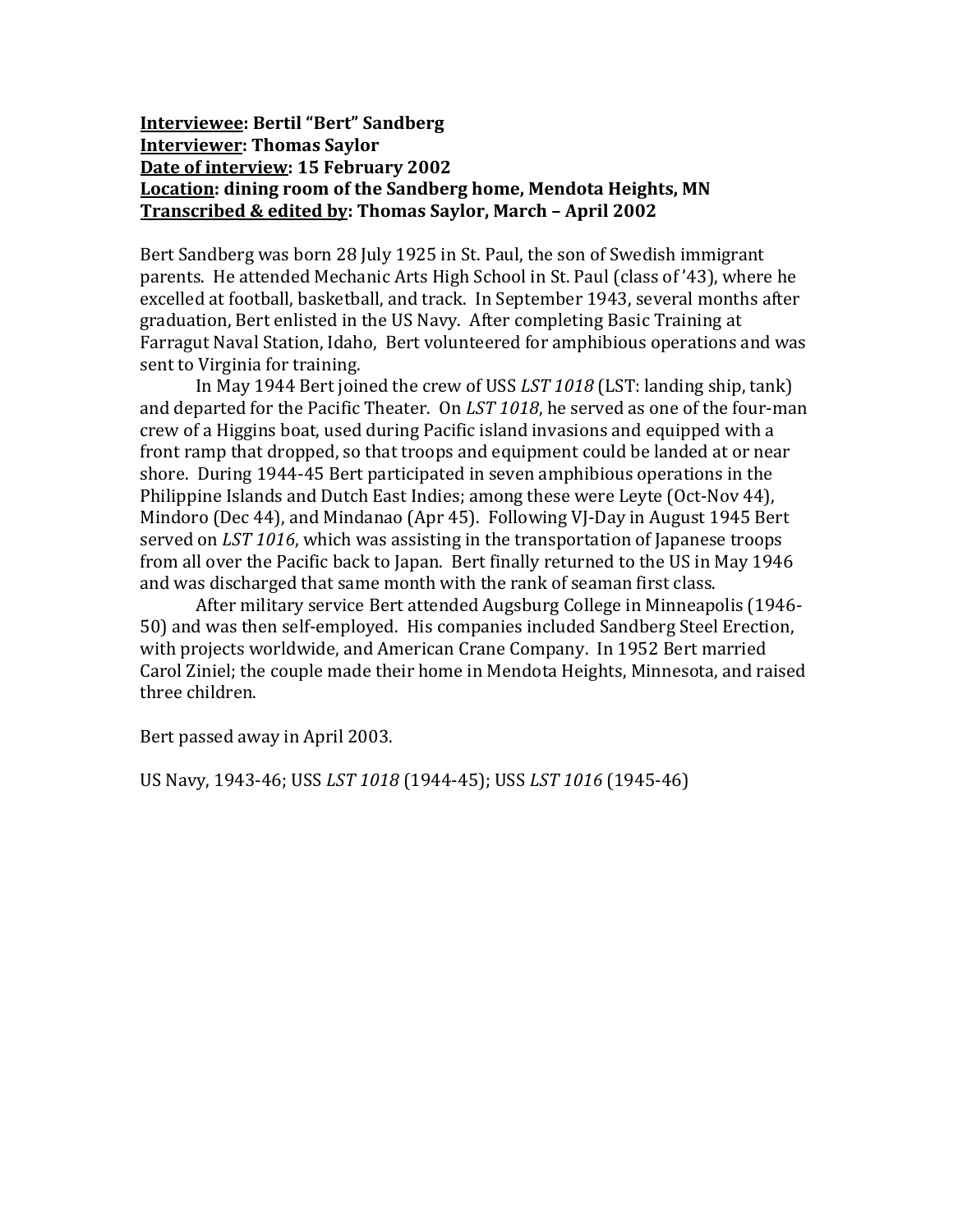

Photo: LST vessels of the same model as *LST 1018*, offloading cargo.

Caption with photo: Five LSTs beached at San Fabian, Lingayen Gulf [Philippines] while unloading trucks, circa January 1945.

NavSource naval archive, [http://www.navsource.org/archives/10/16/160697.htm.](http://www.navsource.org/archives/10/16/160697.htm) Accessed 7 February 2016.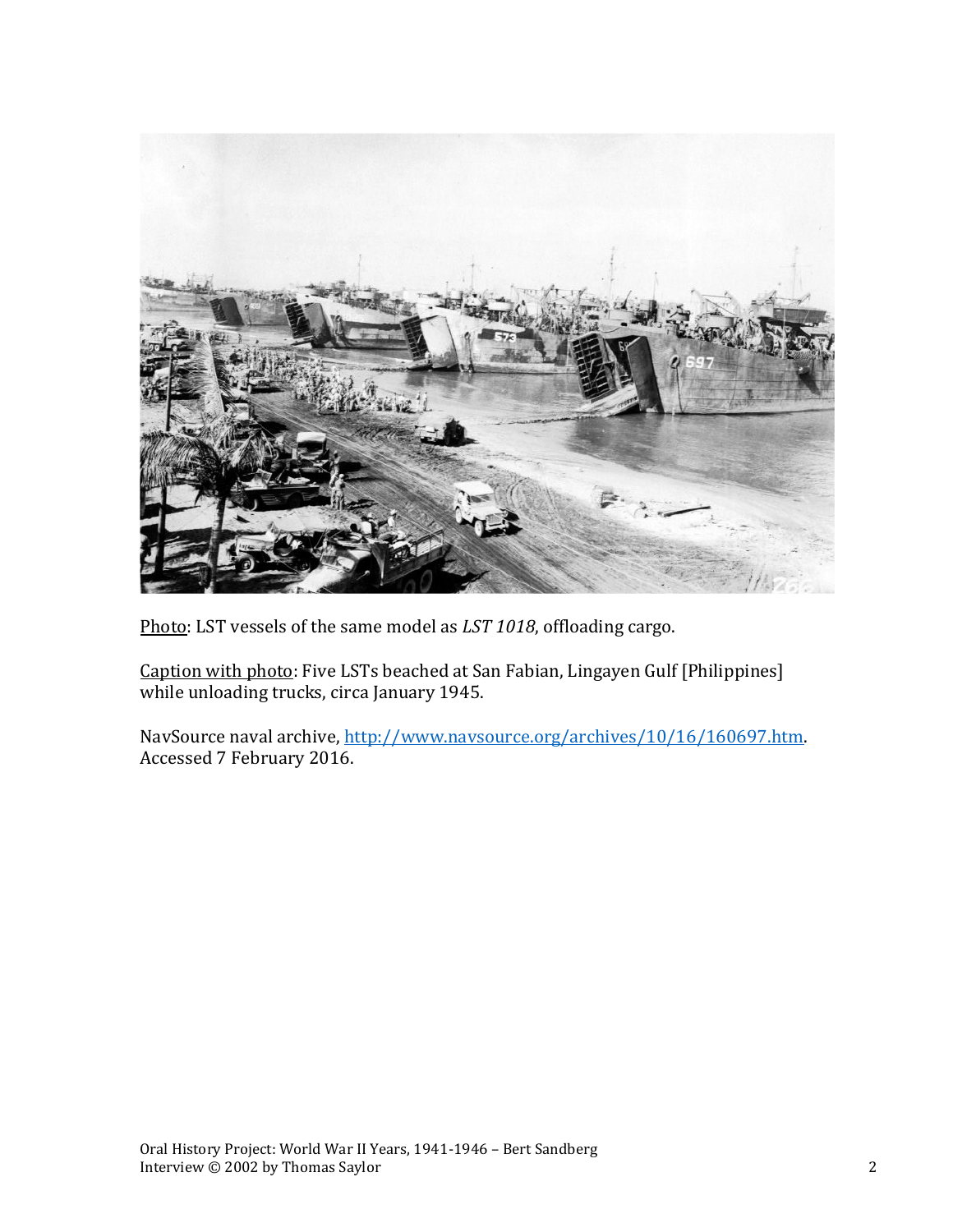**Interview key: T = Thomas Saylor B = Bert Sandberg [text] = words added by editor, either for clarification or explanation (\*\*\*) = words or phrase unclear NOTE: interview has been edited for clarity**

#### **Tape 1, Side A. Counter begins at 000.**

T: This is 15 February 2002, and this is the tape with Mr. Bert Sandberg. First Mr. Sandberg, I want to thank you for taking time out of your busy day to sit and have this conversation. Thank you very much.

B: You're welcome.

T: At the beginning, can I just ask you when and where you were born?

B: I was born 28 July 1925, on 9<sup>th</sup> and Wacuta [in downtown St. Paul], right across the street was Bethesda Hospital. So I didn't have to go far.

T: So right in downtown St. Paul?

B: Yes.

T: And you went to grade school and high school in St. Paul, too?

B: I went to a grade school called Franklin School, that's in what they call lower town now. It was very interesting, because most parents of the kids who were there with me were immigrants.

T: Your parents were also immigrants.

B: My parents were from Sweden. Most of my friends were Irish, Italian, and we had a few blacks. But they were not immigrant.

T: And you finished high school in 1943, is that right?

B: June of 1943 I graduated from Mechanic Arts High School.

T: So you were in high school, a sophomore or a junior, when the Japanese attacked Pearl Harbor.

B: I think I was a sophomore. It was December of '41, and it was on a late Sunday night. I'll never forget. We had played basketball and we were at Bridgeman's, a restaurant, an ice cream store, on the corner of St Peter and 7<sup>th</sup> [in St. Paul]. And we stopped in there—we had an old Model A—and one of the boys came out and says,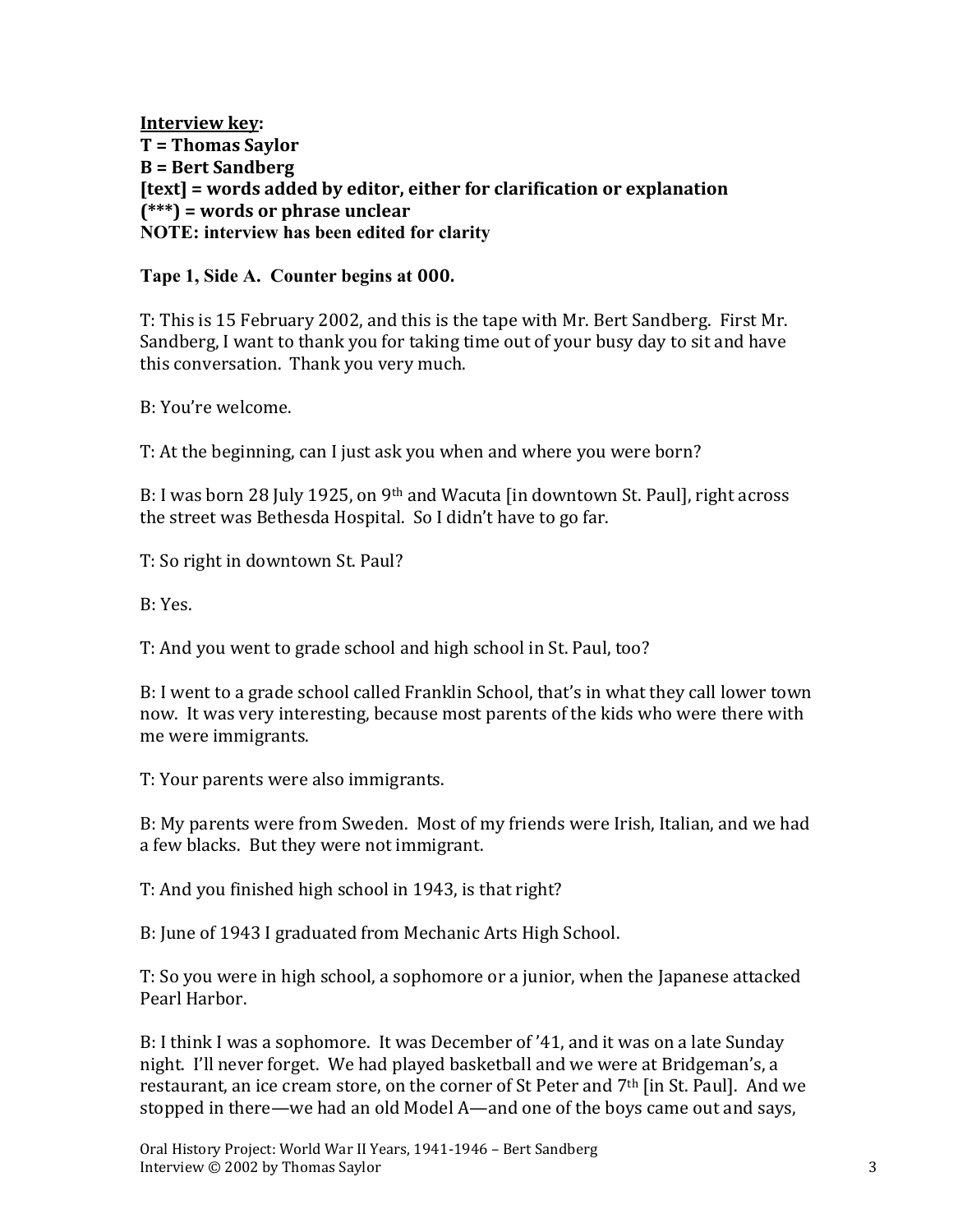"They bombed Pearl Harbor!" And nobody knew where Pearl Harbor was. We didn't know what he was talking about. "Where's that?" "Hawaii," [he said]. "But where's Hawaii?" It was very… *(pauses three seconds)* kind of a shock.

And the big shock came as the next day we went to school at Mechanic Arts, it was a Monday, and they had an assembly saying about the war. I think Roosevelt signed the declaration two days later. And he [the principal] says, "And now we're going to sing "The Star Spangled Banner."' And nobody knew it. So he said we all had to go back to our homeroom, study it, and come back in half an hour! We all came back, and then we could sing "The Star Spangled Banner."

T: How did you react once the news kind of sank it what had happened?

B: To be honest with you, I was so wrapped up in sports and that… I guess I didn't know much about the outside world, like Germany, Japan. I figured nobody could beat us. I didn't know any better. I didn't know we were so poorly equipped.

T: How did your folks react, Bert?

B: Well, my mother and father, you know… *(pauses three seconds)* My mother didn't talk English too good, being a foreigner, and my father had to work all the time. So we never… In those days, immigrants didn't communicate that much with their fathers and mothers. But I do know that in 1938 my mother still was not a citizen, and it came out in the St. Paul *Dispatch* [a daily newspaper] that all non-citizens might be shipped back to Europe if they don't get their citizenship. And, boy, did my ma get it in a hurry.

T: Really? So it had an impact on her in that respect.

B: That was in '38, before the war, but that's when Hitler was marching.

T: Now do you have brothers or sisters?

B: I had one brother, Bob. He was two years older than I was. No sisters.

T: Did he enlist pretty much right away?

B: My brother wanted to go; he was a pretty good student. He wanted to fly. A lot of students… He was at the U [University of Minnesota, Minneapolis], as a freshman, and I think that he wanted to join the British up in Canada. A lot of them were joining the British Air Force. But he didn't go. I don't know why.

T: Was he then drafted into the US Army?

B: My brother was drafted into the Army in February of 1943.

T: And he served in Europe, or the Pacific?

Oral History Project: World War II Years, 1941-1946 – Bert Sandberg Interview © 2002 by Thomas Saylor 4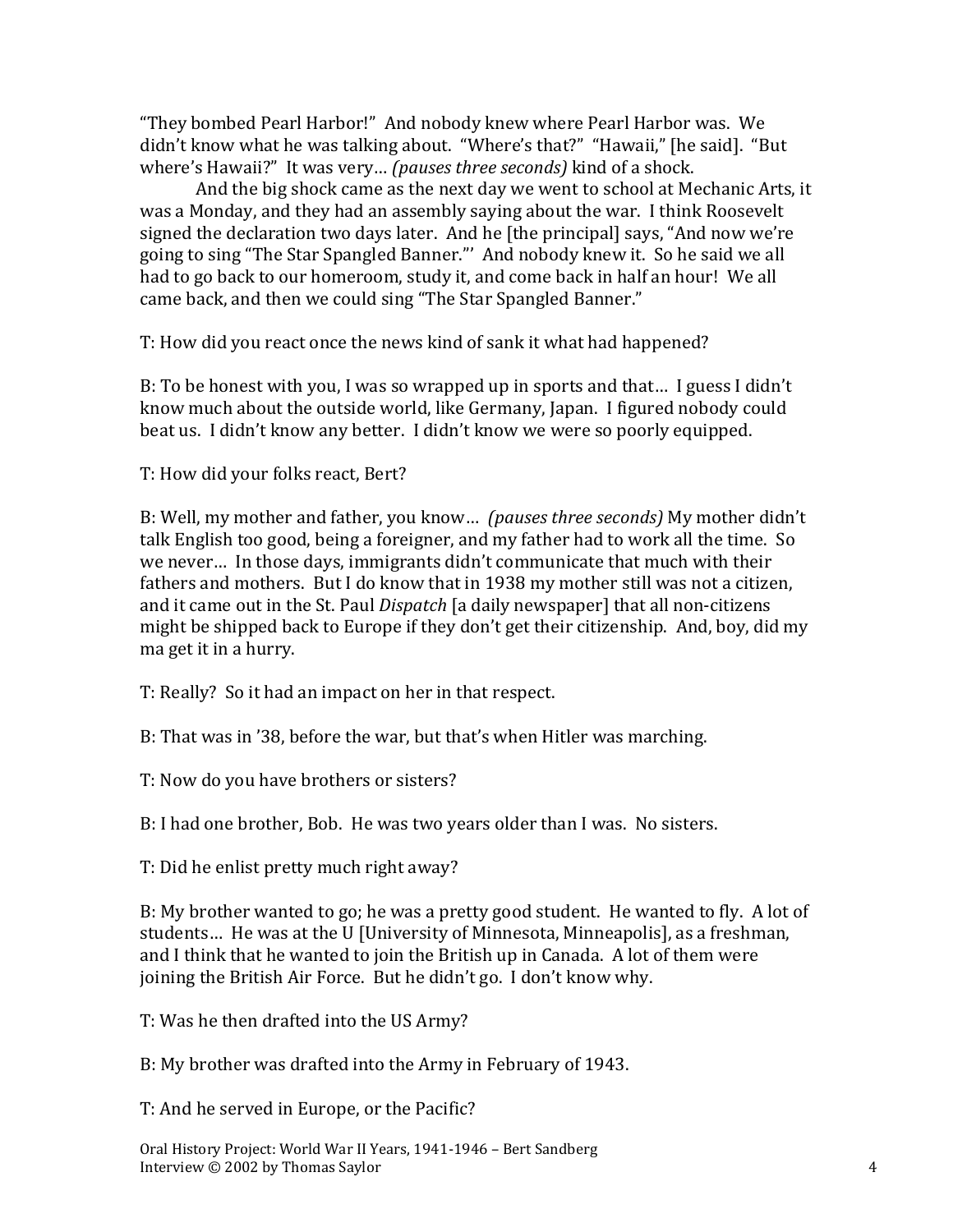B: My brother was in the Combat Engineers, I think it was the 106<sup>th</sup>; they took their training down in Ft. Jackson, South Carolina. He went overseas, and just before Omaha [Omaha Beach, D-Day invasion, June 1944]… He wasn't in the Omaha invasion, he was in the… *(pauses three seconds)* He went in later on, but he was taken prisoner at the Battle of the Bulge. And he went from 200 pounds down to 104. He was freed in April, I think… April, yes, about two weeks before the war was over in Europe.

T: Was that difficult on him, being a Prisoner of War?

B: Yes, my brother never came out of it. I think that he, he said he got beat up by the guards, but I doubt it, because he… All drinkers have to have an alibi. He never came out of it; he drank. He got married. When he was married—he got married when he was in the service—we had a construction company, so I kept him on the payroll. But when he was drinking I told him not to come around, because he was a bad example.

T: When did he pass away?

B: He passed away about four years ago.

T: Now you joined the Navy. What went into your decision to join the Navy?

B: Well, it those days it was kind of an honor and privilege to be in the service. It's not like lately. Everybody was going, and I was a little younger. A lot of my friends were 18, so they were gone before I was. And I remember, they were so strict, Pat Conway didn't even get a day's leave, because he had to go to Minneapolis the day we graduated. And then he went to Farragut [Training Center, Idaho]; he went in the Navy. Most of my friends went in the Navy, and so I guessed I would go in the Navy, too. I had never seen an ocean, and it was actually the Japanese Navy that had caused all this, and I figured we wanted to get even with them.

## **(1, A, 104)**

T: Now you enlisted, and it was not right away that you actually were called up, right?

B: You're right. I turned 18 on 28 July [1943], so I ran down there with Pat Conway's brother, Matt, who was going to be a priest, and he wanted to join. Yes, so it was about two weeks before I turned 18. The reason you did it in those days, if you joined at 17 you could pick your branch. If you didn't, then you're at the mercy of your Draft Board—they put you where they want to put you.

T: So you could have ended up in the Army?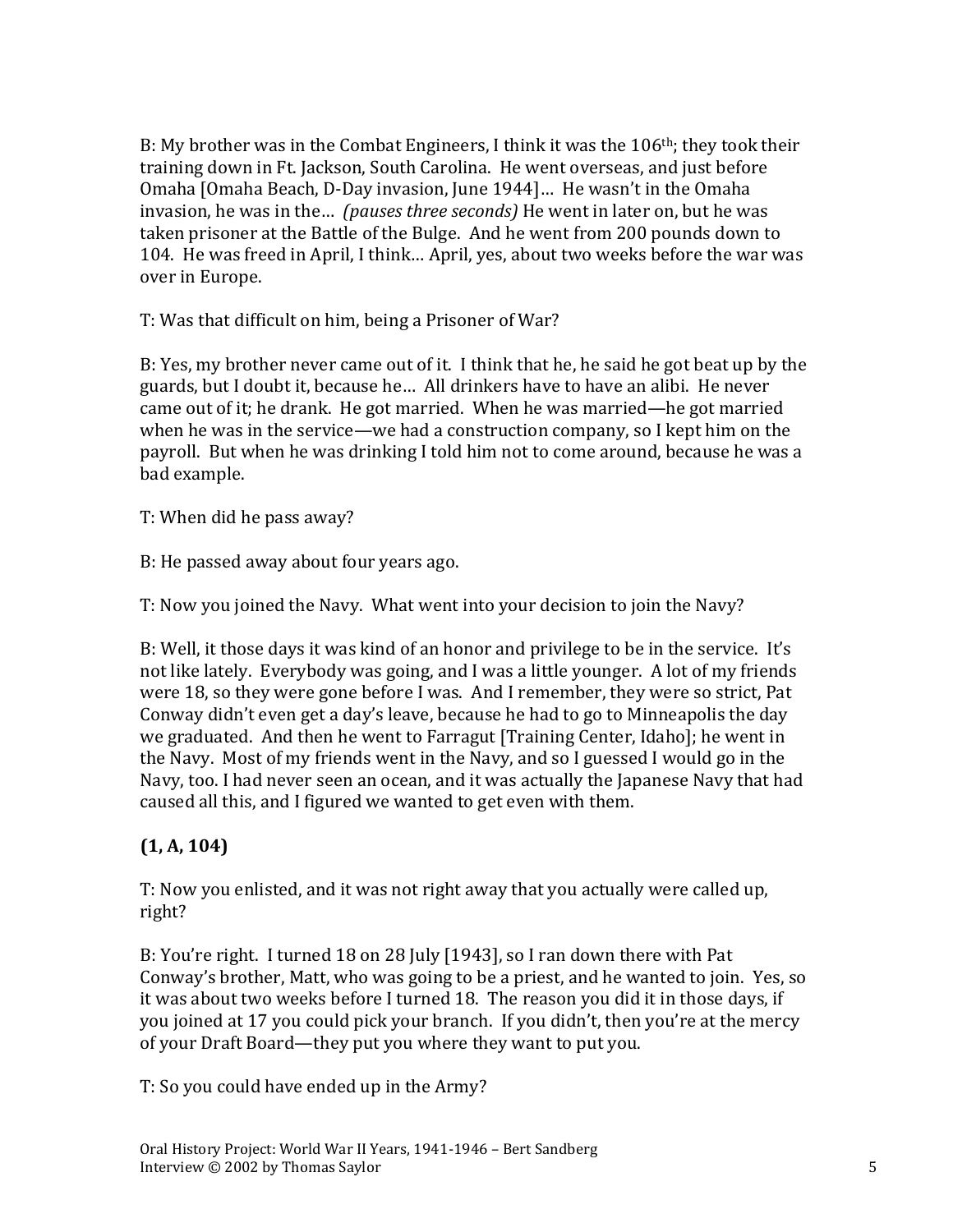B: Yes.

T: How did you feel once you had enlisted? What kind of feelings did you have once you had signed the papers?

B: I kind of felt proud. But it was nothing in those days; everybody was in. And if you didn't go in… I had a friend named Pat Lee, who served on the [battleship] *Massachusetts*; he had flat feet, and they made him 4-F. And he was so embarrassed, he trained picking up marbles with his toes, and he passed to get in. It was no great thing; everybody wanted to be in the service.

T: So there was a desire to be in, as opposed to being on the sidelines?

B: That's right.

T: Did guys who were in the service look down on those who weren't in?

B: Oh, I don't think so. I had a friend named Pat, another Irish kid, that talked about three or four of us guys, older, to go in in February. My brother did, even though he had had rheumatic fever when he was a young fellow. He [Pat] had a heart murmur, and they made him what they called in those days 4-F. And he was just crushed.

There were a few that worked in war plants, and a lot of the farmers didn't have to go in, but I didn't care. I didn't care if they were in or not.

T: How did your folks respond to you joining the Navy?

B: Well, I remember, my father was working at a war plant in New Brighton [suburb north of St. Paul], and he came home, and I said I wanted to join. He says, "Well," and he put his arm around me; I'll never forget it—"You know, Bert, this country has been pretty good to you and your mother, being foreigners; I am proud that you're joining." My ma didn't like it so much, but I told my ma, "Look, I am only two weeks away, they are going to draft me eventually. Let me go where I want to go." She said okay. They had to sign for you in those days. *(telephone rings in background)*

T: When you were in the Navy, for your Basic Training you didn't go to Great Lakes, down by Chicago, you went somewhere else.

B: Yes, everybody went six hours away to Great Lakes. For some reason our group was shipped to Farragut, Idaho, which, if you have ever been to Farragut, Idaho, it's about a two-and-a-half day trip on the train, going through Montana. That's where I ended up. *(telephone continues to ring)* I think Great Lakes was overfilled.

T: So they sent you guys to Farragut. Was that a new part of the country up there, in Idaho?

B: I had never been west of Fargo [North Dakota], so it was completely new.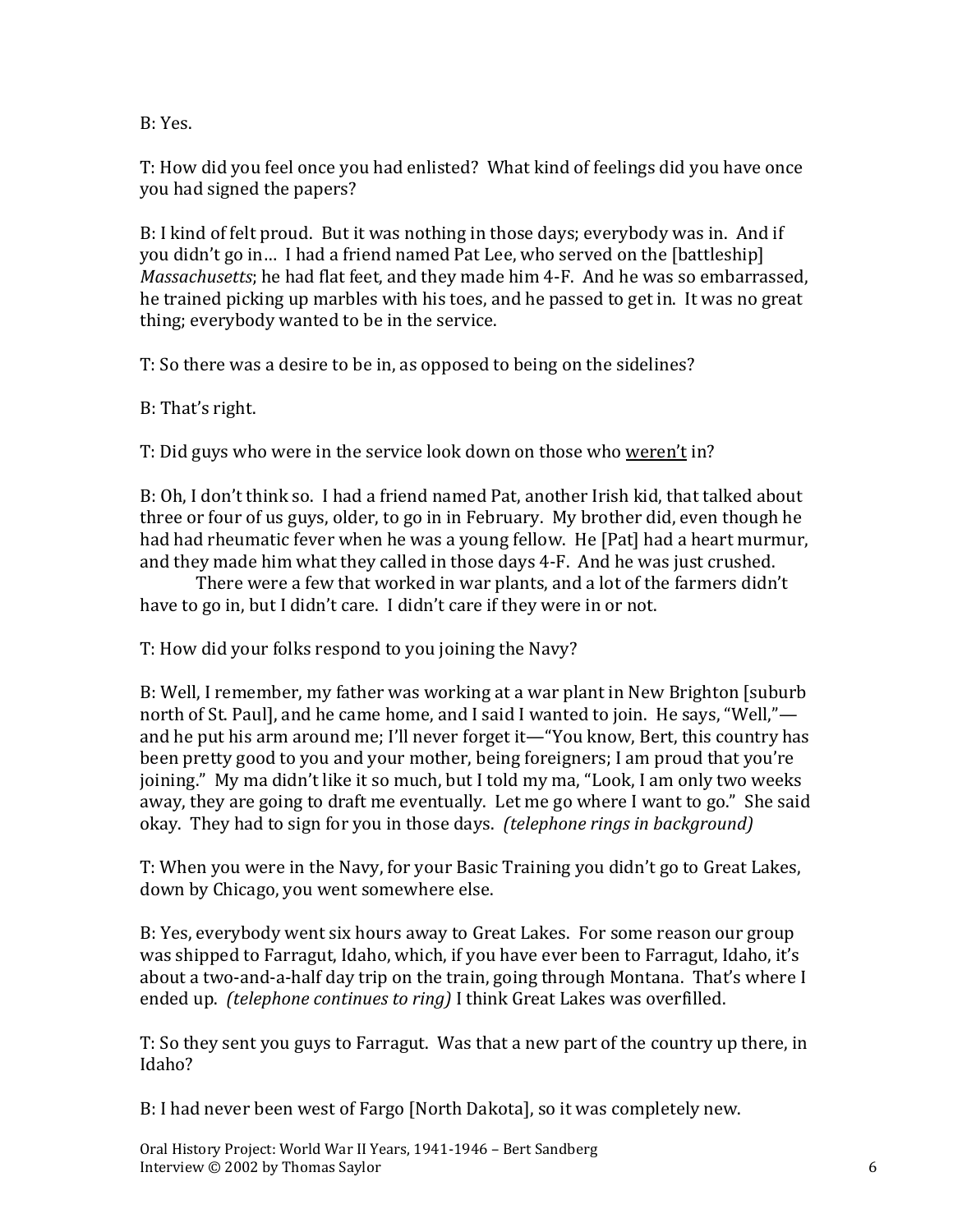T: How would you describe your Basic Training experience?

B: I had come out of high school running track and I had done a little boxing, so I was in excellent shape. I suppose like everybody else I kind of showed off and all that. I was as good as anybody—rowing a boat, running cross country. But I didn't have to do much of that, because for some reason I got very lucky and I was on their football team.

T: Did you want to be on the football team, or did they select you?

# **(1, A, 157)**

B: They had tryouts. There was a guy in our company, and he says, "Can you run? We don't have anyone who's quick." I said, "Yes, I can run." I had a track record, and I figured I was pretty quick. I went out, and I was very lucky, and I made the team. I never thought I had a chance.

T: Now why did the base have a football team to begin with?

B: The base had a football team. *(grandfather clock chimes begin)* There was Camp Benyon, Camp Scott, which I was in, Camp Waldron, there was about six camps, and they played among themselves.

T: All within this naval training facility?

B: Right.

T: And then the champion, which was us… *(pauses three seconds)* and we were pretty good. I was lucky, because I had a line in front of me that could open holes for anybody. We played Gonzaga University, which was in Spokane, Washington. Hate to tell you the score: 55 – 0.

B: You guys beat them 55 – 0?

T: Unheard of in those days.

B: And then we played Washington State. They had an All-American by the name of Bob Kennedy, and he had a line in front of him of 17-year old high schoolers, and we just walked over him, too. It wasn't fair; we had good coaches, we had good equipment, and we had guys who had played pro and college. So it wasn't fair.

T: Did you like playing?

B: I loved it. In fact, I loved it so much, I could have gone home on leave two weeks earlier, and I stayed for the last game. Everybody in my company thought I was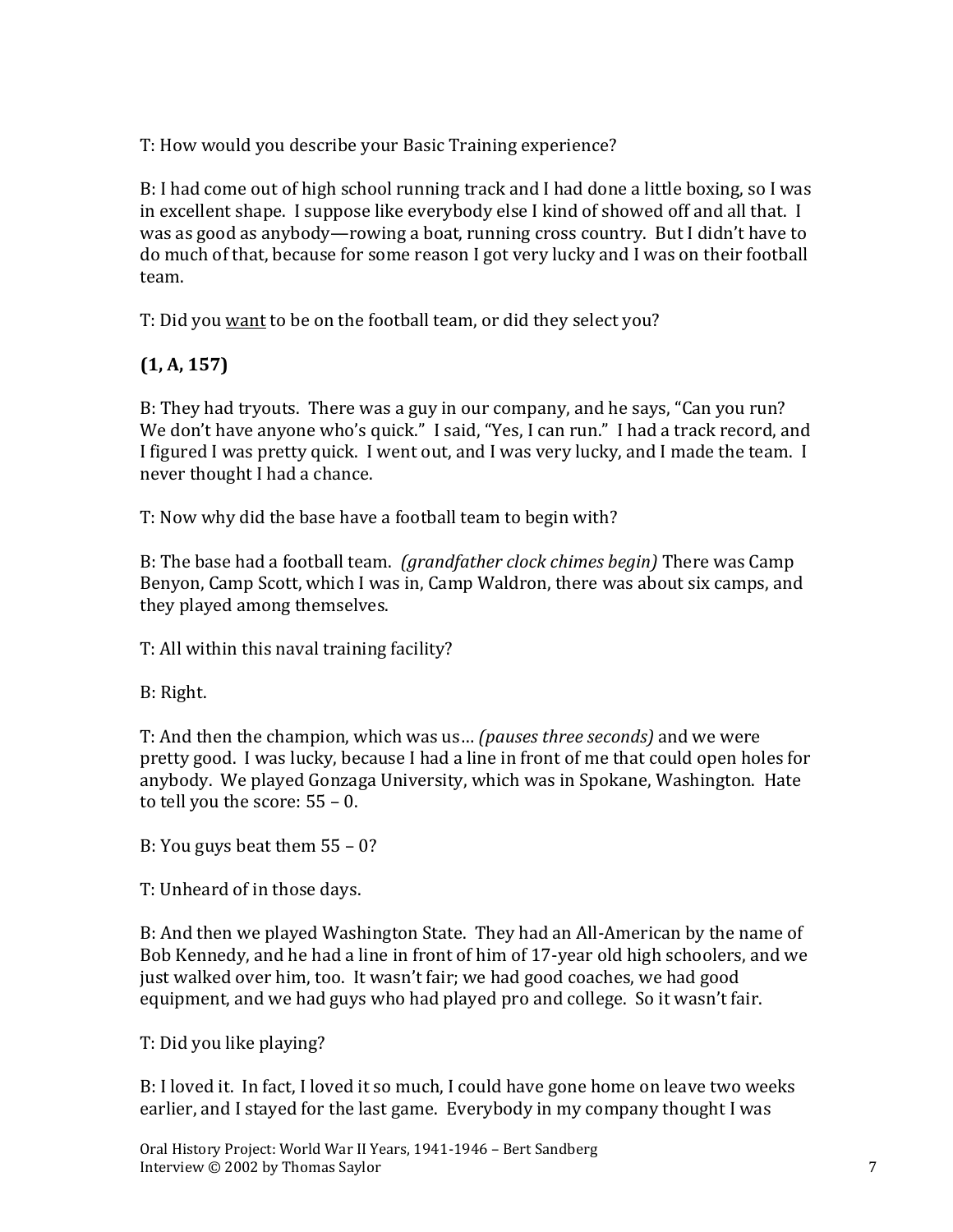nuts. Because for a lot of guys that was a chance to go home before they shipped out.

T: So you didn't get a chance to come home before you shipped out?

B: I did come home; they arranged it for me. One person was a lieutenant commander, and he had a lot of pull. He said, "Don't worry about it, you'll get your leave." Only thing bad about it was that I didn't go home on the train with all my buddies I had been in camp with.

T: Did you have to go by yourself?

B: With a different company.

T: Would you say, by and large, that Basic Training was positive or negative for you?

B: I would say negative, because we didn't do much shooting. We didn't use much arms. I think I got out on the rifle range once, but they had those old rifles, those Springfields. I didn't get maggy drawers—that's when you missed a target completely, the guy flags a red flag. They call it maggy drawers.

No, I thought they could have given us more training. That's my personal opinion.

## **(1, A, 192)**

T: Did you feel unprepared when you left?

B: Well, I was lucky. I went to radio school, and then I didn't like it, so I quit. They were taking volunteers for the amphibs [amphibious forces], and no one wanted to volunteer, and I said, "I'll go. Anything to get out of Farragut." I volunteered, and the next thing I knew I was on a train going to Camp Bradford, in Little Creek, Virginia.

One of the things I was disappointed in is, when we pulled into the train station in St Paul, which is the Union Depot, I was only four blocks from home. And they were going to be there for two hours, switching. So I asked the officers if I could run up and see my mom. "Nobody leaves the train," he says. We get to Chicago, and the guy decides they can leave the train. And then I never saw my mother until May of 1946.

T: Now you went to Virginia. Is that where you picked up your LST?

B: No. In Virginia you had your Basic Training. It was kind of funny, I said to some guy, "Look, there's the Atlantic Ocean." And the guy says, "You dummy, that's the Chesapeake Bay." *(laughs)* To me it looked like the ocean.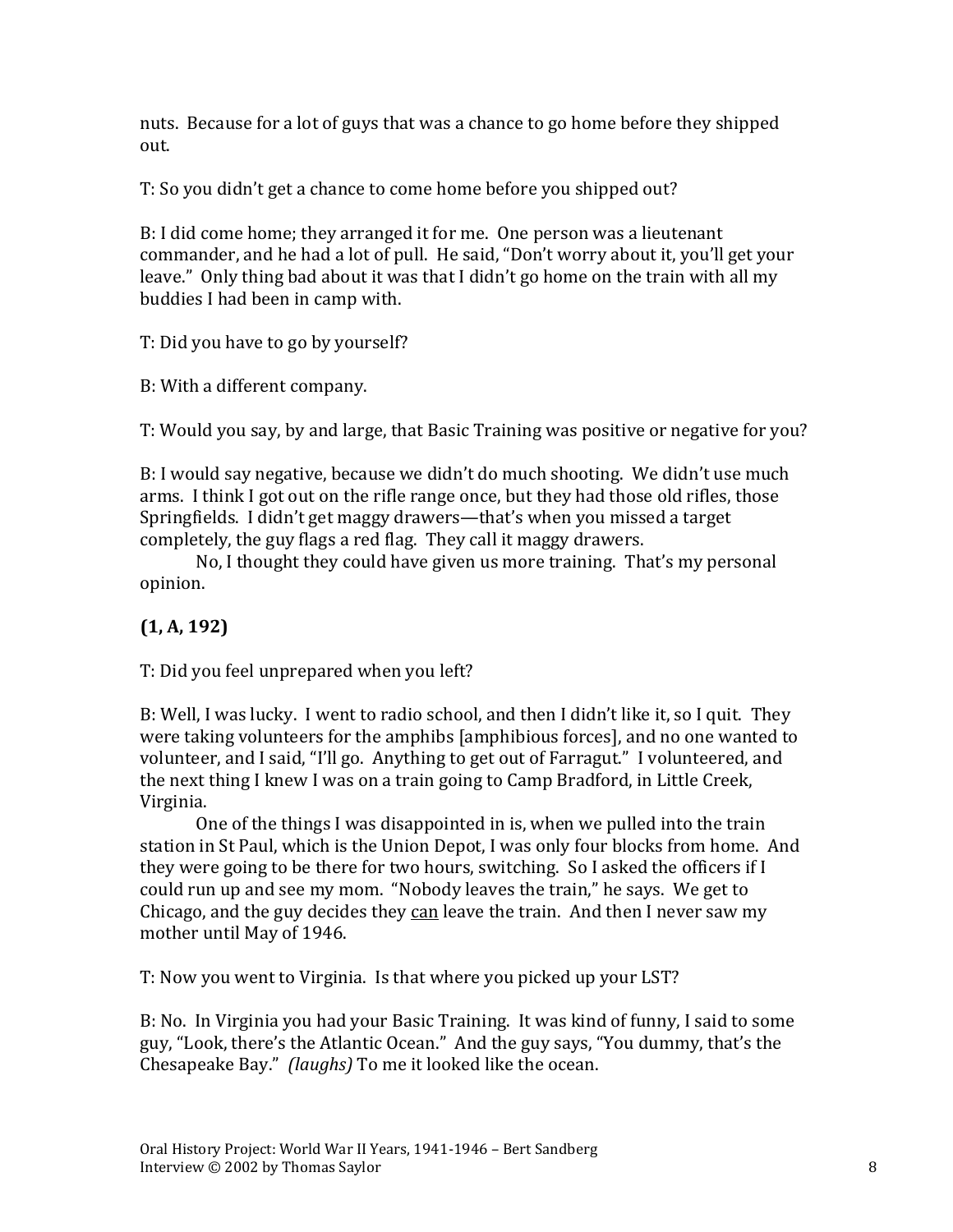They trained us down there, pretty good physical. We would use walkietalkies, and we stayed in Quonset huts. It wasn't like the Navy anymore; it was like the Army.

T: But by that time you knew you were going to be on an LST?

B: Do you know what they had there for an LST? They had a blacktop, painted. That was our first trainer. You stand over here, you stand over there. But then they shipped us to Norfolk, and that was tough. Liberty there, you've probably heard stories, "sailors and dogs keep off the lawn." And you can't blame them, because there were so many sailors there.

One of the things I did see was Robert Taylor, the famous movie star, and Van Heflin. A very nice guy. He was an officer in the Navy.

From there, they marched us from Camp Bradford, in Little Creek, to the train station, it was about five miles, or six. They had a (\*\*\*), with a band, in front of us. Then we pulled into Boston, into what they call the Fargo Building. That's by the South Station, if you know Boston. And we were in the Fargo Building, which was a big warehouse, about twelve stories. At the top floor was the beer gardens. I remember the first time I went there, I asked for a beer, and the guy said, "That'll be a *kwahtah*." I said, "What do you mean?" And he said, "A *kwahtah*." He meant twenty-five cents.

And from there we picked up our LST in Fall River, which was the big shipyard for Bethlehem [Steel Company], and then we trained, and from there we went down to New York, Pier 92. I was very lucky, we all got to go to the Stage Door Canteen, and all the movie stars were there. From there we—do you want me to keep telling?—I can take it all the way across.

T: Did you go through the Panama Canal?

B: Next stop, we left… People didn't know it, but right off Florida was Torpedo Junction, where the German subs sat. And they were knocking ships out like you wouldn't believe. From there we went down to Guantanamo Bay [US Naval facility in Cuba] for gunnery practice. Gunnery practice in the Navy is to have an airplane fly with a sleeve behind it, and you shoot at it. First day we didn't hit anything; by the third day we got a little better, we tore it up.

From there we went through the Panama Canal. Very interesting going through the Panama Canal. We saw all these guns, and some guy said, "The guns you see is only half. The rest is camouflaged." It was really unbelievable; there were 40mm guns all over the place. We came out on the other side, and all of a sudden a PT-boat comes racing at us. Here our skipper—all they are is an ensign, I don't think he'd had more sea duty than me—here we were going into a minefield. And he didn't even know it.

T: Bert, what was the crew on an LST?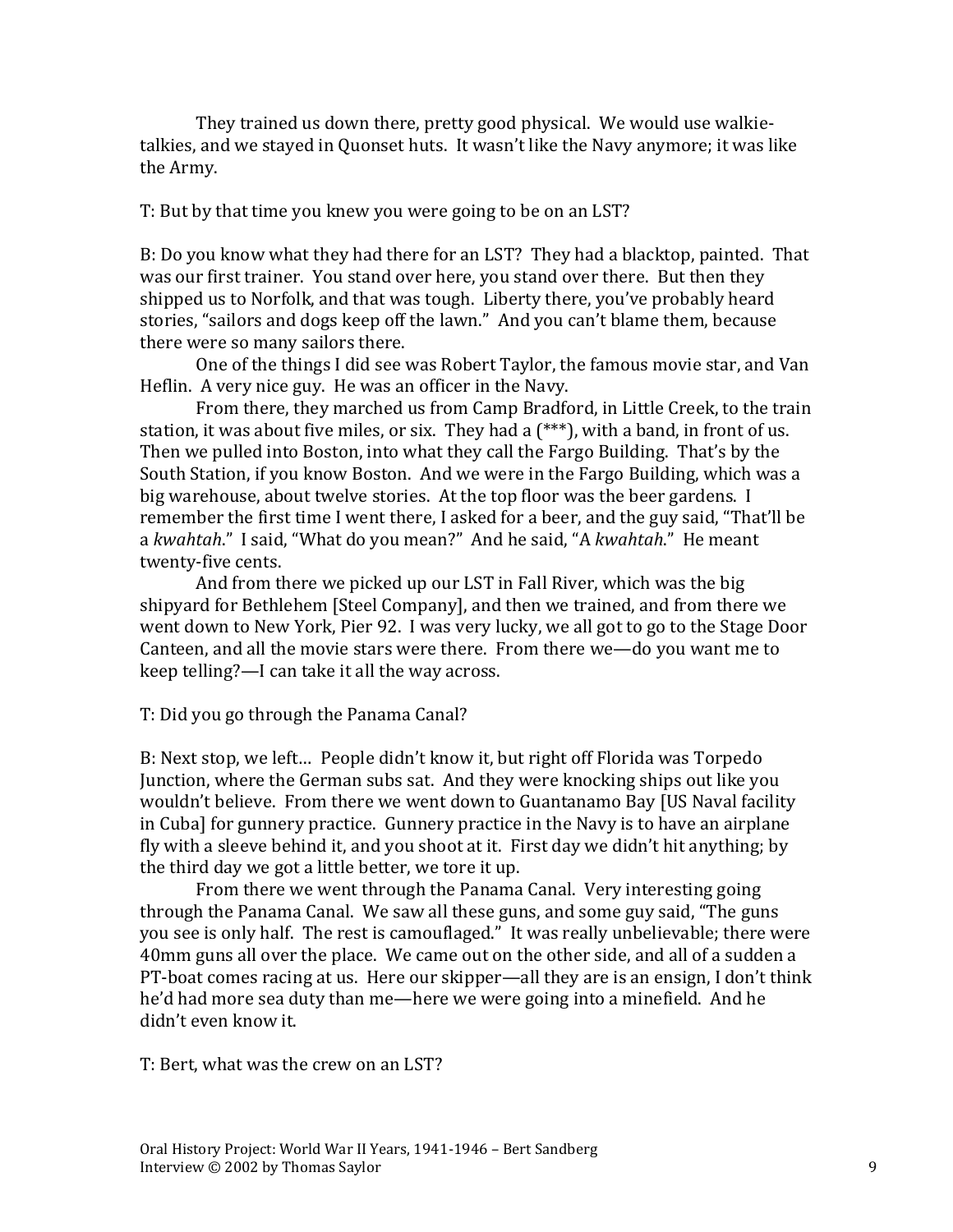B: It was 102 men. Then we left Panama and we went to New Zealand. Do you realize it was 32 days that we didn't see land? An LST goes nine knots, possibly ten at flank, that means top speed.

T: Nine or ten knots? That's it?

## **(1, A, 253)**

B: That's all they can go. And the reason that we went the southern route was that the Japanese subs could get us and sink us with their deck gun. They had a five-inch gun. But then they couldn't get back. So we took the southern route. That's what they told us. There were eight of us. Thirty-two days without seeing land. Wow.

Then we got into New Zealand, and we got liberty. Right away they moved us in, we picked up troops, and we went into Morotai [invasion of Morotai, in the Dutch East Indies, on 30 September 1944]. It was just what they call a "milk run" in the Navy, because we didn't see… we didn't shoot at anything.

T: Morotai was in September 1944, right?

B: Right.

T: You mentioned going on shore leave in New Zealand.

B: Yes, it was in Auckland. There were so many Marines there. Marines and Navy on shore is like… not a real happy group. They don't mix very well.

T: Why is that?

B: I suppose the Marines think they are better than everyone else. *(laughs)* They didn't mix very well.

T: Were there fights occasionally?

B: Yes. The Shore Patrol had their hands full; remember, the Shore Patrol is for Marines, too. Marines are just a small branch of the Navy; some people don't know that. Marines are attached to the Navy.

T: When guys went on leave, what did they do?

B: Well, first of all, it's probably 1000 guys to a girl. *(laughs)*

T: *(laughs)* Not very good odds!

B: Odds like that, even Robert Taylor I don't think could have made out with a girl. *(laughs)* But guys drank, got drunk. That's all they had to do. We were just kids, not very sophisticated. Nobody wanted to go see historical sites or things like that.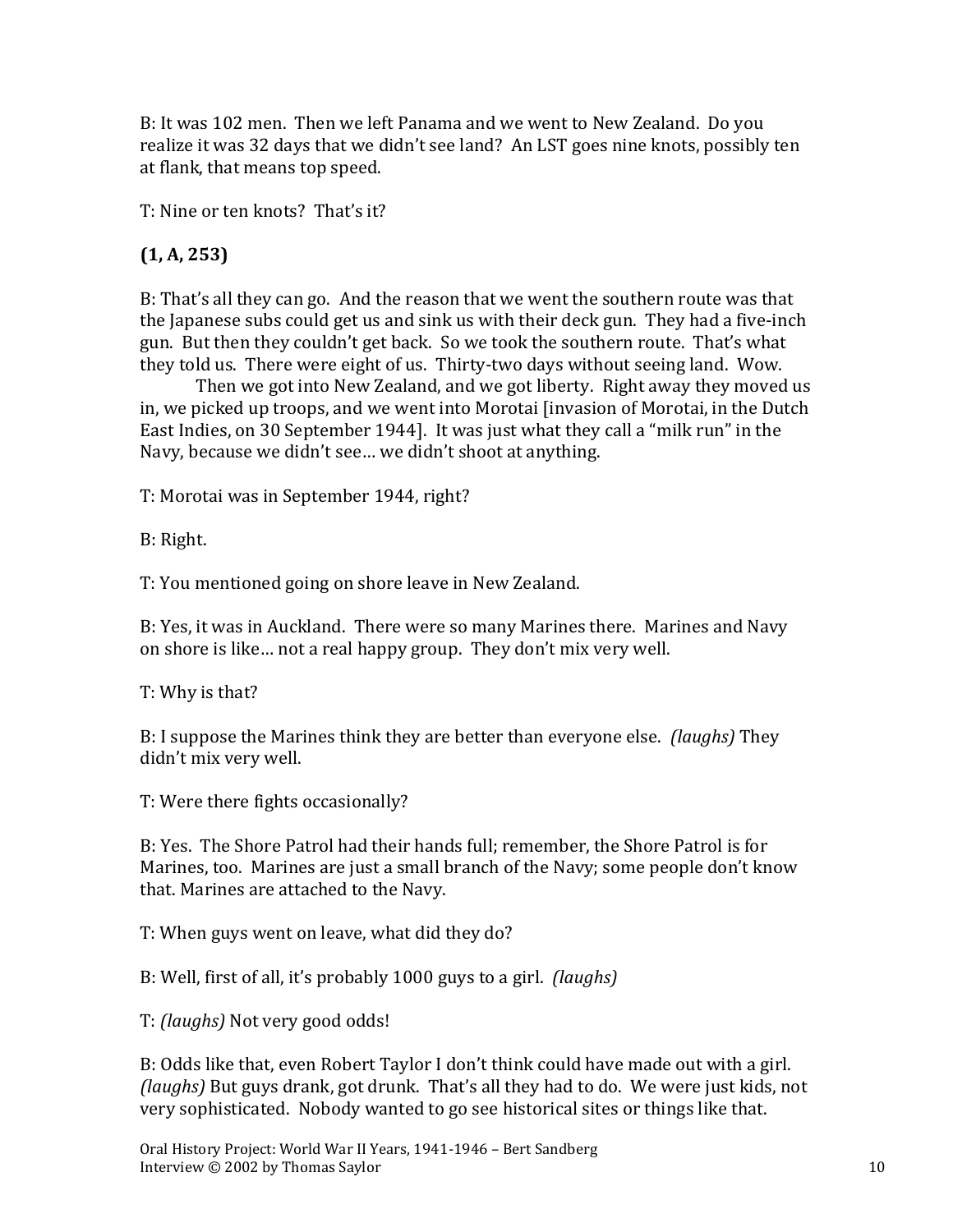T: Were most of the guys not causing problems? Was it a small minority of people causing the problems?

B: I would say that the best people were the people from the Midwest. Not because I am from the Midwest, but they were the best. The biggest troublemakers were from the East coast, and maybe Texas. They thought they were a little bit better than everyone else. None of them could fight, but they thought they could!

## **(1, A, 282)**

T: Now on board your ship, 102 guys, I guess you got to know people pretty well?

B: You get to know them well. First of all, in the South Pacific, I didn't talk to a woman for almost two-and-a-half years. Think about that. Just hearing that voice, you don't care how she looked.

Yes, they got along pretty well, they kind of buddied up by age groups. The oldest guy in our outfit was 30 years old.

T: The oldest guy on the entire ship?

B: We called him Pop.

T: He must have felt real old to you guys.

B: He was married, and he was homesick. We used to rib him, he'd be writing to his wife, her had her picture. Another guy walked in, "Do you think she's loyal to you? She's out with a war worker." Most young guys never had a girlfriend, you know. I never had a girlfriend, none of them did.

T: Well you guys were young when you went in the service, I mean, you were eighteen.

Let me ask, what kind of things caused problems on your ship, as far as between people?

B: We had a couple of boatswain's mates; one was from St Augustine, Florida, and the other one was from some place in South Carolina, and they were a little different. Say what you say, but those Southerners, well, they didn't love the Northerners much, you know. They were a little touchy.

T: Did they stick to themselves a little more?

B: One hundred percent. They stuck to themselves. You kind of paired up with a guy from the part of the country you were from. The kids from California were the best.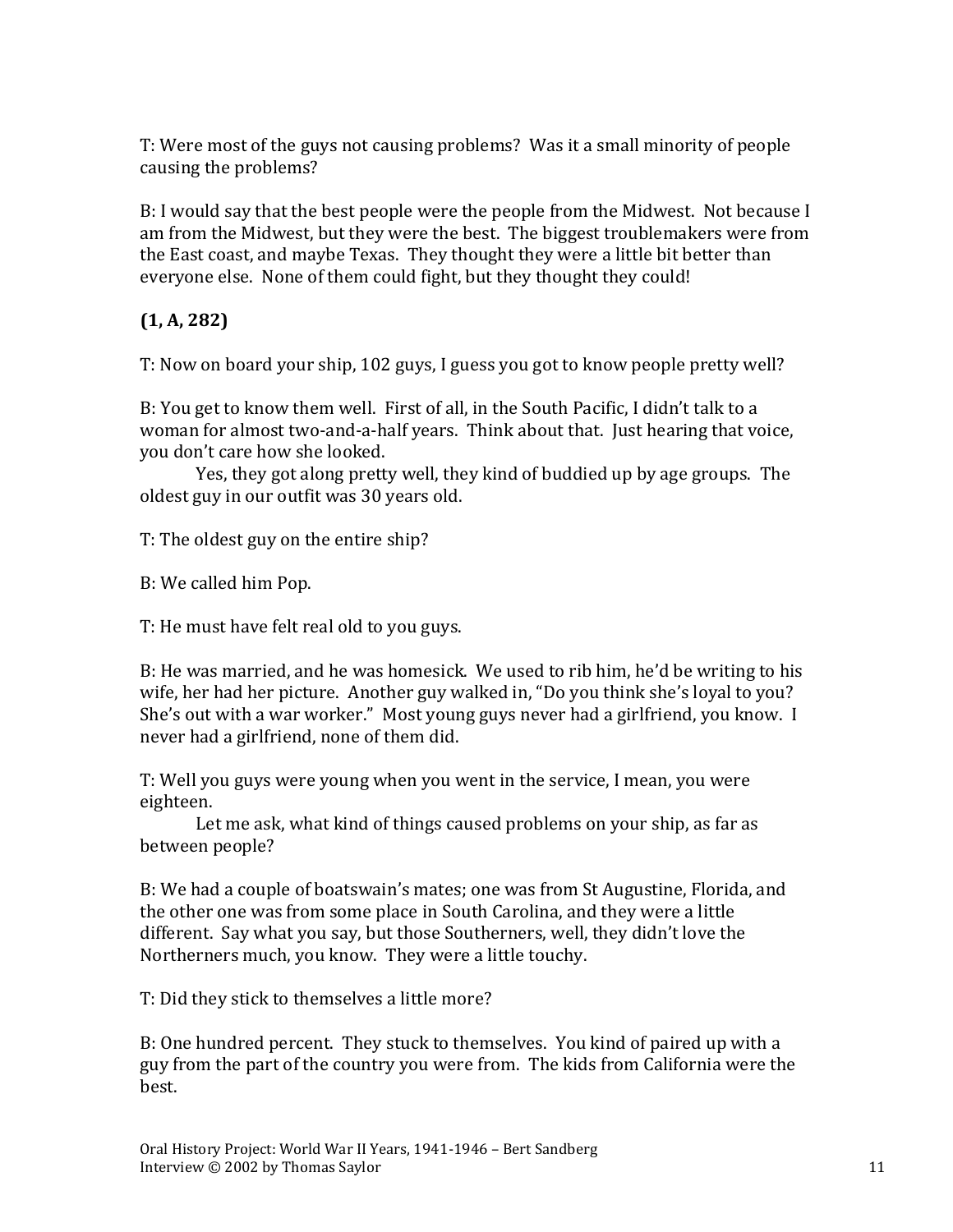T: Did you do the same thing, find people to hang out with?

B: You know, overseas I never met one guy from Minnesota. I was very disappointed. I met two from North Dakota. I wasn't very popular with the guys. I didn't like guys from Iowa, but Missouri I loved. Good kids from Missouri. You kind of paired up with somebody who thinks like you do.

T: Did you have a best friend on board ship?

B: Yes, I had a very good friend, Tom Garbett. He was from Brooklyn.

I was kind of lucky. We had a guy named Jimmy Slattery, who was a light heavyweight champ of the world, not Golden Gloves, but pro. He took a liking to me, and taught me how to box. So I was fortunate, nobody smarted off to me, because I was boxing. I wanted to work out and box, because I wanted to go back and play sports. That's all I thought about, going back to college to play sports. Little did I know it was going to be a little tougher to get in, because my grades in high school weren't too good.

T: But you weren't thinking about that then.

B: No, I thought I'd walk in, because of sports.

T: Did you have Regular Navy guys on board your ship, too?

B: Good point. *(pauses five seconds)* I think we had one or two. On your dog tag is USNR, US Navy Reserve. I don't think I ever saw a guy with a dog tag with USN on it.

T: That would be Regular Navy?

B: Yes. But I don't think I ever saw one.

T: How about your officers?

B: Our officers were amphibious officers, and they were all Reserves. Our skipper was named Commander Williams, who graduated from Harvard. Our top-ranking officer was a JG [Navy rank: Lieutenant Junior Grade]. As we used to say, a JG is an ensign that learned how to swim!

T: What did you think of your officers on board the ship?

B: *(pauses three seconds)* The Navy, the enlisted men, doesn't associate with their officers. You've got to call them "sir" all the time, by their name. It's all right, you know, when you are 17, 18, 19, you don't care.

T: So there was a formal atmosphere on board ship?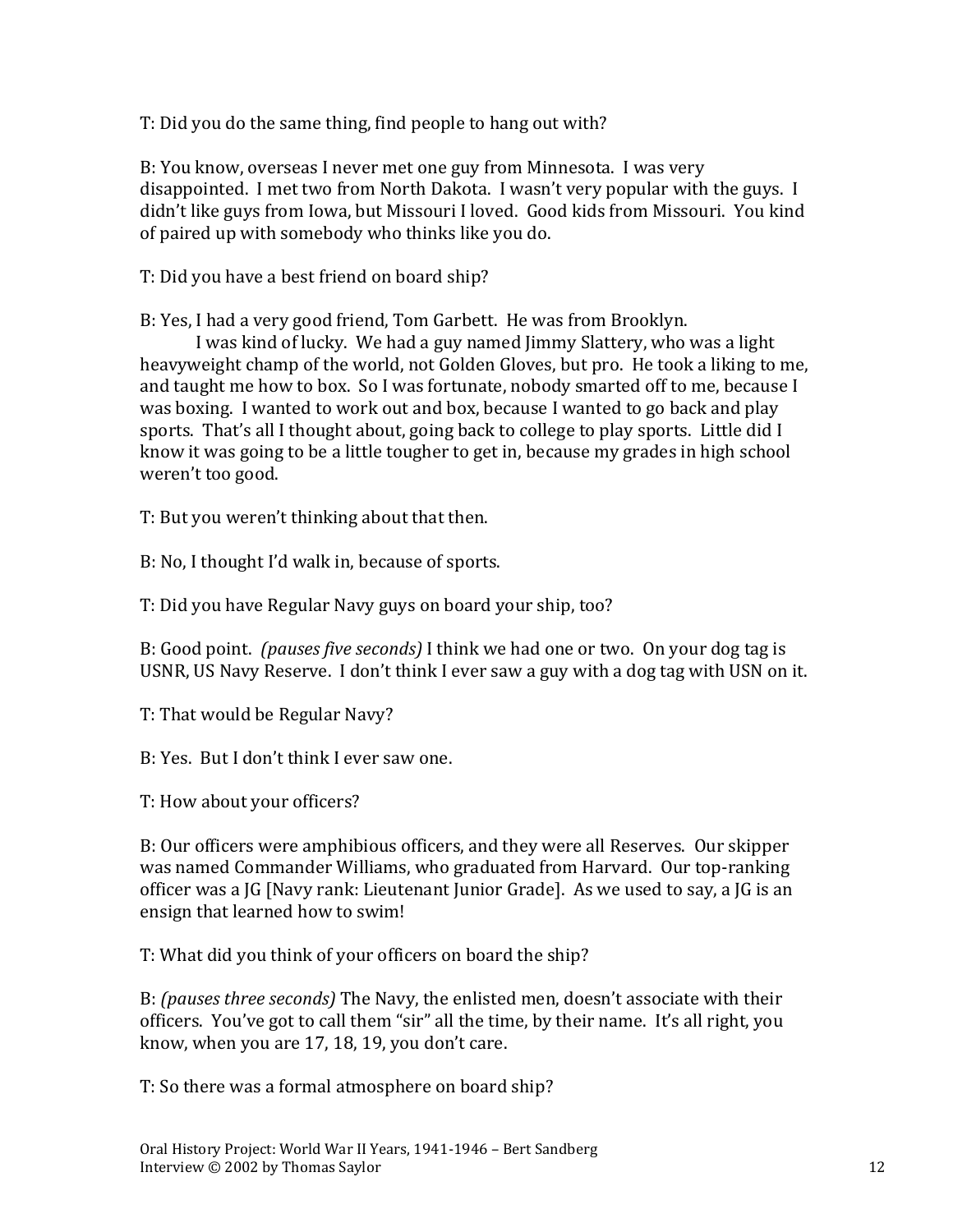B: It was terrible. We had a couple officers that were 23 or 24, they couldn't go on leave with us. They were not allowed. One had starboard side, one had port, they had to go out by themselves, with the older guys. And we were having all the fun, the enlisted men.

T: On board a ship like that, with only eight of them, with long time at sea, I hope they got along with each other.

B: We don't know. But I know one thing, one time one of the officers picked on our cook. And remember in the Navy we had beans for breakfast. So the cook filled it up, instead of sugar, salt, and it was almost impossible to eat it. He did it because he was mad at this one officer, but we all went along with it. The officer came down, and we all said, "This tastes good, what are you talking about?" It was almost impossible to eat, but we all stuck up for the cook. The officer was mad.

T: So was there a kind of camaraderie between enlisted guys?

B: You get that when you go in combat. Before that you don't have it. That is my personal opinion. When you start seeing somebody get killed—we fished a lot of Army guys out of the water, and sailors—you start thinking. And we didn't have any chaplain. We never went to church.

## **(1, A, 340)**

T: Your ship was too small for a chaplain?

B: Too small, yes. We were on the beach. The beaches we were on had just been taken maybe a month before, so it wasn't built up.

T: Was there a lot of turnover among the crew on your ship? Did guys come and go?

B: You mean leave the ship? No, you only get new guys when somebody gets… We had two guys killed, and we got two replacements. That's all that I know of. We had one guy that broke his leg, and think we got one for him, too.

T: So you kept pretty much the same crew. That's different from other ships, isn't it, where they had guys coming and going much more regularly?

B: I heard, that you could transfer, but I just heard that you could transfer with someone on another ship with the same rate. But none of our guys ever transferred.

T: Let me shift and ask you about some of the invasions you were involved with, because you were involved in a number of them, many in the Philippines.

B: Actually we were down in New Guinea, and we had troops, and we went to Leyte [Philippines], that was the first one. Everything went perfect; there was no (\*\*\*) on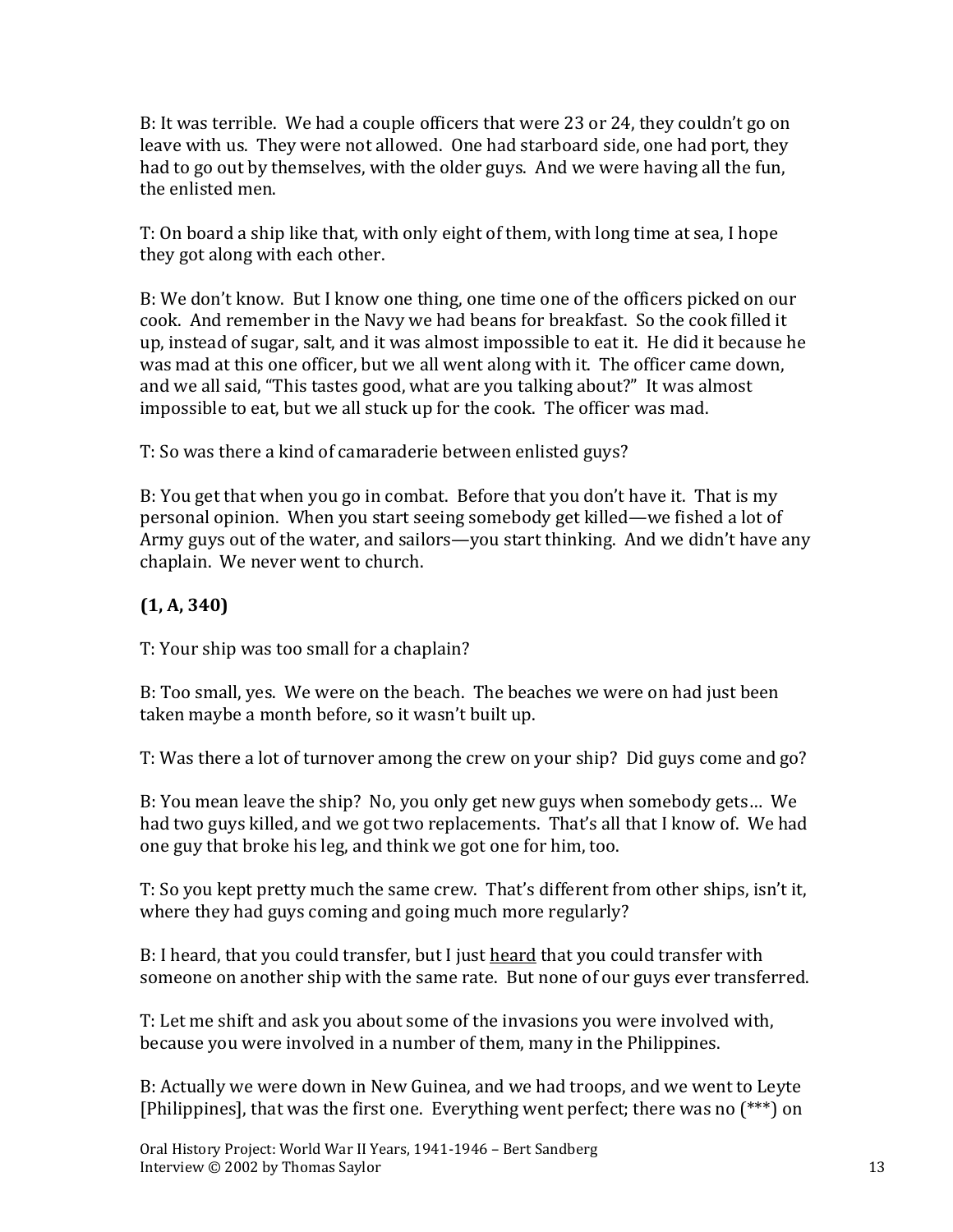the beaches or anything. We landed on the north side of Leyte, I think, where they were going to put a landing strip, and the second day we found out what the war was all about. We were at general quarters. You were always at general quarters a half hour before sunrise and a half hour after sunrise, because the Japanese liked to come in following the sun, and you got blinded and you couldn't see them.

I remember, we saw a couple of ships get hit. We didn't even know the word *kamikaze*. We shot him down, and instead of hitting the water he hit the ship. The word *kamikaze*, I don't think we heard about that until… I don't remember. We called them suicide planes. I do know that no one could write home about it, because they did not want to let the Japanese know how bad the damage was that they were doing to us.

T: Did you ever have one of these *kamikazes* hit your own ship?

B: Sure, yes. We cut one in half, and it landed on our ship. The pilot didn't, but the tail and the fuselage landed on our LST, and each guy got a band *(motions with hand around wrist, like wristband)* from the plane. Aluminum, kind of a bracelet. Of course I lost mine about a week later. I went to a ship's reunion, and there was a fellow there that still had it, and I offered him a couple of thousand dollars for it, and he says, "Oh, no, no." But his wife says, "We'll make a deal." *(laughs)* I wanted to get it for my kids.

T: But for him it obviously still meant quite a lot.

B: I think he was on old age pension, and I took not very good advantage of him, but I said, "I'll give you \$2000 right now. I'll write you a check if you give me that." He said no, but his wife says, "If he dies, you'll get it tomorrow." *(laughs)*

T: Did you ever get it?

B: No. I didn't want to push it.

T: Now, this first invasion, Morotai—what was going through your mind before the invasion started?

B: We knew the invasion was coming on, because, I'm guessing, about 5:00 in the morning the battleships started laying a barrage down. You wouldn't believe it, shelling the beach.

T: Was it loud?

B: Wow. And you could see the guns come up and go "ba-boom" *(motions with hand)*…

#### **End of Side A. Side B begins at counter 000.**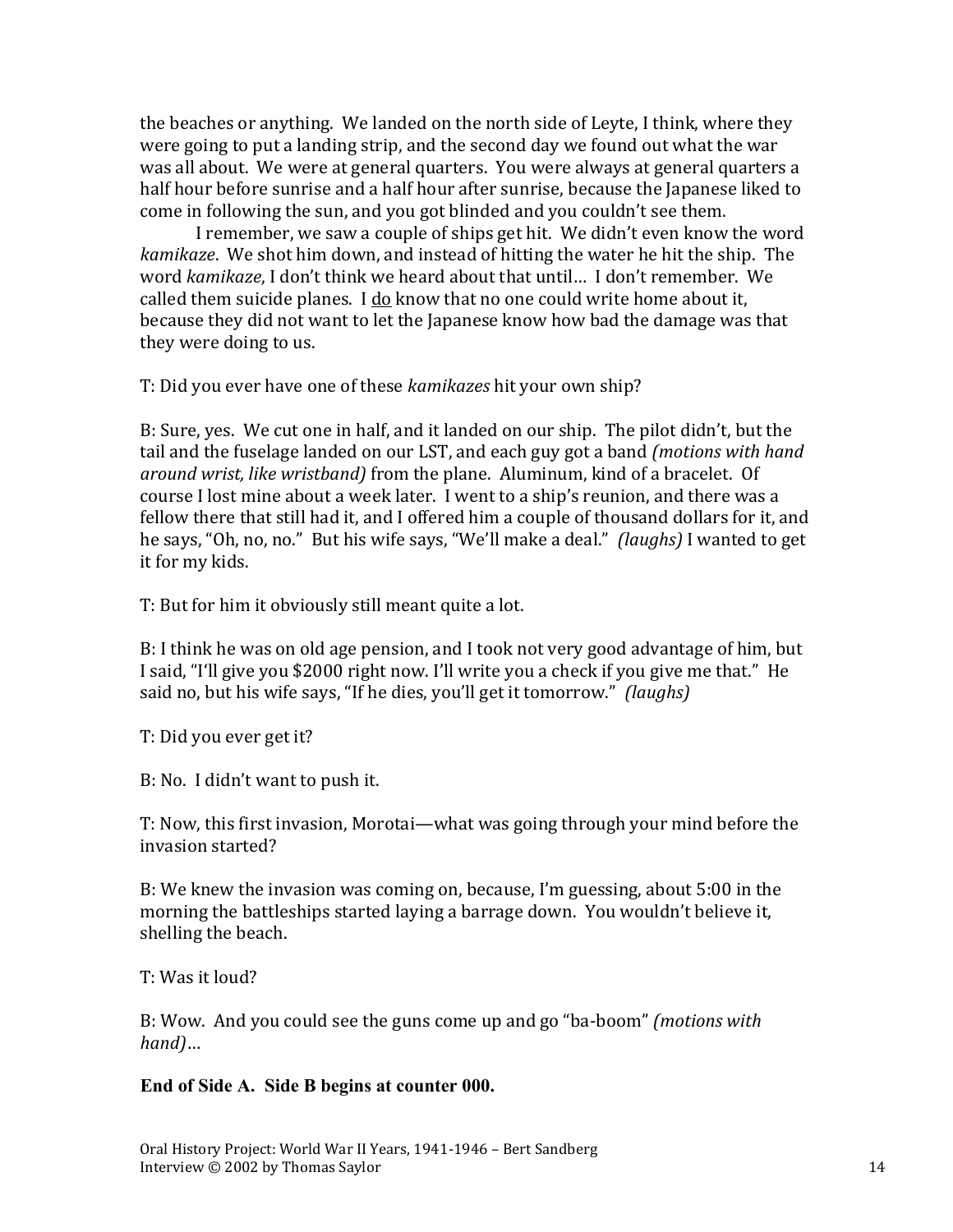#### T: And there were six battleships there?

B: Six battleships shelling the beach the next day. And then there were six there, and then about the third night in Leyte—we'd seen some *kamikazes*—Tokyo Rose [Japanese wartime radio broadcaster] got on the radio. And she told us how bad we were and how our wives were running around and that—I never called anybody a 4-F, but that's what she called them. She said, "And the Jap fleet's coming in to annihilate you." I don't know if you know that story. And we all laughed. The next morning I looked up—one battleship, the *Mississippi*, was sitting there shelling the beach; the rest left. She told us, "The American fleet got scared and left you." That's when the Japanese fleet was coming in to annihilate us on the beach. You probably know the story on that.

#### T: No, tell me.

B: The story is, there was an admiral… what was his name… *(pauses three seconds)* I can show you in a book later. They were coming in to annihilate all us amphibious craft, and we didn't have a chance if they came in. And Halsey [Admiral William Halsey; from June 1944 commander, US Third Fleet] went the wrong way and… didn't you know that? That's one of the biggest… Halsey almost got courtmartialed. He went after the fleet, the Japs sucked him in. He went after the fleet, and they were coming into the Straits, and we were lucky. We had admirals named Oldendorf and Spruance; they crossed a "T" on the Japs. [this section refers to Battle of Surigao Strait, 24-25 October 1944, part of the Leyte Gulf engagement]

T: This story I've read, yes.

B: They saved us. It felt kind of funny, because Tokyo Rose was telling us what was happening.

T: Were you guys scared, or worried, or what?

B: You know, that's a… you know, I don't think you really get that worried. You know, you figure… I don't know, to be honest with you. I know one thing, when you're at general quarters for four or five hours, and nothing comes over, and then they start announcing, over the phones they'd say, "Don't follow them in." Because our Navy pilots… if you know how they had it, we'd be on the beach, the Japanese [planes] would come in, and our Navy pilots would meet them forty miles out and try to shoot them down. And they [US planes] would come in, but they had orders not to come in. But a lot of them followed them [Japanese planes] in, because they wanted to get a kill. I saw four or five of our planes shot down, because when one guy pulls that gun—every other bullet is a tracer, so you can see how it looks—very interesting…

T: So a number of our planes were downed by friendly fire?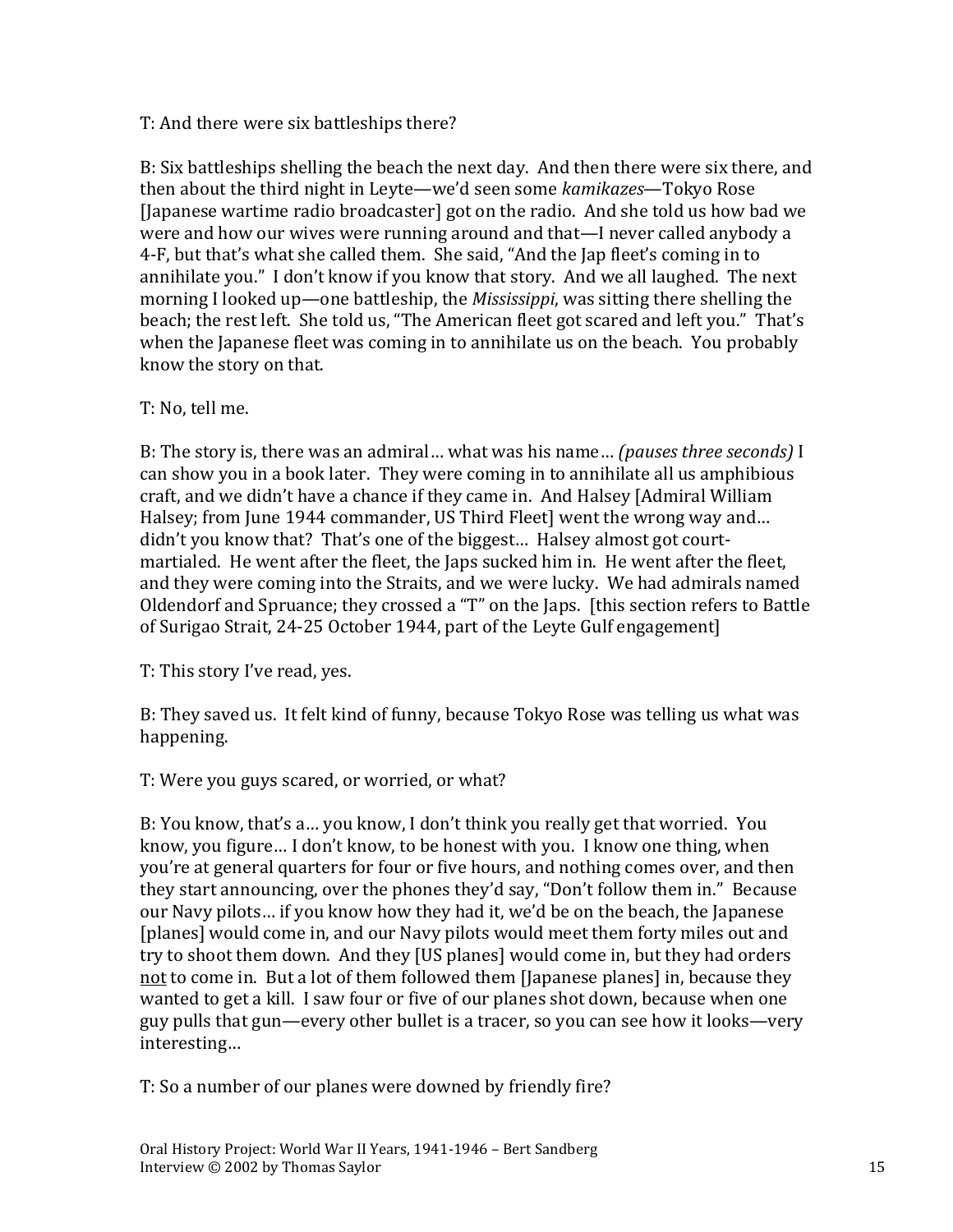B: Friendly fire, yes. But they didn't call it friendly fire, they called them stupid. Our guys, you know. And you didn't know, we weren't that good, and an airplane looked like an airplane. (\*\*\*)

T: The first time your ship actually hit the beach, was that at Leyte as well?

B: We hit the beach first at Morotai, but that was what we called a milk run, because you didn't fire your guns. We did get stuck on the beach, and we got pulled off; they had some tugs there, too. The stern anchor couldn't pull us off. Let me describe that to you: when you go on the beach, you drop a stern anchor with a cable and then you pull yourself off. And if he goes up too far, the cable can't do it. *(pauses five seconds)*  Leyte was where we saw what the war was really about.

T: What do you mean when you say that?

B: We saw the *Princeton* [CVL-23, light carrier, commissioned 1943] on fire, it was a carrier, and I saw about four or five other ships get hit.

T: By *kamikazes*?

B: *Kamikazes*. It kind of brought back memories of 11 September [referring to attack on New York City, 2001]; when they hit, they just explode, you know. And the *Princeton* had a lot of planes on the deck, and they all blew up.

It was nice, we pulled out of there and went back and got more troops. Going back, when we left Hollandia, New Guinea, to go to Leyte, they said that was the largest ship convoy of all times, I think about 800 ships. And that was a long haul, I am going to guess 1500 miles.

T: At nine or ten knots!

B: Oh, and they hated us, the destroyers. You see, we were protected by DE's, called destroyer escorts; they could go up to 25, 30 knots. It's like babysitting your grandma. We were so slow.

T: They couldn't go any faster than you.

B: No, they couldn't go any faster.

T: Was that the most difficult invasion, at least from your perspective?

B: No. Anytime I used to get calls on 15 December, you can ask my wife, from all over the country asking, "Do you know what day this is?" "Yes, I know what day this is—the day we went to Mindoro." Mindoro [island in the Philippines, south of Luzon] was an island; that was really something. We went with about 10 or 12 other LSTs, and we had a couple of carriers. But we never saw the carriers; they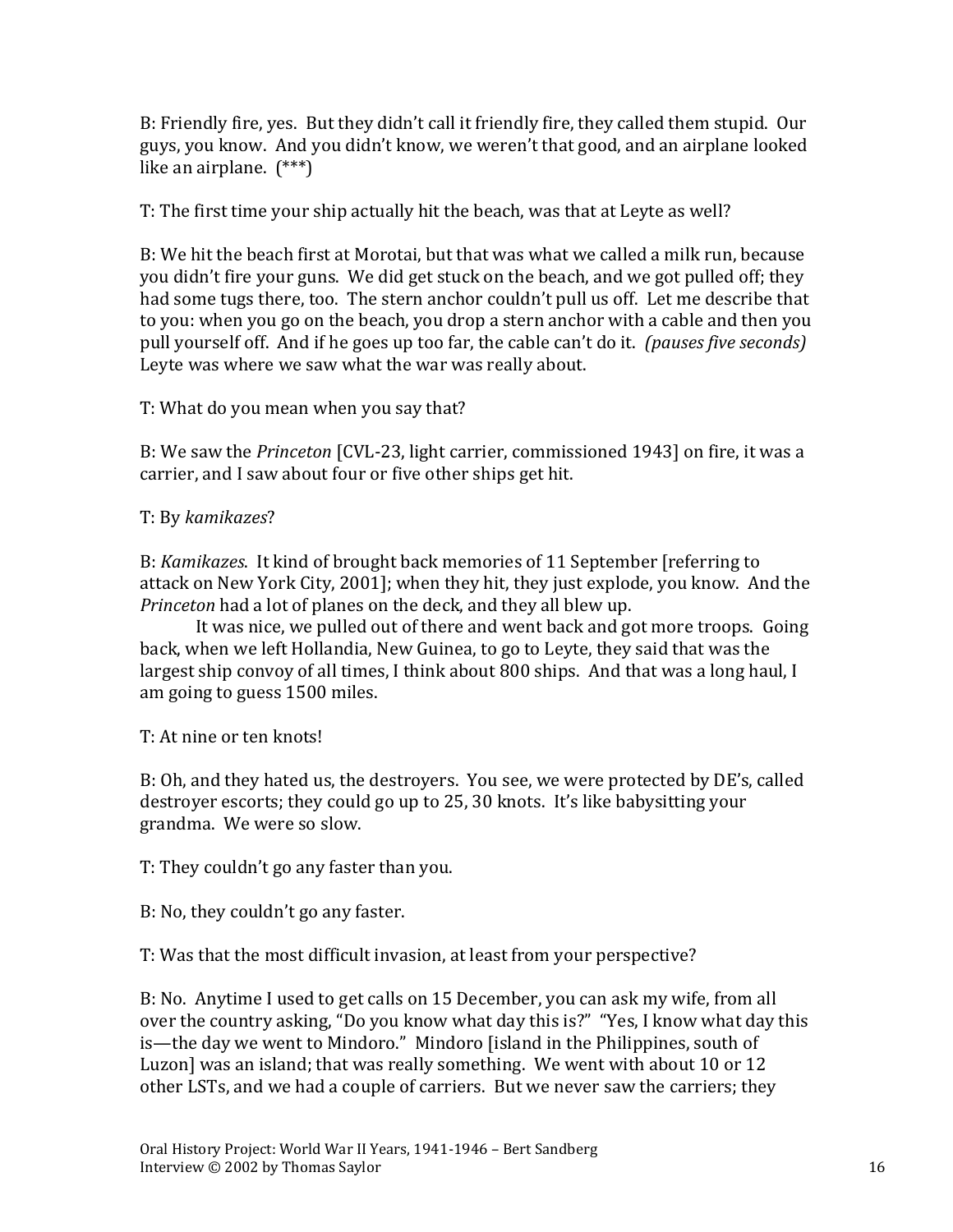were out, farther away from us. We had a whole slew of PT-boats with us, and a few destroyers.

It was kind of interesting. We had a… our captain was smart; I can see why he went to Harvard. We carried troops. This is something you are going to be surprised about; we carried troops, some of the LSTs carried gasoline, for the airplanes, when they get the strip built. Did you know, we had a big number on the side? We think that some of the Filipinos—not all the Filipinos were loyal, some were pretty loyal to the Japs—and we figured they went down on the beach and checked: "*1018* carrying this, *1016* carrying that." Because about two days out of Mindoro, a plane came down, and flew in, just right down the convoy, and we think he was looking for numbers, and that he knew which ship was carrying what. Because that night the ones that were sunk were the gasoline one and the one carrying ammunition. Blew right up.

T: You think they searched them out, those two ships?

B: He probably went down there and said, it's in this column—you went in columns of six, you know.

T: In a convoy, you mean?

## **(1, B, 114)**

B: Yes, when we were in a convoy. And then outside of that was the destroyers. We didn't worry about submarines because we didn't draft much; we only drafted about ten feet, if that. Torpedo would go right underneath us.

T: So for you the danger was from the air?

B: From the air.

T: What made Mindoro so difficult as an invasion?

B: For us, we saw the most action; we lost the most LSTs. *(pauses three seconds)* We always talk about it, guys on our ship… 15 December. You know the funny thing about it, my brother was taken prisoner 15 December? The same day. I told my mother, you could have lost us both the same day. 15 December he was taken prisoner at the Battle of the Bulge.

We were at general quarters continuously. You sleep in the gun tub; you go to the bathroom right in the gun tub. You stayed there, because at Mindoro they kept coming over on us.

T: On a regular basis? Or just every so often?

B: We never got secured. The officers will secure you from general quarters, and there was always some reason… Our radar was picking up planes in the area. But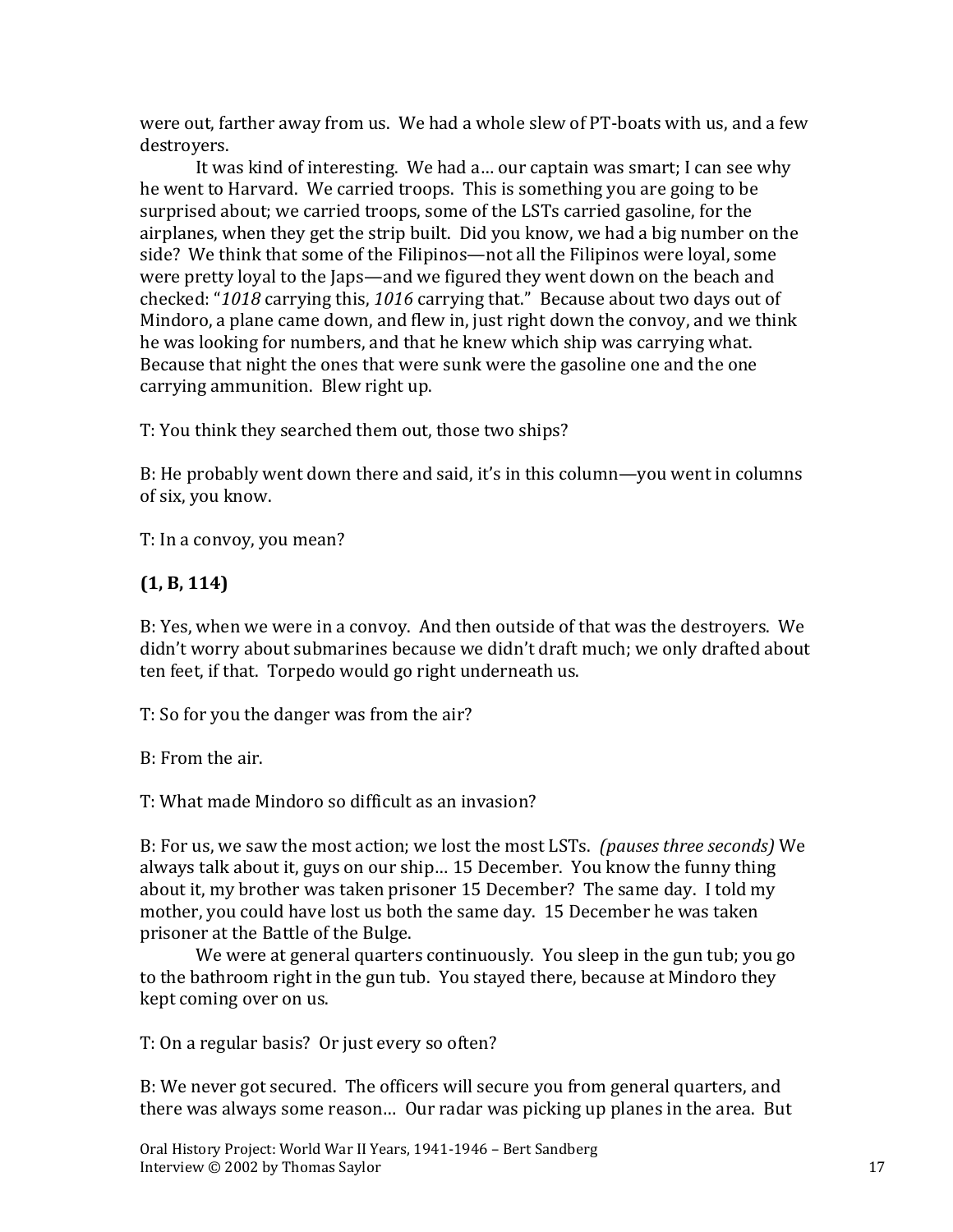radar wasn't that good in those days though. So to be on the safe side they just kept us at general quarters.

T: Did you land troops on the beach at Mindoro?

B: Yes. And that's when we got a little surprise again, too. We were right by a hill, a high hill, and the Japanese came over, and they came over the hill, so you couldn't pick them up on the radar until they were on top of you. So then you're at general quarters again. So you get no sleep.

# **(1, B, 144)**

T: And that works on you, too, after a while, I guess.

You mentioned that once your ship lost a couple of guys killed in action. *(clock chimes audible)*

B: We got… *(pauses three seconds)* at Iwo [battle for Iwo Jima, February-March 1945], on the beach we got hit by mortars. I wasn't on the ship then, I was on the Higgins boat. It's kind of funny, you know, an LST carries two Higgins boats, and a crew of four for each, a total of eight.

T: Now how many guys can a Higgins boat transport?

B: Thirty-two. Or a jeep and ten. Thirty-two infantrymen. Marines call them riflemen, and the Army calls them infantry. Now during an invasion, they take you off early in the morning, you go out to an APA [attack personnel transport vessel], and you circle around. They had a beach master, and they use semaphore. One of the guys on the Higgins boat could read semaphore; I couldn't. I was a bow hookman; I made the Army or Marines put their pack over their shoulder so they could take it off. A lot of those guys couldn't swim, and those packs were very heavy. They lost a lot of men at Tarawa [Battle of Tarawa Atoll, November 1943] because they drowned; they couldn't get their packs off. So my job was to say, "Hey, take your pack so you can go like this *(motions with arm as if taking backpack off his shoulder)* and get it off." That was my job, and drop the ramp when they actually hit the beach.

T: Did the Higgins boat have a ramp in the front?

B: Yes, we went right up the beach. The worst thing about a Higgins boat was broaching. Broaching is—I don't know if I'm pronouncing it right—but you go up on the beach, and the big waves, if they catch you, they can turn your boat around like that *(makes sideways motion with hand)*. Then you're in the infantry!

T: So you had to hit the beach exactly front on?

# **(1, B, 168)**

Oral History Project: World War II Years, 1941-1946 – Bert Sandberg Interview © 2002 by Thomas Saylor 18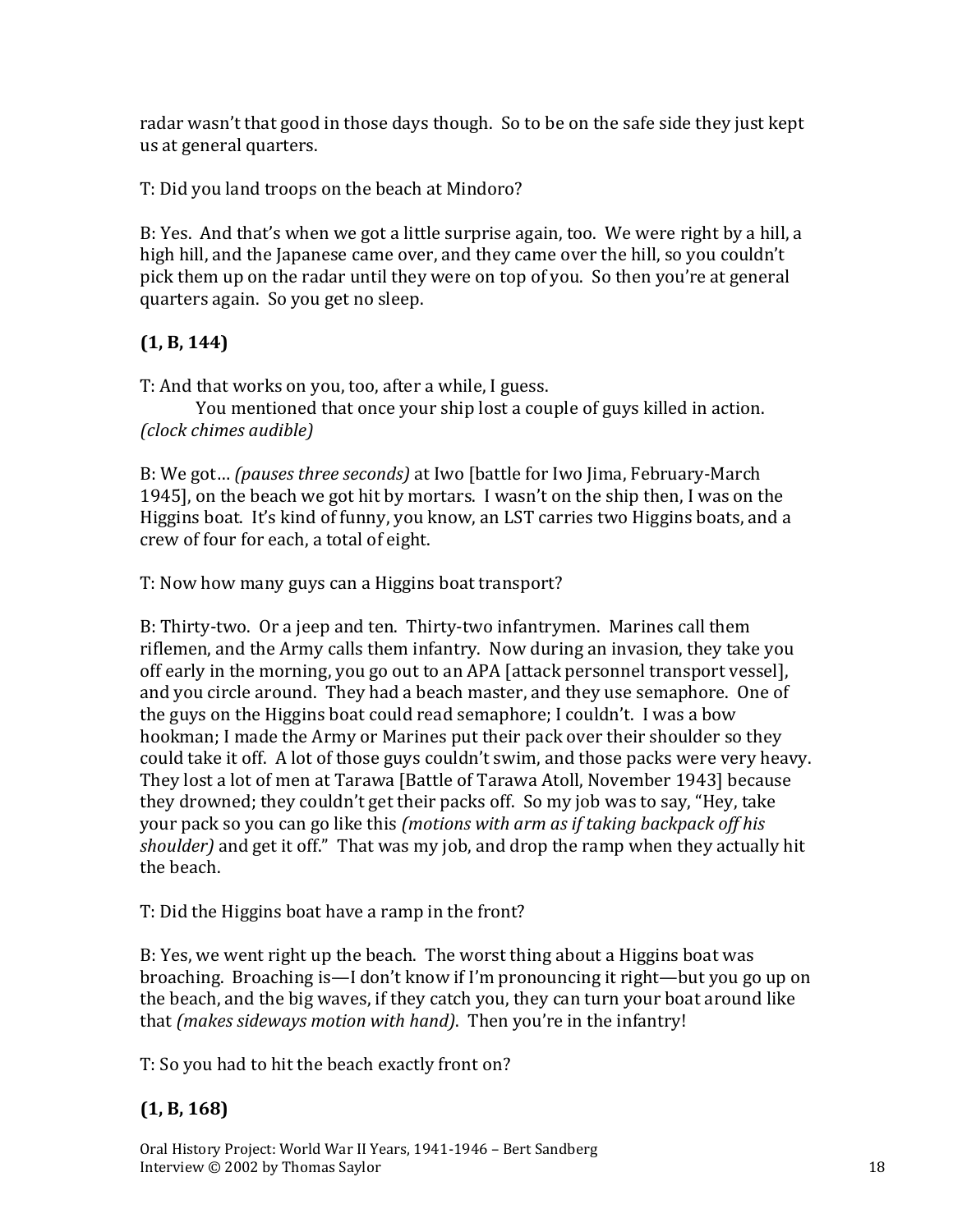B: Exactly perfect. And if the waves took you and flipped you sideways, they would throw you up on the beach. Those Higgins boats were plywood, with Rolls Royce engines. They had two engines. We could go pretty quick, I'd say—I'm guessing— 18, 19 knots, I'm just guessing.

T: But much faster than the LSTs?

B: Oh, a lot faster. You use Higgins boats for picking up mail, for liberty. See there's davits, you lower them down, and bring them back up.

T: At Mindoro, for example, the Higgins boats were down, and you transported guys to the beach.

B: No, at Mindoro we didn't, because there was only—they claimed—about 300 Japs there.

T: So you took the LST right up to the beach?

B: Yes. They didn't even drop us [the Higgins boats], they didn't need us. Most of the troops that went there were from… were Army engineers, for building an airstrip. It was not… the landing was not bad at all. I guess one guy got killed by a water buffalo, at least that's what we heard. Kind of a joke. But we were so close to Clark Field [airfield], that's in Manila, and the planes came over all the time.

T: Where were the two guys on your boat killed? Was that here at Mindoro?

B: I think, if I remember, it was at Iwo [Iwo Jima], where the Japs were up on Mount Suribachi and were throwing hand grenades—they had the best mortar fire in the world, I don't know if you knew that, and they hit us. I was gone...

T: You weren't on the ship…

B: I wasn't on the ship, thank God, when they got killed.

T: You were not at Iwo Jima? The ship was, but you were not?

B: No, I was on another one [LST]; I had transferred to [LST] *1016*, or *1018*. [records indicate Bert was still assigned to LST *1018* in February-March 1945; he joined LST *1016* on 4 May 1945]

T: *(kitchen noises audible)* Can you describe that…

B: Well, I was at Iwo a little later, you know. Not during the initial landing [in February 1945].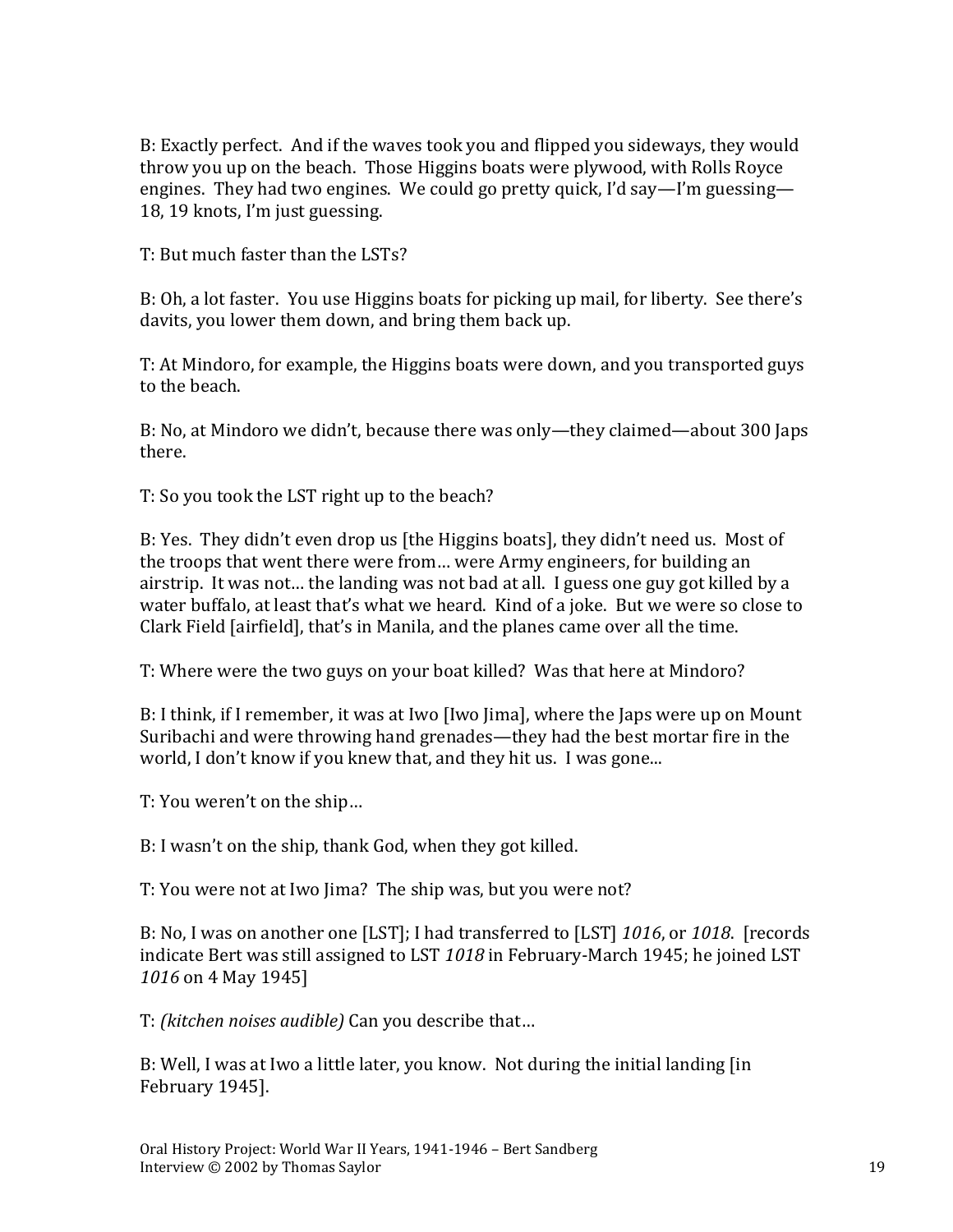T: When were you there later? After?

B: I think they secured the island about… it took them about 30 days to secure, 15 February until… *(pauses five seconds)* I think we were there about a month after; it was pretty well secure. And we went back a year later, when the war was over, to have a… kind of a testimonial or something *(pauses three seconds)* for all the guys.

T: In February 1946 you were still, still out there in the Pacific?

B: Until May 1946.

T: When you are taking this Higgins boat to land, it takes some minutes obviously to get from the ship, or wherever you have these troops, to actually get them to land. Can you describe this?

B: It takes sometimes half an hour. When we pull alongside an APA, that's a ship, people don't realize that the Higgins boat is banging against the ship, and you have to be careful. We had a couple of Army guys got their legs between there, and they got them crushed. So when they came down the cargo net, they threw the cargo net in the Higgins boat, and we'd hold them [the cargo net] when they were coming down, so they [troops] wouldn't get hurt. Then you go out, and you circle around…

T: With the troops in your Higgins boat now?

B: …circle around until the beachmaster tells you when to go in. They you come in on a line. Circle around like this *(circular hand motions)* and then he sends you in, *(straight ahead motion with arm)* and you go, *humph.*

T: So it's coordinated with a number of other boats from different…

B: There's, you know, 40, 50, 60 Higgins boats, if not more.

T: What was going through your head out there? You are waiting to be sent into the beach. What are you thinking about?

B: *(pauses five seconds)* Glad I'm not going on the beach!

T: Really?

B: No. You know, everybody was pretty quiet. Pretty quiet. At least I was quiet. You're doing your job and… *(pauses three seconds)* You know, when you are 17, 18, 19, you think you are going to live forever. That's the way I can put it. If somebody is going to get killed, it isn't going to be me.

T: Did you think that way, too?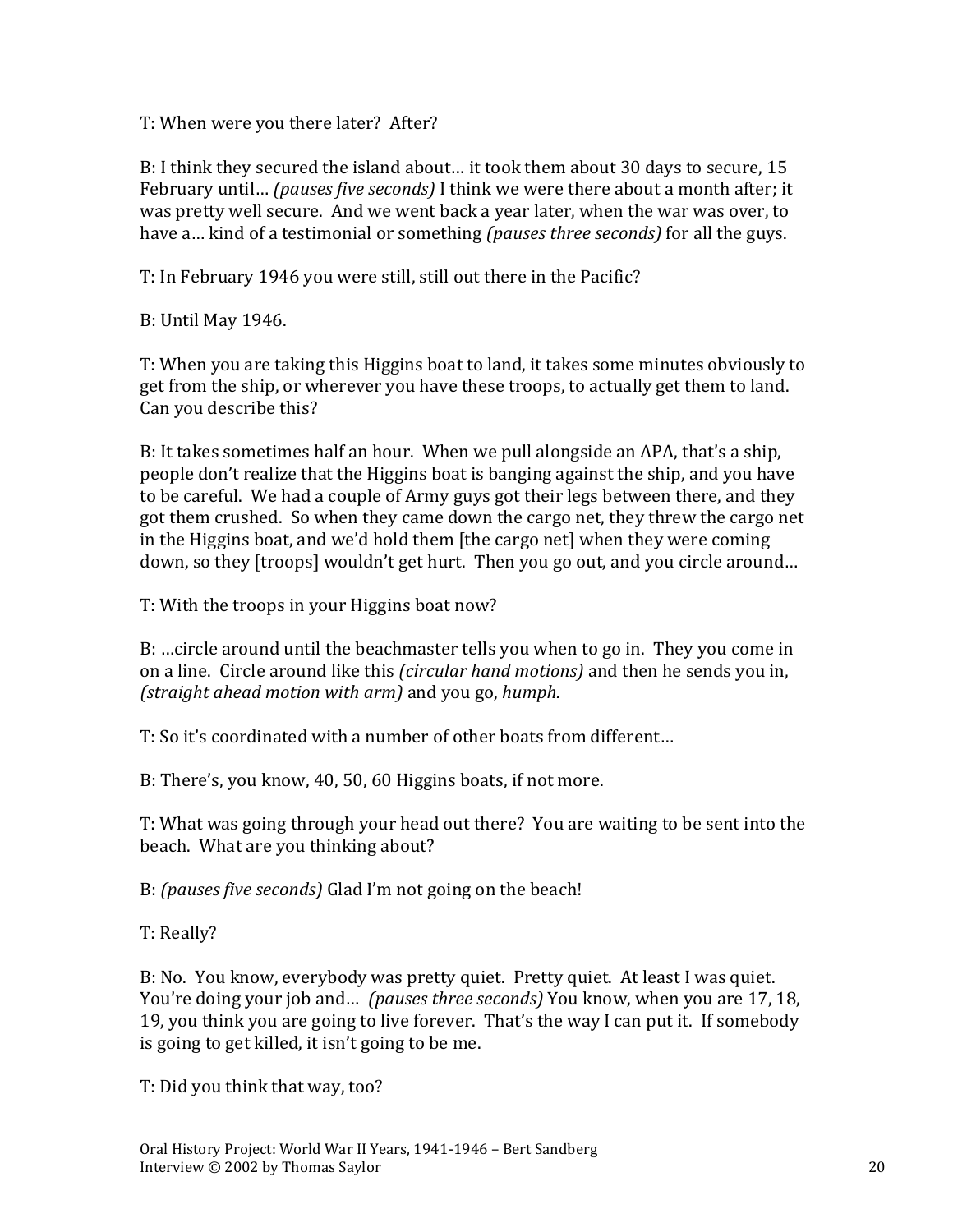#### **(1, B, 222)**

B: Yes. I figured that I was coming back. I had a lot of faith in God, and I am not trying to… don't want to sound like an atheist in a foxhole but, I mean, I just figured I was coming back.

T: So you were circling in the Higgins boats. How about the troops you were carrying? How were they doing?

B: They don't actually come in until we land the troops.

T: The guys that are in your Higgins boat, I mean; they are sitting there? You are going around with them, too, right? How are they doing in the boat?

B: *(pauses four seconds)* Kind of quiet. *(pauses three seconds)* Probably one of their sergeants are talking to them, "Check your guns, and see that you don't get water in them, and when we hit the beach you are going to go here *(points left with hand)*, you are going to go there *(points right with hand)*," you know. That's about all I can say; I didn't listen that much. My job was to make sure that they… it was pretty well crowded in there, and I am up on the front part.

T: So as you were approaching the beach, you had an unobstructed view of whatever was there.

B: There was a little steel there, because the ramp wasn't plywood, the sides were plywood. Steel with kind of a corrugated iron that… what do you call it… made it more stronger. When you are in the first part of the waves, after our battleships have laid down a barrage, there's nobody around. So it's best to be in the first five. Because that's when they come out, dig themselves out, that's when you… chances of getting hit are more. They changed that philosophy at Iwo; they [the Japanese defenders] left them come in [allowed the invading troops to land on the beach], and then get them. They figured the ships would be taken care of by their *kamikazes*.

T: So when you approached the beach, is there a time when you felt the most stressed, or the most tension?

#### B: *(pauses three seconds)* Gee, I can't answer that. I mean… *(audible voice interruption; Bert's wife in background)*

To be honest with you, *(pauses three seconds)* I know some Army guys were saying the Lord's Prayer, that I know. And I know some of the Catholics were kissing their medals. *(pauses three seconds)* I don't know, I just figured I was going to live. That's not very nice to say, but I…

If I told you a couple of things that happened when I was in general quarters, you'd think I made them up. We actually sometimes wished Japs would come over so we could shoot at them. We wanted to get some planes for our ship; we only had four. I'll never forget, after the war, when the cruiser *Saint Paul* came alongside us,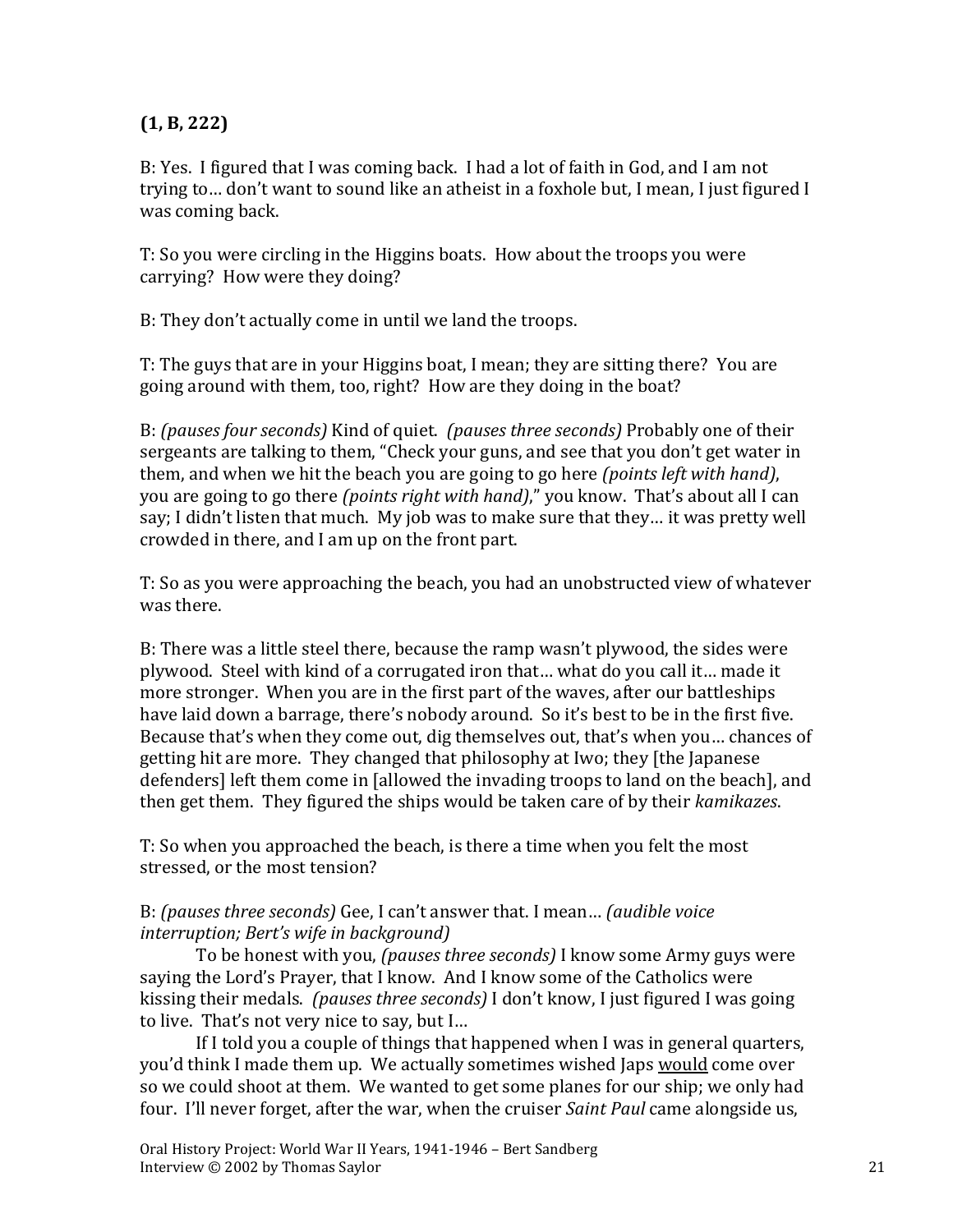after the war, they had none! And we had four! And we just… I am going to get a ship's log—I have a ship's log; I'll show it to you. Yes, we had four planes; they used to paint a flag up there. But you also have to remember, too: ten LSTs, four airplanes get shot down, maybe each LST said he shot it down, and he puts a flag up! *(laughs)*

### T: *(laughs)*

B: To be honest with you, well… We know we knocked two of them down, because we had half of them land on us. And our skipper says, "We knocked it down; put the flag up."

# **(1, B, 264)**

T: And you put up flags for each one that you knocked down?

B: Yes, we put up flags. We were kind of proud of that [being able to shoot down planes]. We didn't have any firepower.

T: So people felt, especially yourself, that as bad as things were getting, you were going to live through it.

B: Yes, I really did. I remember when my mother wrote me and said that my brother was missing in action, and I got… well, I figured, maybe it can happen. But, no, I didn't… I had a lot of faith.

T: In your opinion, were most guys on your ship the same as you?

B: Absolutely. I'll tell you a true story; it may be hard for you to believe. We were me and Jimmy Gare, from Brockton, Mass[achusetts]—we were on a 20 mm gun, and (\*\*\*), and we were saying, "Boy, I hope they come over today, we been standing here all day." The guy behind us, a guy named Genkis—we called him hump because he was always chasing girls, and he had no… he was kind of an asshole—he says, "What, are you guys nuts, praying for some planes to come over?" He was kind of older, and a little scared.

T: It's curious, you say he was a little older, like things changed with age a little bit?

B: He was married, had children. Had something to look forward to.

T: And you young guys?

B: Happy-go-lucky. It's how I can describe it. I never thought I was going to get killed.

## **(1, B, 284)**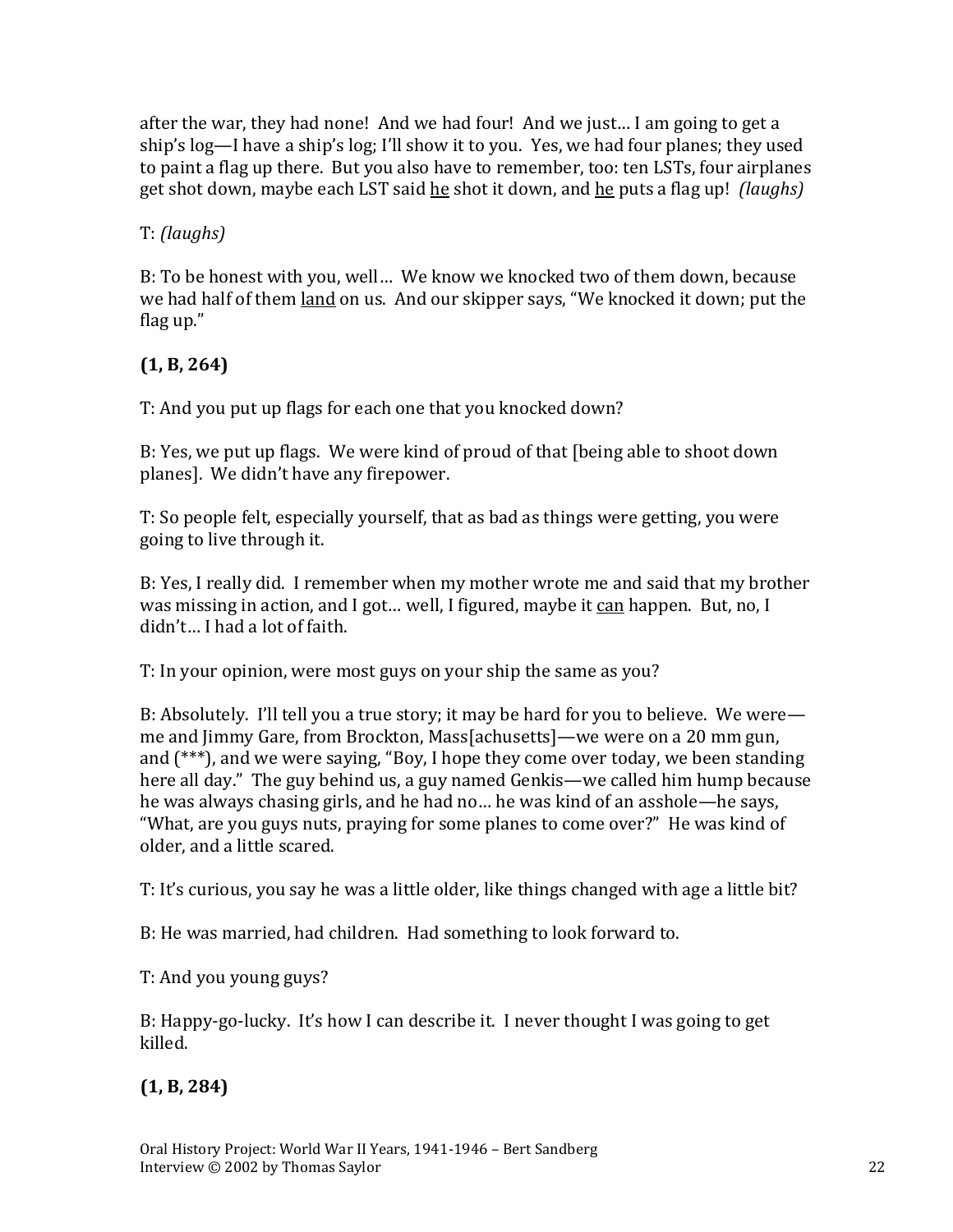T: Let me ask you: on your ship, were there minorities? Filipinos, blacks?

B: Yes, we had two black cooks. Turner, from Baltimore, and we had a guy named Johnson, I can remember that, because at first I thought he was a Swede. Their job was to be mess cooks for the officers. *(pauses four seconds)* Nice guys. Johnson couldn't read or write, and one of our officers taught him how to read and write before he went back. And Turner won all the crap games, we had crap games. The Navy gets paid, you know, once a month, in American currency, so we had money. And you shoot craps. Turner won all the time. We were trying to figure out if he had phony dice or not, but he always won. Then, when he won a lot of money—he probably won forty, fifty, sixty dollars, a lot of money—he'd give it to the officers, and somehow they could get it back [to the United States]. Well, he had a lot of money back there. All of a sudden he gets a "Dear John letter," his wife divorced him, and she had all the money!

T: The money he had sent back?

B: Yes. Then everyone said, "The Lord punished you, for cheating on us!" *(laughs)*

T: Did these black guys get along pretty well on a ship where everyone else was white?

B: They had it kind of tough, I think. That would be tough—two guys. They never said anything… They had quarters by themselves. We were all in the same group, and they were off on the side of the quarters. But they didn't have to stand watch. They didn't have to man a gun. That's what kills you.

You know, in the Navy, you're four [hours] on [duty] and four off and, boy, you don't get much sleep. Well, let's say you take the twelve watch, you're on at 12:00 and you're off at 4:00, and then you can't go to sleep because you've got to wait until the sun comes up, at general quarters, and then they work you during the day. Everybody was permanently tired. And you know what the funny thing is? I never heard of… what do you call it, mononucleosis; nobody got sick. I don't know why.

T: These black guys, did they mix with other guys, with white guys?

B: Yes, they shot craps with us, and… *(pauses four seconds)* There wasn't much to do. Nobody in our outfit knew how to play an instrument, so you didn't have anybody playing an instrument. *(pauses three seconds)* You just sat around and talked, about what you were going to do after the war.

T: One more question about the black guys on your ship: When you went on liberty, did they go with you?

B: Sure. We protected them. They were one of us.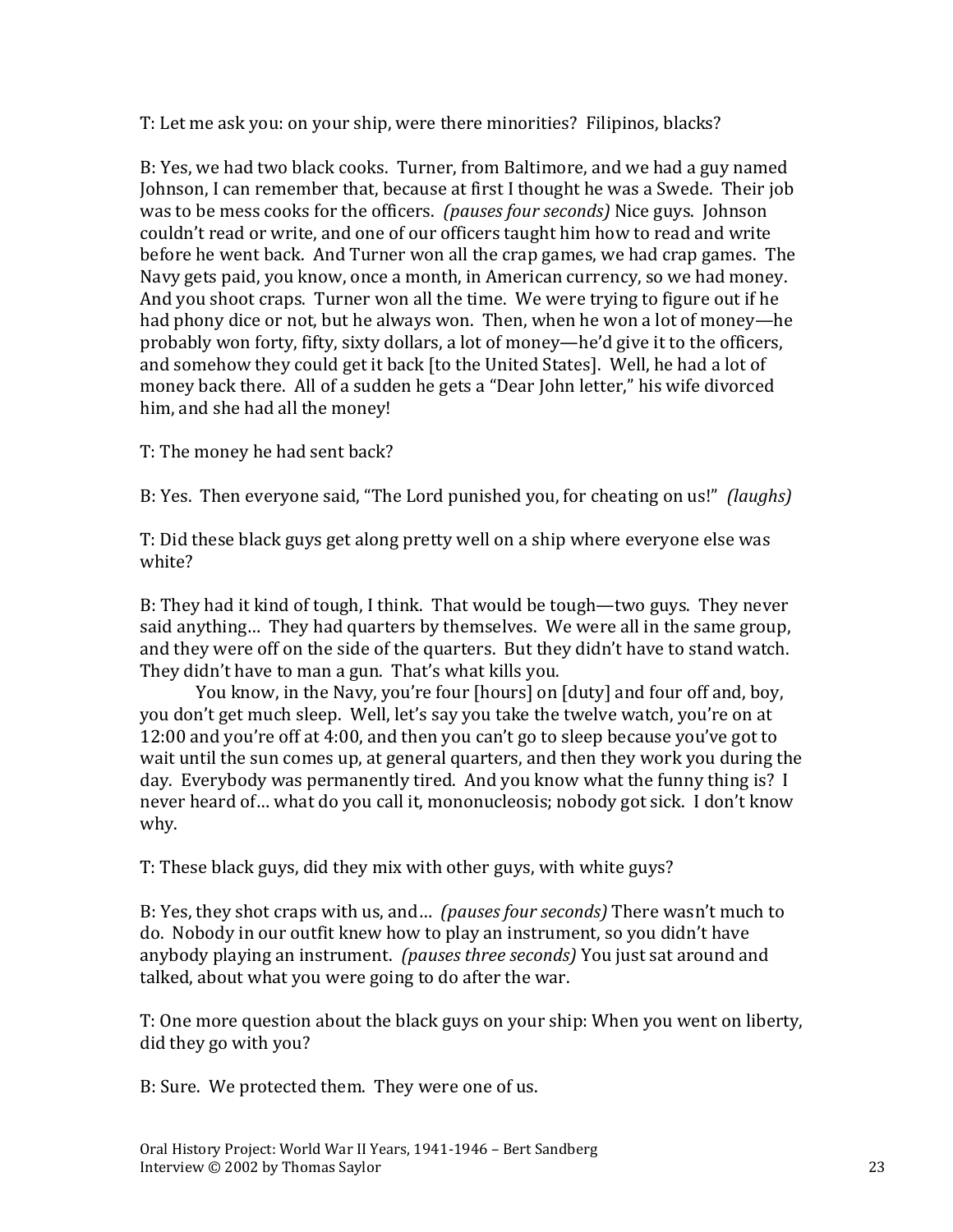T: So you guys got along okay?

B: That Johnson was big as a horse. Couldn't fight, but he was big. Yes, we took them on leave with us.

## **(1, B, 314)**

T: Now, you mentioned that on ship there wasn't much to do. Was boredom a problem?

B: Terrible. Don't forget, we didn't have any library, no books. On a small ship, we don't get fresh fruit; when a supply ship comes in, right off the bat the battleship sends over [for supplies]. They go right down the line. When they get down to us, we get nothing. That's another thing I didn't like: "the Navy's well fed." We had dehydrated spuds. And I didn't drink coffee, I drank water. It's amazing I still have my teeth. *(clock chimes in background)* We took Atabrine, for malaria, because we were on the beach. It's a pill. Turns you kind of yellow.

T: How else did guys kill time on the ship?

B: Talk about their girlfriends, talk about sports, argue about states. Minnesota was pretty good in football in those days; "we're better than you." We didn't have any checkers, no library. *(pauses four seconds)* We played a lot of cards; I didn't play cards, but a lot of them played a lot of cards. A lot of cards.

T: Was there drinking on board the ship?

B: You're not allowed.

T: I know you weren't allowed to, but did it happen anyway?

B: Yes, it did. Do you know what we carried across [on the original trip over from the US]? Forty thousand cases of beer in (\*\*\*). Rupert's beer, from New York. The twelve to four watch was drunk every night.

T: Did your officers know this? Or just sort of turn a blind eye?

B: The officers told us to steal about a thousand cases for us, because when you got liberty, on the islands it was on the beach with two cans of beer.

I didn't drink, though. I got drunk a couple of times, but… They [ships' officers] suspected us, that we were drinking. They'd pull that old crap like, you know, "Johnny Jones said you were drinking." And I said, "I don't know." Everybody sticks pretty close together.

T: Do you think the officers were really trying to catch you?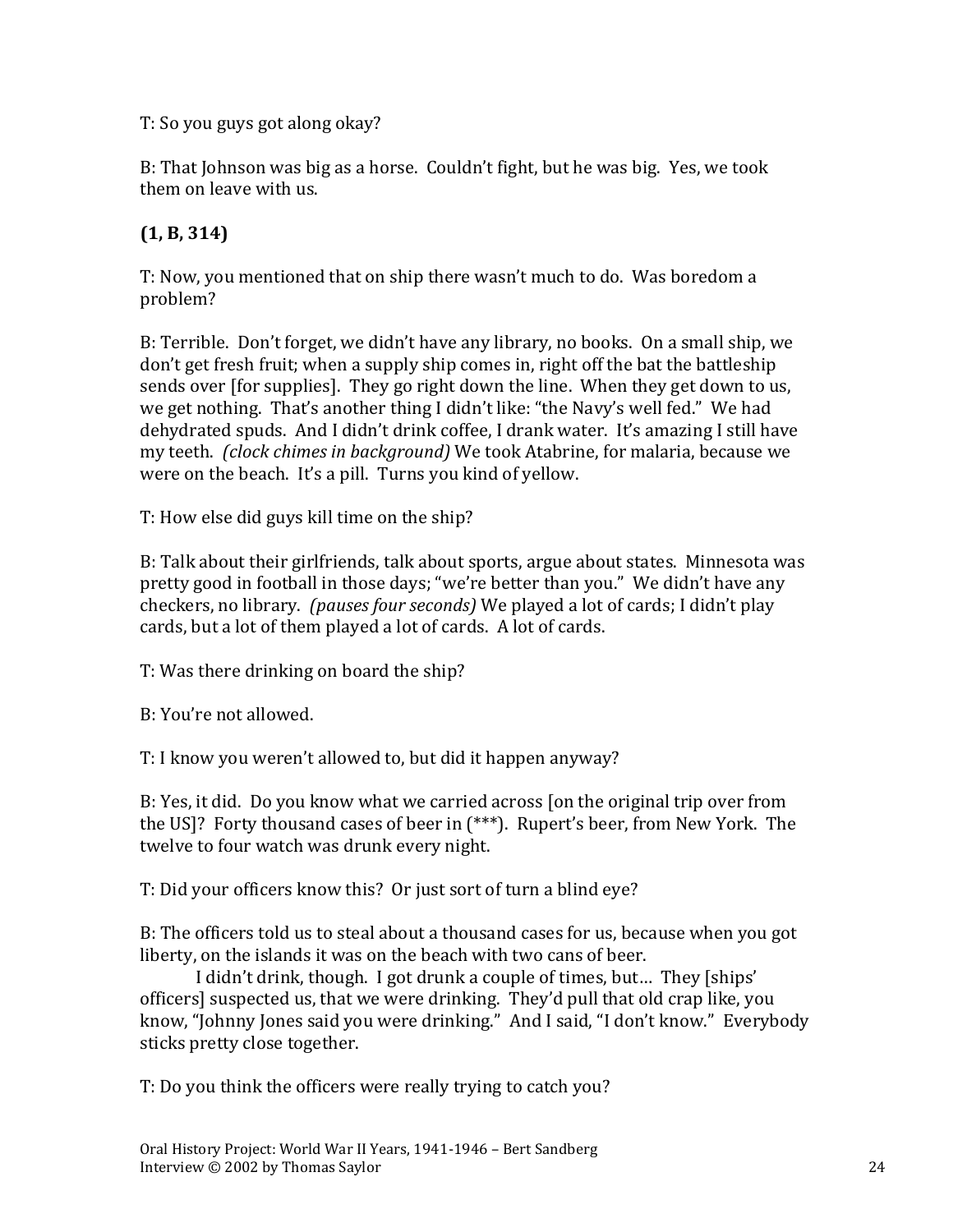B: Yes. You can't blame them, they have to keep a tight ship.

T: So they knew what was going on. Was the drinking a problem?

B: No. Nobody walked around drunk. It's impossible, because the beer was locked up. Somebody else had the keys, not us.

T: But people were able to get access to it, you said, right?

B: We did when we were bringing it over, because they [the LSTs] had these vents for when you carry equipment in tanks, to take the fumes out. We went through there; the beer was down there. We didn't take tanks, though, we'd open it and went down there. And we were (\*\*\*).

To answer your question, on New Year's Eve, a guy named Freddy Gardner, from Newburgh, New York, took some paint—you know, you can make alcohol out of paint, I don't know how he did it—he really got drunk. They didn't find him for two days. They thought he fell over the ship.

T: What was he drinking? Something distilled from paint?

B: You can take paint, or alcohol, and you mix them up, and you get booze out of it.

## **(1, B, 350)**

T: Some of the guys on the subs used to have what they called torpedo juice.

B: We didn't have that. He [Gardner] had something.

T: Let me shift the topic here. How did you stay in touch with family and loved ones while you were overseas?

B: I was not a very good writer. I probably… I didn't write very many letters. And my mother didn't write very many letters, because she was an immigrant. To be honest with you, I didn't care—when I got a letter from home, I got homesick. For me it was almost better not to get letters.

T: How about other guys? Was mail important?

B: Oh yes. Those guys were looking for mail all the time.

T: Did you get mail delivered to you regularly?

B: Yes. And also, everybody let everybody else read letters. Letters got passed around. Also we had a lot of fun with a couple of guys, white guys, that had girlfriends, guys that weren't very good writers. Guys would write letters for them. I didn't. You know what they'd write in it? *(laughs)*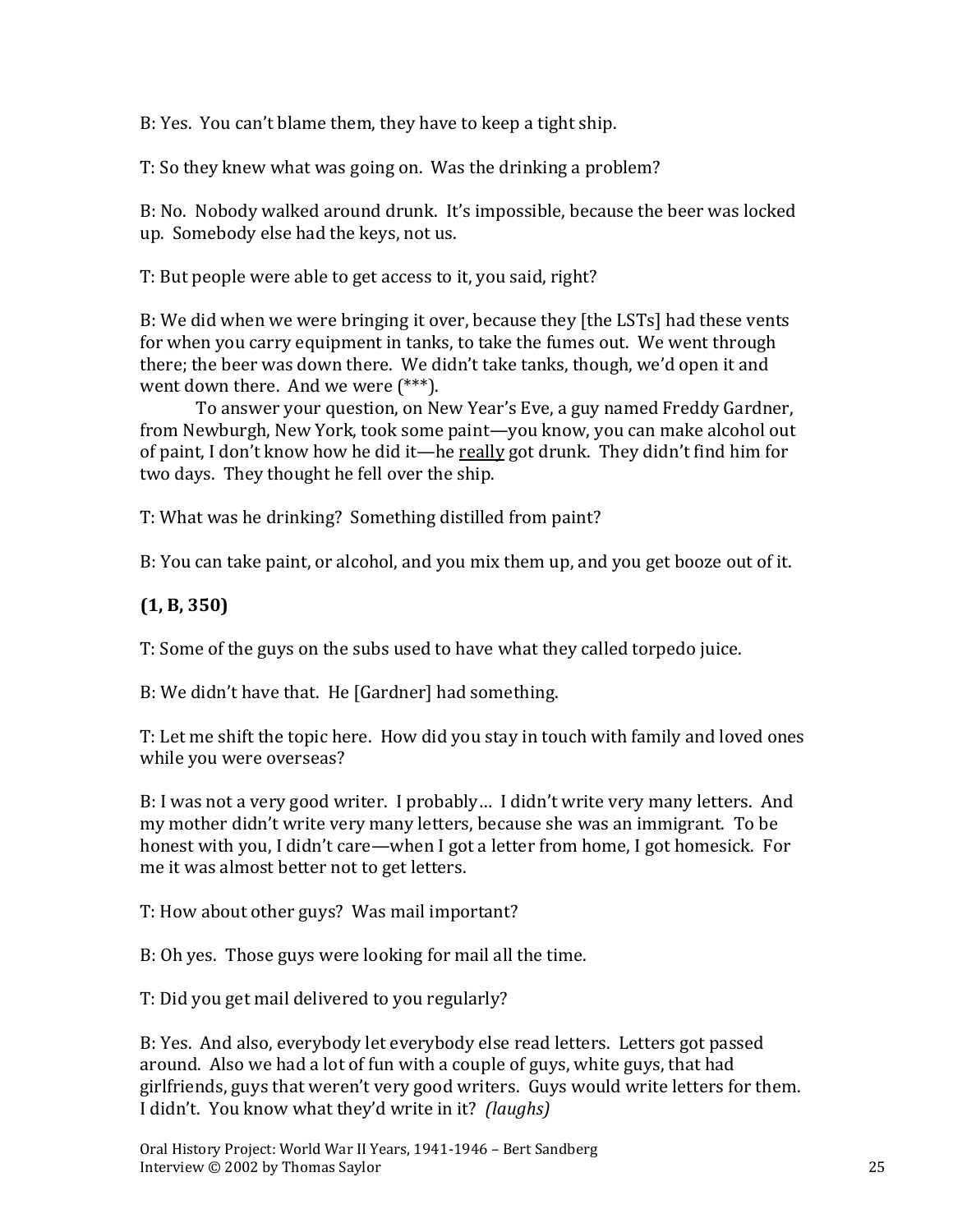T: They didn't write what they told them to write, did they?

B: No, they are telling them "Boy, I met a girl over here, screw you."

T: Guys did that kind of stuff? *(laughs)*

B: Yes, sure they did! *(laughs)* I didn't, but we had some who did.

T: That's kind of cruel!

B: Yes. We had a guy named Suggs—S-U-G-G-S—from Chicago, he got a "Dear John." When they got a "Dear John," they'd go nuts. And you know something? They [wife] get the ten thousand. You cannot get a divorce when you are overseas. You cannot. And that's what killed them—that if they got killed… He says, "That bitch will get my money." We only had \$10,000 insurance, you know.

T: And because you couldn't get divorced, she'd get the money?

B: She'd get the money. You can check on that one; I know that well.

T: What about news? Did you get news at all?

B: No. Once in a while. We had an officer from Minneapolis named Conrad, and he got the paper once in a while. No, we never did. Our news came from our radiomen.

## **(1, B, 371)**

T: So it was tough to stay in touch with what was going on?

B: You know, people don't know this, when you make an invasion, people back in the States know more about it than you do!

T: The news get back there faster?

B: Yes. And you're only one little section. We'd say, "How are the troops? Are they moving in?" "I don't know." People don't know that; they [people at home in the US] knew more about the war than we did. Until later. After about four or five days, then you started getting it [news]. Especially Leyte [Philippines, late 1944], you know, they went into (\*\*\*) [gives a location, probably Tacloban], that was a town there.

T: And you were able to get news there?

B: No, the Army comes in, and they set up. But we didn't have any paper, any *Yank*, or what do you call it.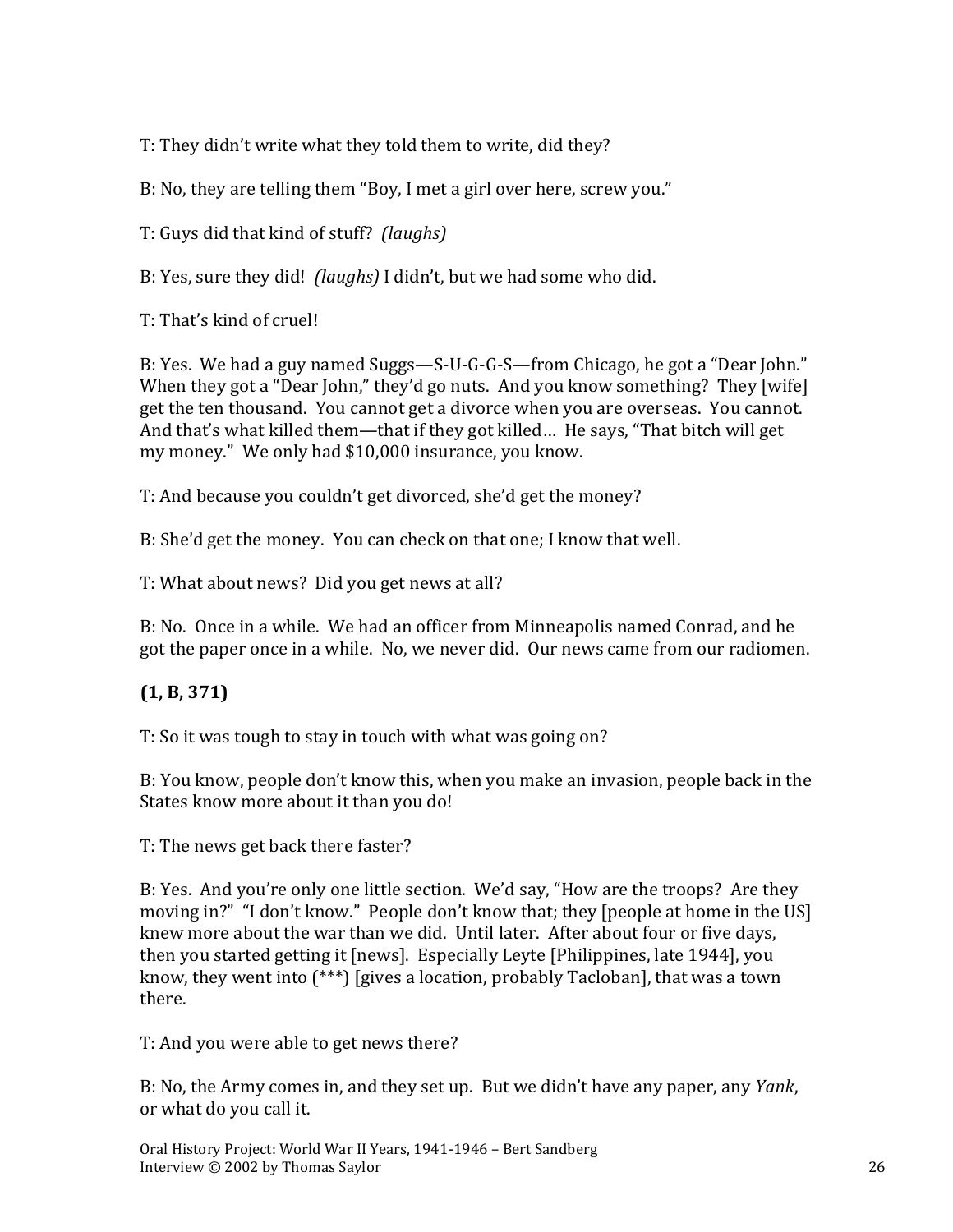#### T: Like *Stars and Stripes*?

B: No, we never got it; we were too small. Being small was crummy.

#### **End of Tape 1. Tape 2, Side A begins at counter 000.**

T: This is tape two with Bert Sandberg, 15 February 2002.

Let me ask you, did you make lasting contacts during your time in the military? People you stayed in touch with?

B: Want to hear a funny story? I got transferred off the [*LST*] *1018* in 1945, me and another guy, because I told you, I got in trouble with a boatswain's mate. And after the war we had our first ship's reunion, in Cincinnati. And I guess I am kind of proud, because all the guys said, "Is Sandberg coming? Is Sandberg coming?"

#### T: This is the *1018*?

B: Yes. And I didn't know this. They said, "He's from a 'Saint', in the Midwest." So they showed me letters at the reunion, to St. Joe, St. Louis, St. Cloud. They finally called a guy in St. Cloud. Not St. Paul. And the mayor got the letter; I saw the letter. "Can you look up this shipmate of ours? We'd like to have a ship's reunion?" They brought it over to a guy that was a historian or something in town, in St. Cloud, he says, "You know, that guy might be in St. Paul." He looked it up in the [telephone] book, and there was Bert Sandberg. He called my wife, and he said, "Was that your husband, or son, on *LST 1018*?" "Yes," she says. "Well, they're going to have a ship's reunion, and they'd like to have him there." That was about four days before. But they really wanted me there bad.

T: What year was this, Bert?

B: *(pauses seven seconds)* In 1987 or so. We didn't have one until '87.

- T: So a lot of years had gone by.
- B: Yes, a lot of years.
- T: Were you in contact with anybody else?
- B: And then I got in contact with them, but only then.

T: So for decades after the war, you didn't really have contact with anyone.

B: No, I didn't know where they were at. We didn't have any addresses, you know. Just like the Japanese dog tag [war souvenir], I put it in a drawer and I didn't take it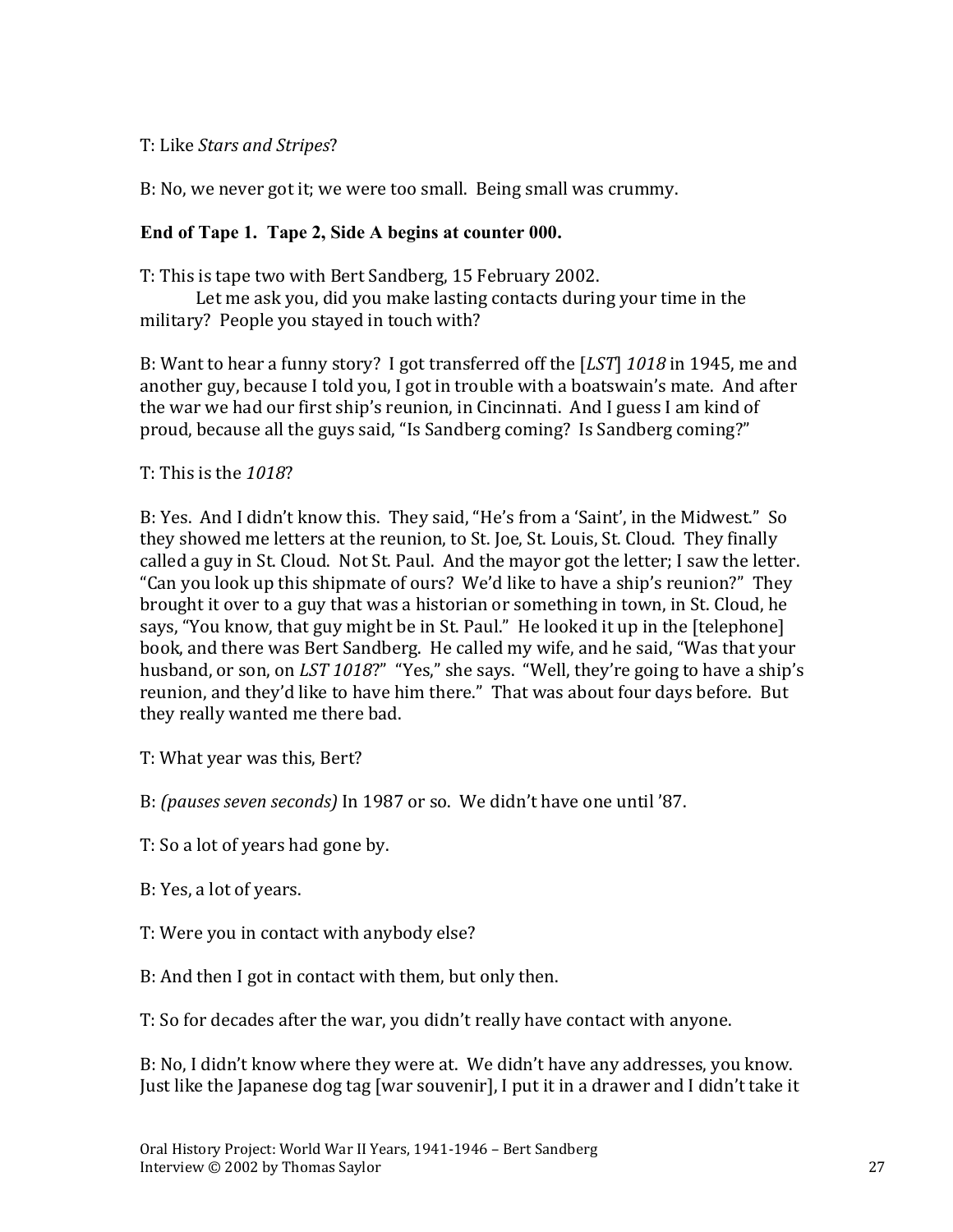out until, maybe… After you get a little older you get a little nuts and you want to… *(pauses)*

T: When it means something, or you start thinking about things?

B: Yes. *(pauses three seconds)* And we have had three ship's reunions since.

T: Do you go to each one of them?

B: Yes. But we are down to eight guys! *(laughs)*

T: Let me ask you a question: Why do you go?

# **(2, A, 49)**

B: Oh, I think it's… *(pauses three seconds)* I don't know why I go, because the stories are so bad. "Do you remember this? Do you remember that?" Half of it is baloney. Oh, they bullshit something awful, you know, but they are still proud. At least we were in the service and saw combat. We're proud about that.

T: Let me shift the focus. You were in the Pacific when President Roosevelt died, in April 1945.

B: You bet; I'll never forget it.

T: Where were you when you heard that news?

B: I don't remember. It was April; I know I heard it, and we thought, "Oh my god, now the war is going to last longer again." Everybody knew that H.V. Kaltenborn that's a news commentator, you don't remember, you are too young—said that the war in the Pacific would be over eighteen months after the war in Europe was over. He didn't know we had a bomb.

T: Nobody did.

B: And that's about right. The war in the Pacific, you know, if we didn't drop the bomb, we were set to go in [the invasion of mainland Japan] in November [1945].

T: And that would have taken a year, anyway.

B: So I remember when he died… Everybody was a Roosevelt man, everybody. I don't remember anybody who wasn't. We had a couple of rich guys that were Republican, but most of us were Democrats. This is a generation of people that came from nothing. You know that. I went to kindergarten in 1930, and the teachers, half of them, didn't even get paid. But they taught, because, what's the use, it was something to do. And maybe (\*\*\*) they didn't push us hard enough.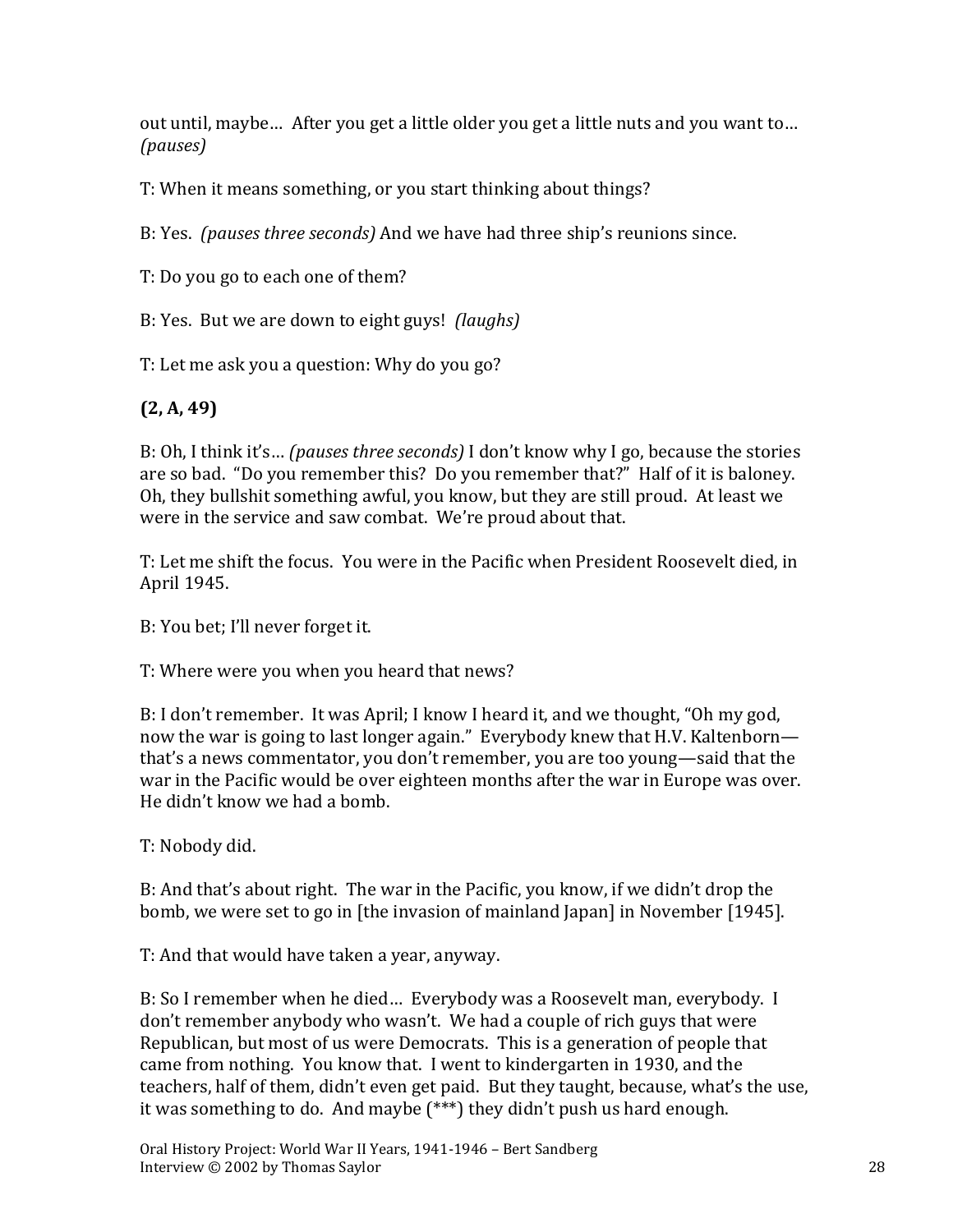T: How did you react, personally, when you got the news?

B: You've got to remember, still I was seventeen [Bert was born in 1926; thus age nineteen in April 1945]. Think back when you were seventeen, you weren't thinking much about politics or presidents or things like that. I knew Roosevelt was… I saw him when I was a kid; he came in a touring car from the train depot, and my father always talked about him. The only thing I figured was, "I hope the war isn't going to last longer." Most of all I thought about that aspect.

## **(2, A, 90)**

T: Well, you were also in the Pacific in May 1945, when the war in Europe ended, against Germany.

B: Yes, we were happy.

T: What do you remember about that?

B: Well, we used to laugh, we used to see some of the movies [newsreels], we'd get movies in. Here's the Germans, five or six thousand at a time, surrendering. And we said, "What kind of a war is that?" Because you didn't see that where we were at. We laughed; we said, "Jesus, man."

And I remember when they [US forces in Europe] were going like crazy from… We had a map in our, our galley, they call it, and here we were going through Germany, and all of a sudden the Battle of the Bulge, and it starts going the other way. Remember, they were retreating, the Germans tried to get to Belgium. "Geez," we said, "What's the matter with those guys? We're never going to get out of here."

And I know that we were all wanting to go to Japan, to get it all over with. We weren't worried. But when they dropped the Bomb, and they quit. *(pauses three seconds)* I was a friend of Harry Truman the rest of my life! *(laughs)*

T: Let me ask you about the atomic bomb. At the time, did you feel the US government was correct to use the atomic bomb?

B: Absolutely! *(adamantly)* I'll talk that against anybody!

T: Do you still feel the same way today?

B: Same way. Finally, after some of these people didn't feel that way, did you know that the prime minister of Japan, about a year ago, said in the paper that it was the greatest thing Truman ever did? I'll tell you why, in my eyes, we got to Japan, we saw how they were waiting for us. You've got to remember, they still had 5,000 airplanes; I don't know how much fuel they had, but they had 5,000 airplanes. Remember, they only had to go from here to that house over there *(motions out the*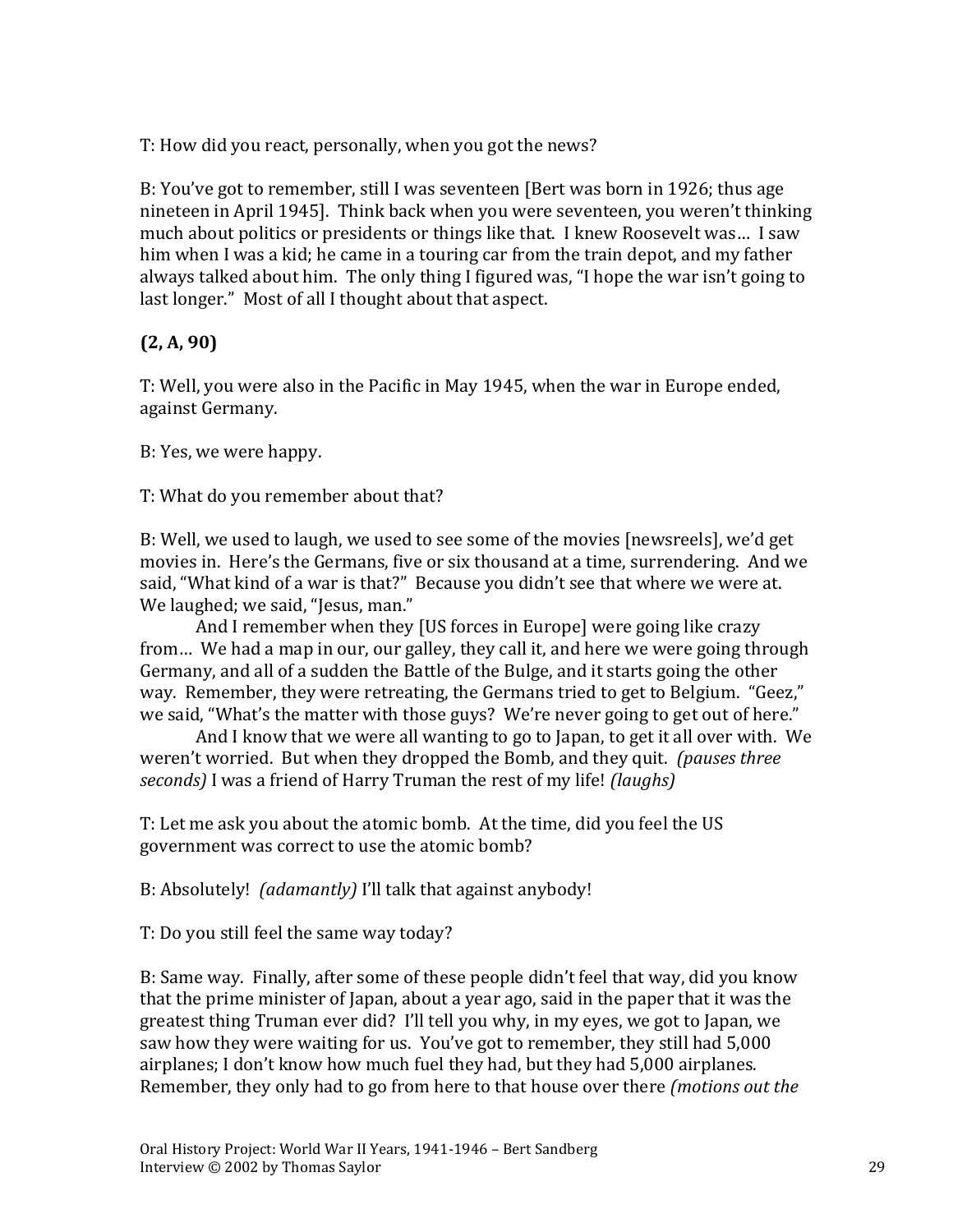*window to a house approximately 100 meters distant)*. We were going on the beach, so they didn't have to go from Japan to Okinawa, about 200 miles.

And the women were even trained. Did you know that? And everybody. I say that by dropping the Bomb Truman killed about 85,000 in Hiroshima and about 90,000 or something in Nagasaki. People forget that 500,000 died from incendiary bombs in Tokyo. [casualty estimates vary greatly; this is higher than most estimates] It was only a shock that stopped it. And you know the history of the islands, there was about twenty, twenty to one. We killed twenty Japanese for every one of us. I'd say they would have knocked us off the beach [at an attempted invasion of Japan]; there is no doubt about it, I saw their guns and emplacements.

Then by my own personal thinking we would have come over with B-29s and we would have blanketed an area, and then we'd have moved in, and it would have been a slaughter. So a lot more people would have died. In the millions. I really believe that; I am not talking silly. In the millions. They were going to fight. By that time, we would have really been mad at them. We only had two Bombs, you know.

## **(2, A, 136)**

T: Now within a week of Nagasaki, Japan surrendered. How did those on board your LST, and you personally, respond to the news that the war was over?

B: Happy. It couldn't have been happier if I had won the lottery for a million, for twenty million dollars. Everybody was happy. "We're going home," that's all you heard, "We're going home." *(clock chimes in background)* And then we got that setback that we weren't going home.

T: Yes, I want to ask you about that in a moment. But the mood on your ship was one of being happy, being relieved, that this was over.

B: Everybody was just happy. Happy. All of a sudden, bitterness towards the Japanese kind of slacked up.

T: Did you notice that happened pretty quickly?

B: When we got to Japan, I wasn't too bitter against them. You know, I talked to them, I gave them my lunch, the poor little kids and that. But I saw what we did to them—Yokohama was just flat. It was just…

The funny part of it, when I was driving, going from Yokohama to Tokyo on liberty—off shore they call Navy liberty—I am standing in the subway, and I'm six foot tall, and these guys [the Japanese] are all up to about here *(motions with hand to middle of chest)*, and one Japanese guy says "How many points have you got?" The Japanese guy says it. And I said, "I ain't got enough or I wouldn't be here for a minute."

T: He said it to you in English?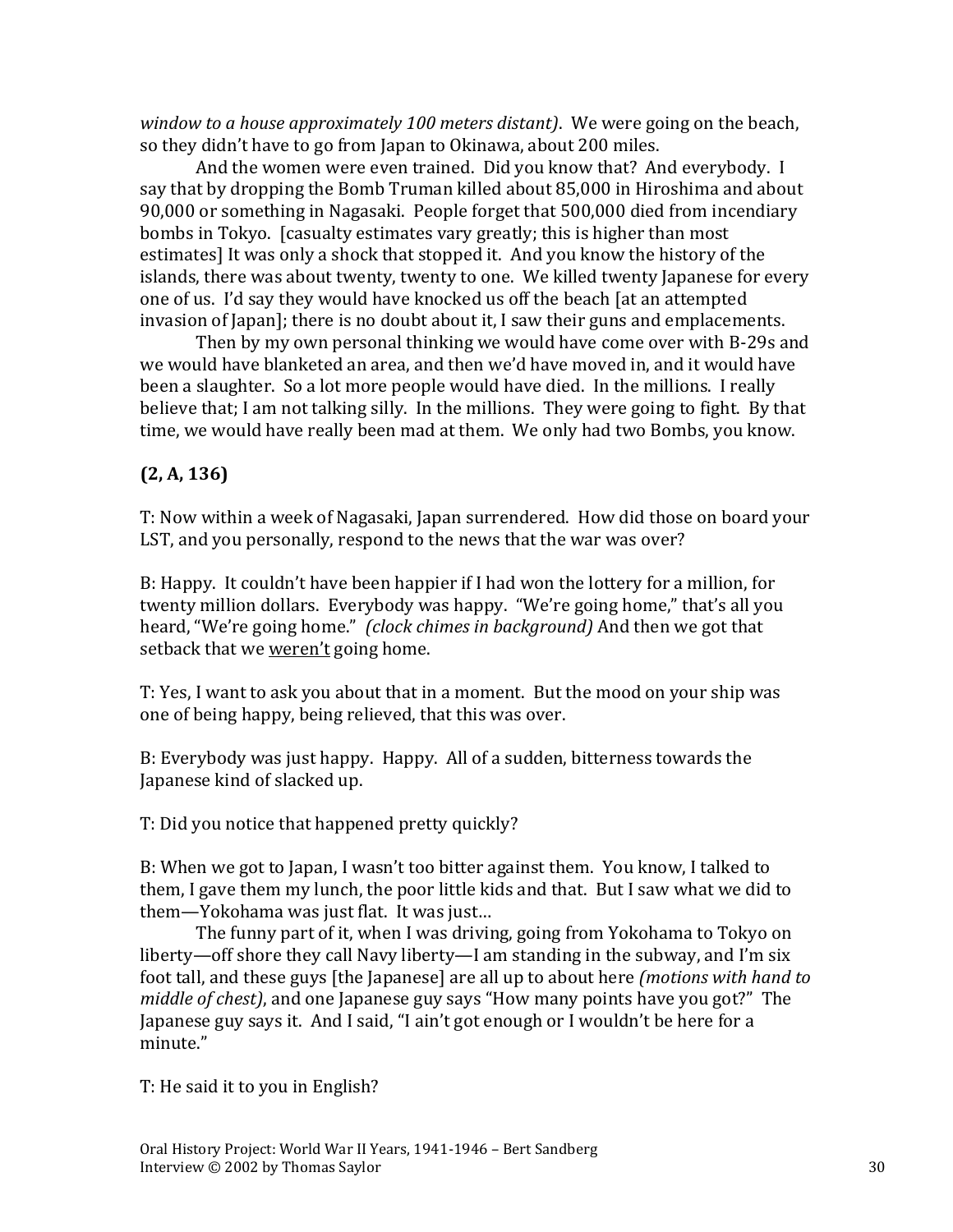B: Yes, he said it in perfect English! He says, "How many points have you got? When are you going home?" I says, "I don't really know, I don't want to be here; I wish I had enough." I'll never forget that. They are all little guys, you know. Don't take them by how they are now; they are eating better. Right after the war they were all small.

T: Can you describe here the job that you were doing that kept you in the Pacific until early 1946?

B: Yes, I can tell you; I was mad every day. There were about five of us on the ship that got trapped like I did. There were about five or ten of us, in my age group.

T: I see. So other guys had been rotated off the ship?

B: Yes, a lot of them!

T: No wonder you were bitter.

B: Yes. I said, "Geez, why wasn't I married?" Or, "Why didn't we get some credit for (\*\*\*)?" Some of them were replacements that were going home before us. And they came over after the war. Can you believe it? Talk about being bitter. There were about ten of us left.

T: So you still had a full crew, but most of them were new guys.

B: Right.

T: Well, what were you doing?

### **(2, A, 172)**

B: Well, we found out that we were now going to take the Japanese back from the islands. Well, we didn't care so much about that, I said, maybe I can get some souvenirs. Everybody was crazy for souvenirs during the war.

And this is another laugh: When they came aboard ship, they had nothing. No guns, no dog tags, no nothing. They had them just, like… *(motions with hand from top to bottom, to suggest removal of clothing, everything)*. I didn't even see them checking them off.

T: So the Japanese had surrendered on these islands to US personnel, and were going to…

B: They were waiting to go home.

T: So they were going to be picked up by your LST, and transported at nine or ten knots all the way back to Japan.

Oral History Project: World War II Years, 1941-1946 – Bert Sandberg Interview © 2002 by Thomas Saylor 31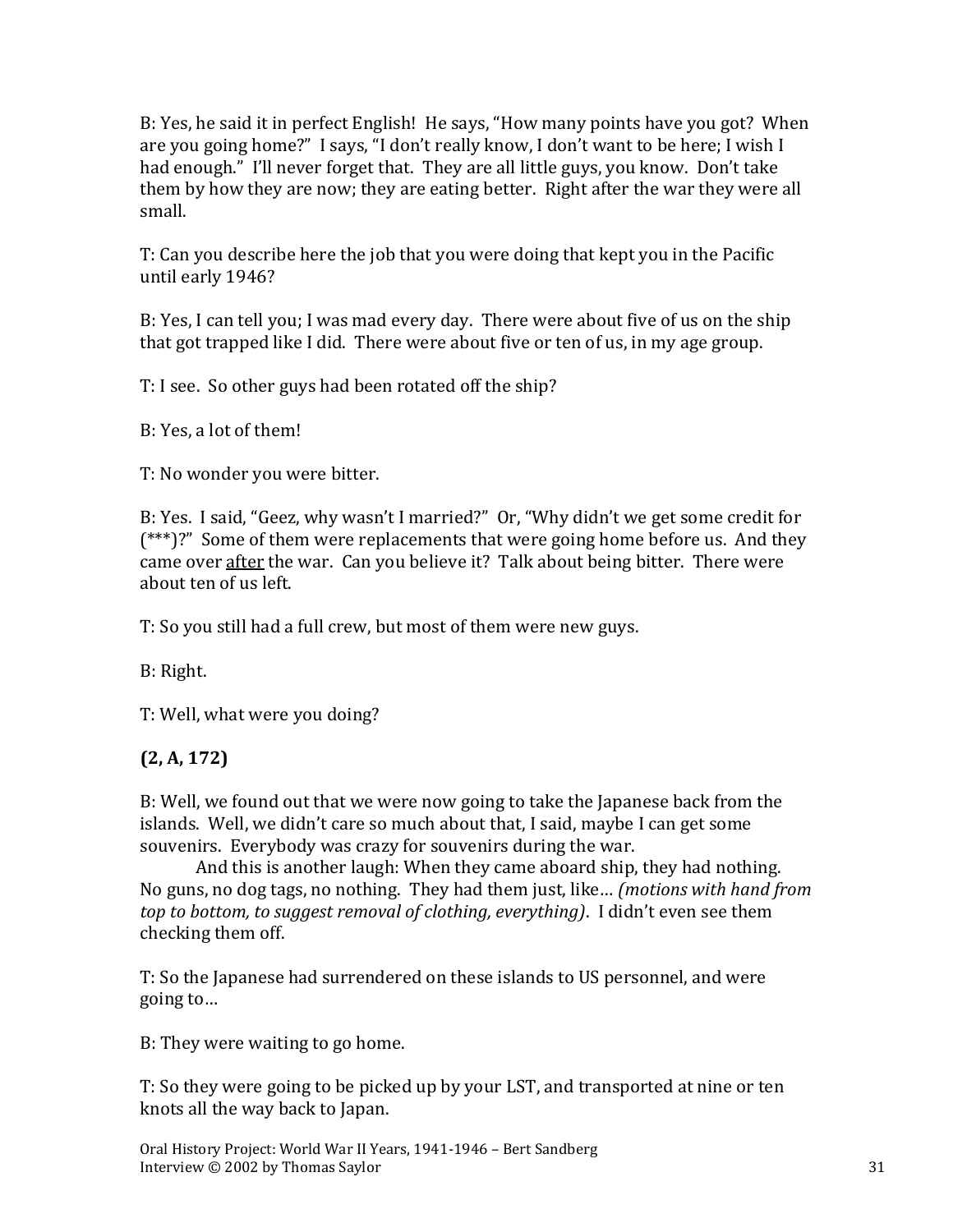B: You got it. From September [1945] to May [1946].

T: So how many of these runs did you guys make on your ship?

B: Oh, we made a lot. Ten, fifteen, maybe twenty. We went to China, to Truk Island, we went to Korea, they had a lot of troops there. And it was like, "Why are we taking these guys home? They're our enemy." But you know the good old United States, so we did it. But it was kind of interesting. We got to see things. We did lay over maybe one or two weeks between every trip. You know, I got to see China. I wouldn't have seen China. And the islands look all the same; if you've seen one… We couldn't tell them apart, outside of Iwo Jima. There was no vegetation on Iwo [Jima].

# **(2, A, 193)**

T: What about these Japanese? What impression did these defeated Japanese make on you as they were filing on board your ship?

B: I don't know. They kind of respected us, I think. But I'll tell you a funny story. We used to feed them… Do you know what a GI can is? A GI can is a kind of a garbage can, about that high *(motions with hands three feet tall)* and that wide *(motions with hands two feet wide)*. And all they ate was rice. That's all they ate. So, do you want me to tell you what we did, how we (\*\*\*) them up? We had three GI cans, and then we had it hooked up so they get some kind of steam under, to cook it. Well, the first day out, the Marines didn't want to eat with the Navy.

T: Our Marines? Or their Marines?

B: No, their Marines. We had Jap Marines, Jap Navy, Jap Army. And the Navy didn't want to eat with the Army. So our skipper says, well, "We're serving at a certain time," and then they had their own little group. And then they hung around. I've got pictures…

We worked them a little bit. They were not allowed in our gun tubs. *(pauses three seconds)* And we said to ourselves, here we are—down to about forty men then, you know, on board the ship, only forty—and there's probably about 400 of them.

T: Did that worry you at all?

B: I don't know, but I'll tell you what: If they wanted to take the ship over, they could take it over in about two minutes. Yes, it was probably about forty men, they call it a skeleton crew. Just enough to run the ship. And I've got a picture of them, Christ, there were 400 of them on there, at least. But the funny thing is, they never checked them off. They just pushed them on. Cattle. They were sleeping on the tank decks, they were sleeping all over the place.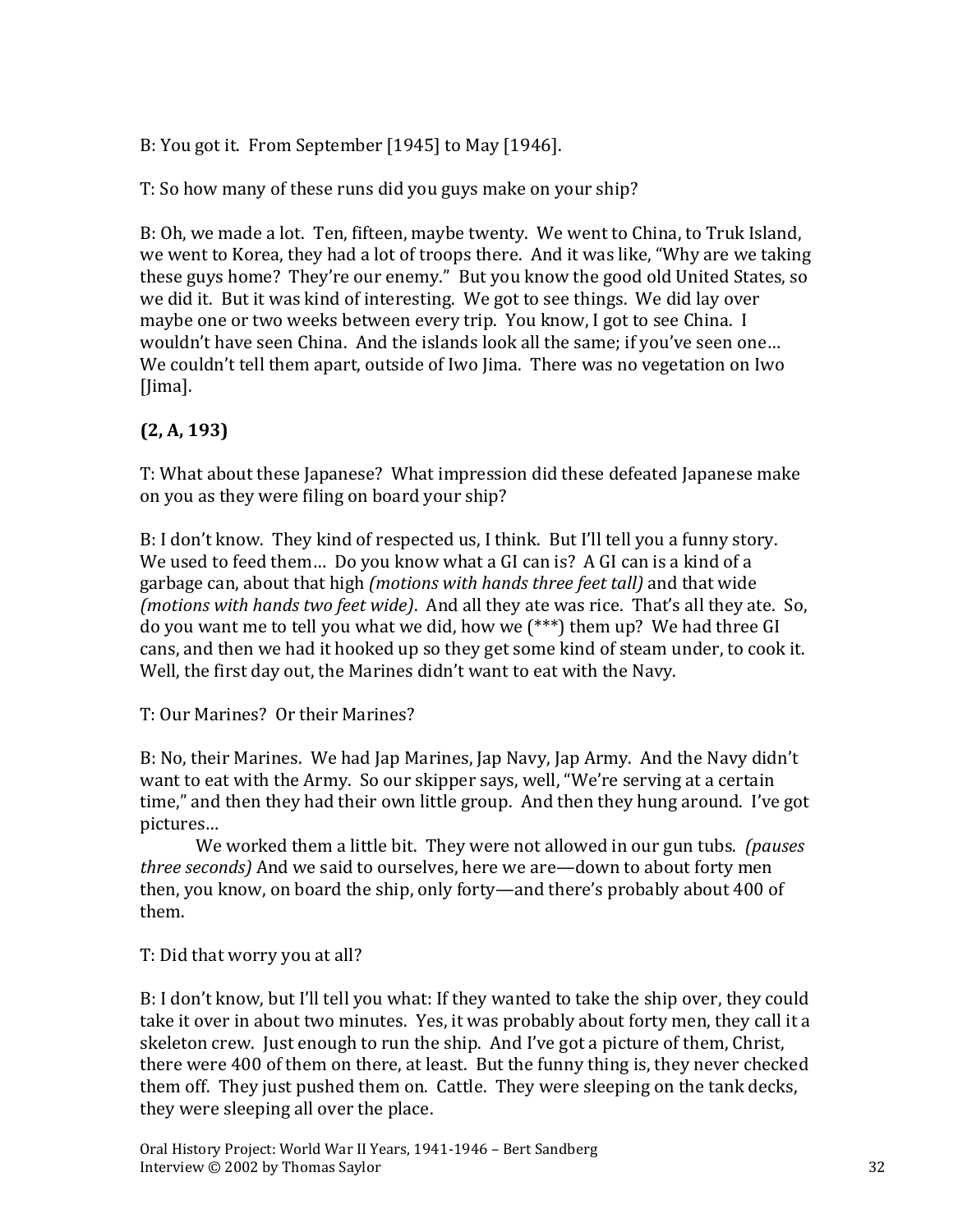T: Were there ever problems with the Japanese?

B: Not a bit. I think that when they were defeated, they were… There were no problems at all. They would even bow to us when we walked around the ship. This was their bowing, you know. They knew they had lost, the Emperor said to surrender, and they quit.

But we used to have fun with them, telling them, you know, "Mt. Fuji blew up." We'd always lie to them, you know.

T: You had some that spoke English?

B: Not very many. Just their officers.

T: You transported both officers and enlisted?

B: Yes.

T: Was there interaction between the American crew and the Japanese?

B: Outside of my friend Red Sachotsky [correct spelling unknown], you know he was going to throw one over the side and… When you walked around, they made a path for you. I guess they respected being defeated. They were very well organized that way, how do you say it…

T: Deferential?

B: Yes. That's their culture.

T: Did they kind of keep to themselves?

B: It was around November and Christmas, too, and everybody's home, and all my buddies are home now, and the guys that didn't even go overseas are home. I'll never forget, when they came to pick them [the Japanese] up on a, kind of a, what do you call them, a pop-pop boat, because their engines go "pop, pop, pop," and they probably put thirty at a time in them. And we were washing—I didn't, I wouldn't do it—but they were washing down the deck [on our ship], and the guy went "Ooops!" *(makes waving motion with arm)*. He sprayed them! *(laughs)*

T: This is December, so it was cold.

B: Colder than hell; they froze! *(laughs)* He says, "Ooops!" Drenched them with water. But they all laughed, you know, "Ha, ha, ha." Don't forget, they were glad they were going home, too. They were still alive. Remember that they were overseas at least eight to ten years.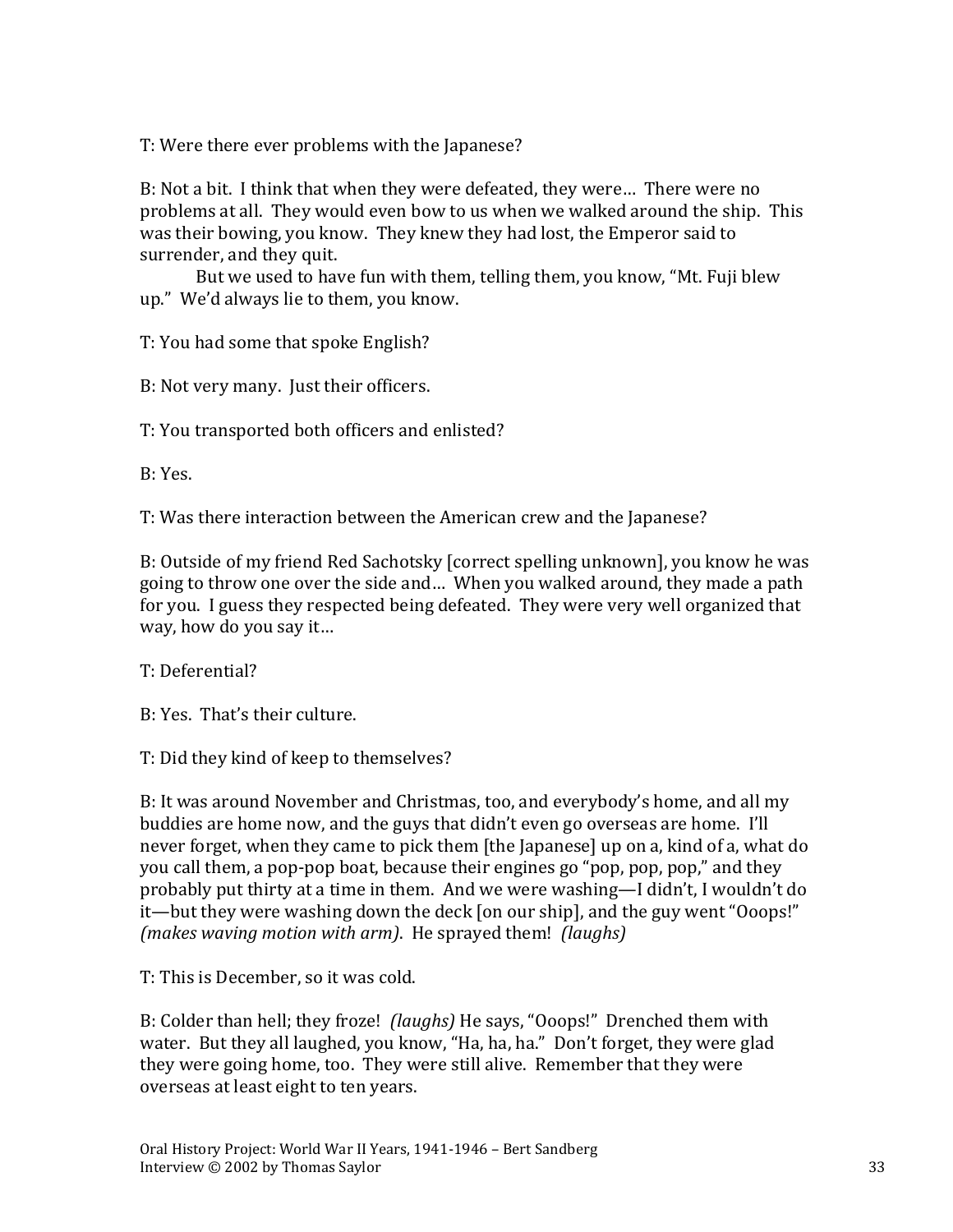## **(2, A, 239)**

T: Now when you were in Japan, you had a chance for shore liberty.

B: Yes, I loved it.

T: What can you say about Japan, when you saw it?

B: When I first saw Japan, I said, "How did they ever have the guts to jump on us?" There were no buildings left, so I didn't know, I said, "How did that country declare war on a country our size?" That's what went through my mind. I didn't realize we had destroyed most of it. Most of their homes are bamboo too, you know; they burn out like…

We took a cab. They had charcoal. Cabs run by charcoal. You know that? Did you ever hear of that?

 $T: No.$ 

B: I don't know how they did it, but he ran out and threw some charcoal in there again. Yes, I had a pretty good time there. *(pauses three seconds)* Well, the first time we were in town, we were going to take a bath, and everybody's swimming naked. Men, women, everything, you know, in this public bath. We never heard of that. Also, the men wanted to take a leak, they just took a leak. Out in the public.

T: Anywhere?

B: Yes, sir! When women wanted to, they just squatted down and took a leak. Anywhere. And the woman was always two steps behind the guy. And the guy had an umbrella.

T: Were you angry at the Japanese?

B: I couldn't have been too angry, I went to a couple of whorehouses. No offense, but… Do you know something? They would not have intercourse with blacks.

T: The Japanese wouldn't?

B: Nope.

T: So if you went there with black guys, they would service the white guys?

B: Well, I think they finally, they got some, but I know they wouldn't screw around with them.

T: Was that a problem for these…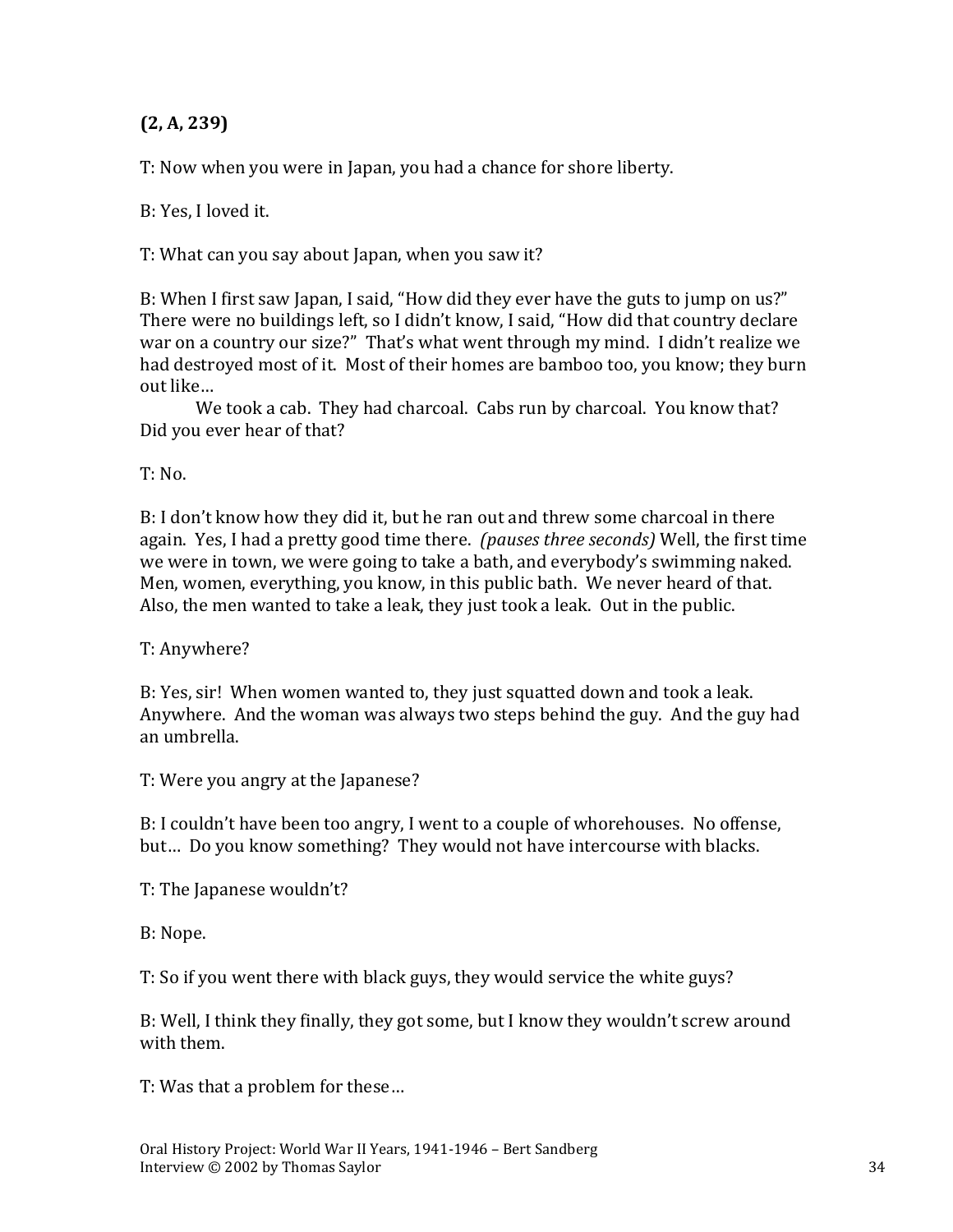B: We just would go, and then we went back to our ship, you know. And then we'd go out and ride around. I saw the Imperial Palace, I saw that hotel that stood up… What was that great architect from Wisconsin, what was his name?

T: Frank Lloyd Wright?

B: Yes. His hotel. It stood up during the big earthquake. I saw that. Most of it was bombed out.

T: Did you feel bad for the Japanese?

B: You know, I did towards the kids. I started to feel bad, you know, they had nothing to eat. And do you know who I really felt bad for? They had a lot of White Russians. White Russians, selling apples. They were kicked out [of Russia] in 1917 by the… Remember, the White Russians were with the Tsar [reference to the Revolution and Civil War in Russia]. And I saw this old guy there, with a moustache and I said, "What are you doing here?" He says, "I been here since (\*\*\*)." He spoke English. You know, Russia touched all the way up to Japan. On the ocean there.

Their women were kind of pretty.

T: The Japanese?

B: Yes, they are pretty women, you know. They're little. And the man is the boss. Women have no rights.

T: Was it difficult to meet Japanese men or women?

B: Well, here's what they had when we were there. They had people walking around with "interpreter" armbands *(motions around upper arm)*. That means that they spoke English. You just took one of them, and then you'd give them something. You didn't have to, but that was their gimmick for how to make money.

T: They organized that themselves then?

B: Yes. The thing that amazed me the most of all, was they sent the kids down on the beach with Japanese yen. Bushel baskets full of it. It had no value. And then the Americans would say, "Give me that, and I'll give you American money." They stopped that.

T: They wanted the American money?

B: That's right.

T: With dollars they could buy stuff, and with yen they couldn't?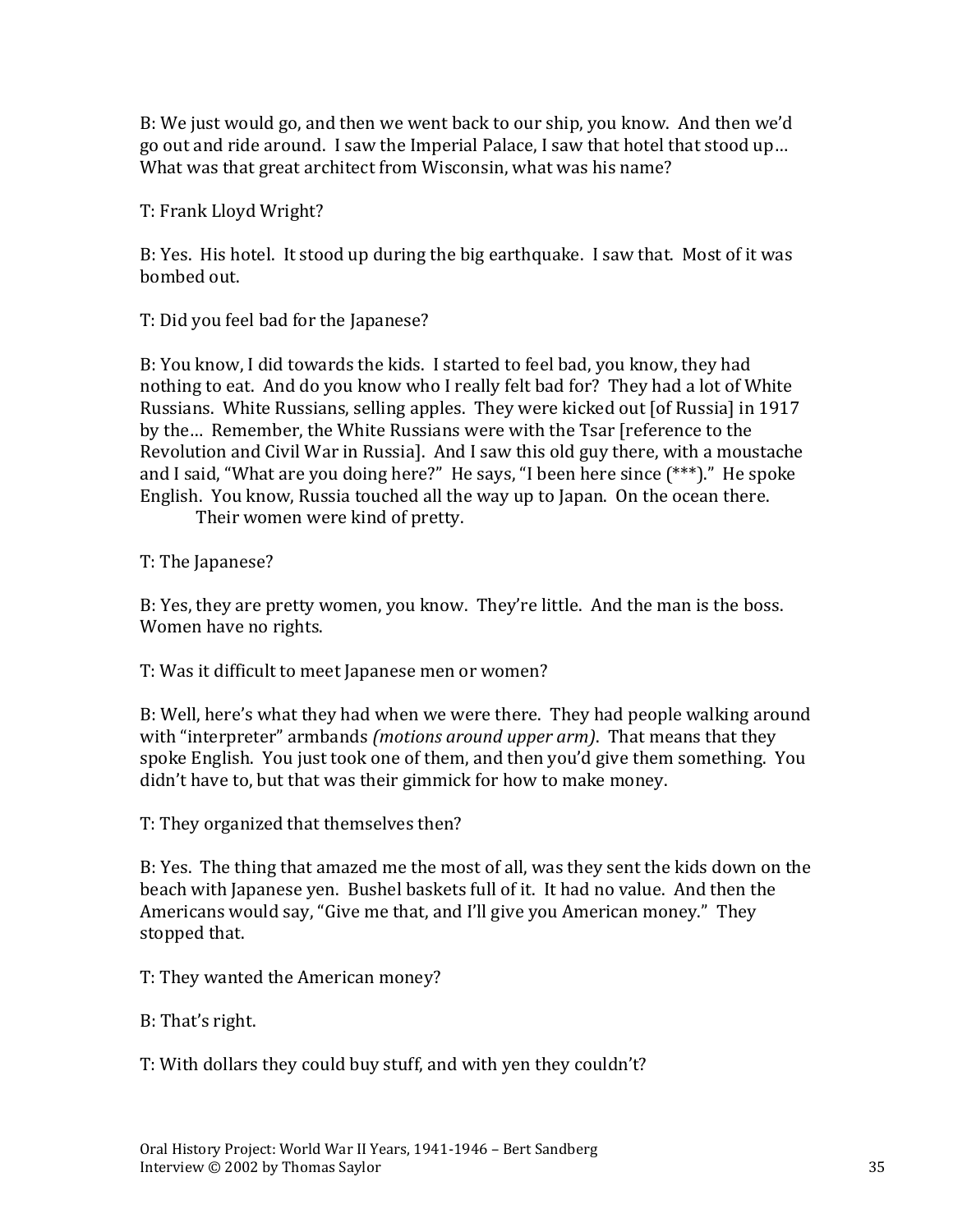B: Yes, it was powerful. I'll tell you another trick: They loved American cigarettes, cartons. So we had a little thing going. *(pauses three seconds)* You know, we had a guy that was an expert, he was a cook, he could take it [a carton of cigarettes], and put it over the stove and get the cellophane off, and we'd put two packs there *(motions to the left)* and two packs there *(motions to the right)*, and fill the rest with paper.

T: And seal it back up?

B: Yes, but they caught on pretty quick. *(laughs)* Number two, they didn't want any Old Gold [cigarette brand], because they got stale quick. They wanted Camel [brand] or Lucky Strike [brand], I'll never forget it.

## **(2, A, 287)**

T: Were they selling those?

B: That was black market.

T: Cigarettes as currency?

B: Yes. And then, talk about souvenirs, I saw trainloads, boxcars, full of Jap rifles. Just stacked from here to there *(makes arm motions)* with Jap rifles. We come in, and they said, "How many guys aboard ship?" It was Army then. "Forty," [we answered]. "Take forty rifles." "Okay." Brought them back to our ship. Second day, too. Third day, I said, "Hey, we don't want to haul them anymore." "Well, take them out and throw them in the water." I sent six of them home, but I don't have one left.

T: Did you give them all away?

B: I guess so. And I had a Jap flag I took off a Jap cruiser that was half sunk in the harbor. See, we were lucky on the Higgins boats—we could travel around, too.

T: Because they are small, right?

### **(2, A, 299)**

B: We went up to the thing and got it… We were lucky.

I maneuvered myself in a good spot there, and we always went ashore, bringing officers ashore. In the islands we brought the officers who talked to the Red Cross workers. But not us; we weren't allowed to. And so, (\*\*\*) this guy says, he had a good point, he says "I never saw a two-story building [slang reference to a female] the whole time I was in the South Pacific." *(laughs)* And you know what they did, how smart they were? When we got back to the States, they had these good-looking girls coming down to the ships selling subscriptions to magazines. Slick. And the guys didn't care what that cost. Just to talk to them. I'll never forget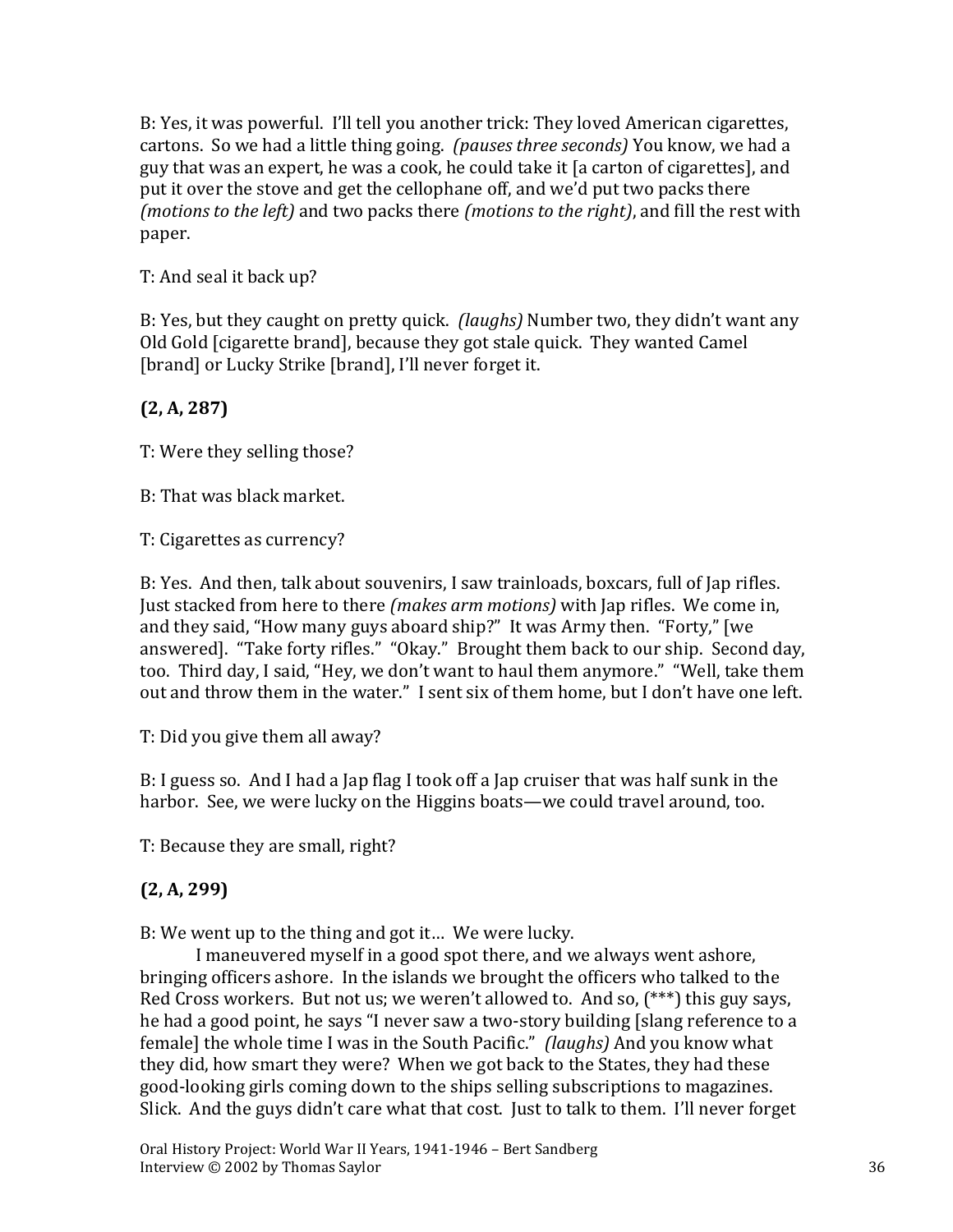it. It was in San Francisco. *(both laugh)* They weren't whores or anything, just business ladies.

And I also saw a woman in overalls. I never saw that before.

T: This is when you got back?

B: Yes. I said, "Not in my hometown; they don't dress like that."

T: Well, let me ask you about your hometown. When you got back to St. Paul it was the middle of 1946, right?

B: Yes. They were forgetting about the war.

T: How had life in St. Paul changed from when you left to when you got back? It was almost three years.

B: I don't think it changed any. No. We [St. Paul] built the first building [probably meaning large office building downtown] in 1948.

T: In downtown, you mean?

B: Didn't change any. Funny thing, I was born and raised, you know, half a block from the Union Gospel Mission. A lot of them were bums, a lot of them were poor. This one guy was crippled, a bum, he was sitting on the steps—he was there when I left, he was there when I got back! *(laughs)*

T: So St. Paul hadn't changed! *(laughs)*

B: I said to myself, "Who's the dummy?" *(laughs)*

T: Bert, what was your initial reaction to being out of the military?

B: I tell you a very quick story. We were out—don't forget we couldn't get out right away. Guys in the South Pacific, they wanted to check us out, and see if we had some disease or something, I don't know. Right out here at Ft. Snelling [in Minneapolis], we were going to get out. And my (\*\*\*) had a left eye, it was bad when I was a kid. But you didn't wear glasses. You couldn't have glasses during the Depression. And you didn't want to wear them anyway, they called you four eyes. My left eye was bad, so I cheated to get in the Navy. I memorized the chart, supposed to have 20-20.

T: You memorized the chart?

B: Yes. So when I come out the guy says, "What's the matter with you? You had 20- 20 when you went in. Your left eye is bad. Did you get hurt?" "I don't know," I said. "Well, you better put in for some disability." I said, "Fine. How long do you have to wait?" He says, "Three days." I said, "Don't want it. Don't want it!" He says, "I'll put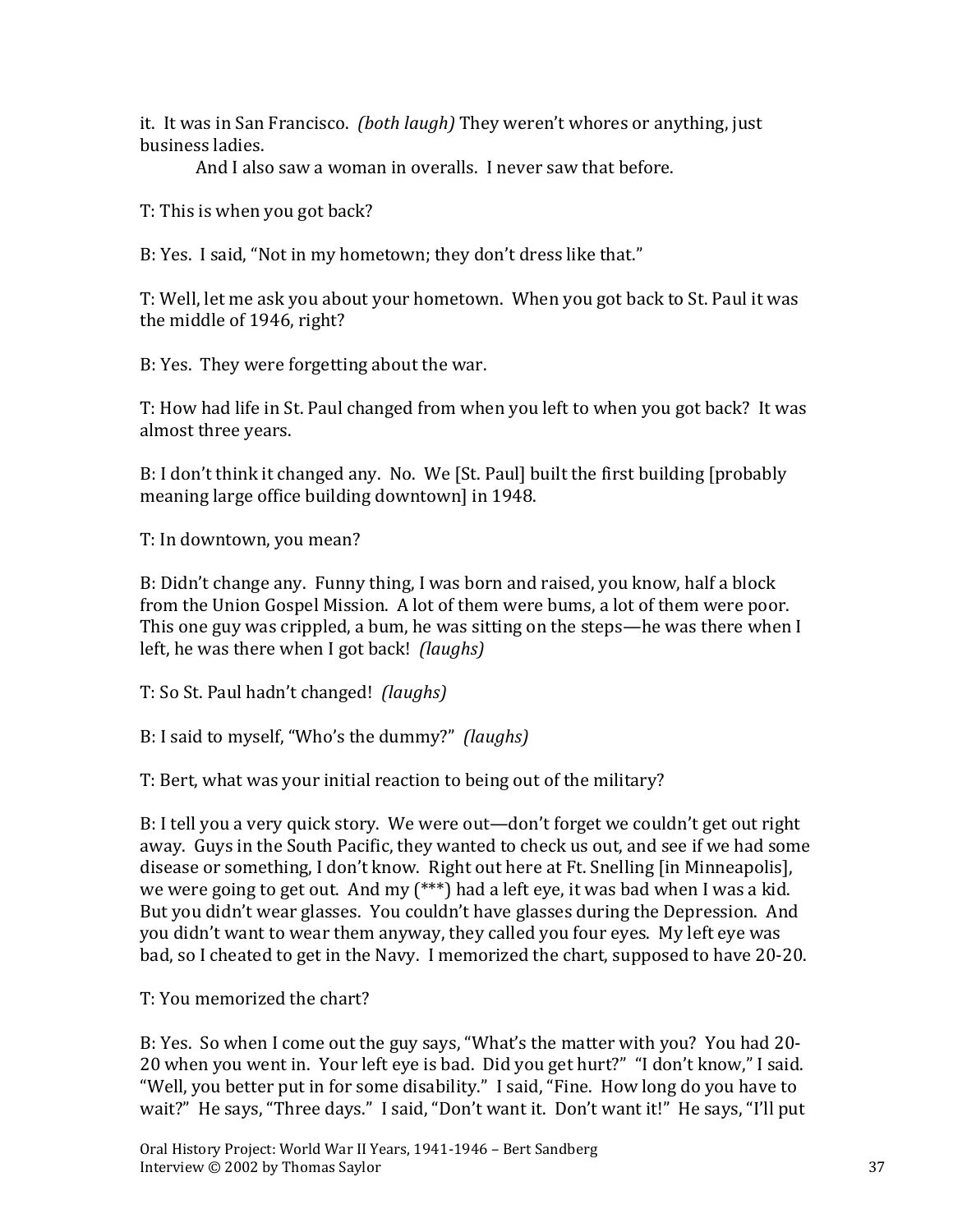it in anyway." I said, "I don't want it! I want to go home." So to this day I got Mark Dayton [Democratic senator from Minnesota] just checking if that guy was a bullshitter or not. That's all I want. I said, "I'll sign a disclosure. I don't want a dime or nothing. I just want to see if he was an honest guy."

T: So you are having that checked now?

B: Yes. Mark Dayton is a good friend of mine.

T: He is a good guy to have as a friend these days.

B: Well, I helped him out. He's very wealthy, and when I was backing up Perpich [Rudy Perpich, Minnesota politician], I told him I'd raise twenty thousand, and he threw in ten. And it looked like a (\*\*\*). And I had a lot of parking lots, and I gave it to the (\*\*\*) house to park for the… down here on Harriet Island, do you know where that is? I own about ten acres down there. So I gave it to the (\*\*\*) house, these two guys, I says, you can give the money and… there was a concert, lasted about five days. About the third day, these guys are on \$8,000, and I said, "Wait a minute. I am going back on my word. We're going to spilt it three ways." But I ended up with five thousand and I gave it to him [Mark Dayton]. Because, I don't care if he's a multimillionaire, he did me a favor. That's my philosophy. Boy, and I don't think anyone has ever given him a dime. But I get Christmas cards, when he sees me he hugs me, you know.

T: It's important to take care of people, then? When you take care of people, they take care of you?

B: That's it. I don't care if they're rich or poor. If they are nice to me, I'm nice to them.

T: That's a good lesson.

Let me ask you: What was the first thing you did when you were out of the military? The very first thing.

B: I went home, took off my uniform, threw it in the trashcan.

T: Did you really?

B: Yes. You couldn't get white shirts then. Couldn't get shirts. And don't forget, I went from 150, or 160, to about 180.

T: So you gained weight in the service?

B: I just got bigger, not gained weight. I just got bigger. I didn't have no clothes. *(pauses three seconds)* So I went down looking for clothes. And that's another thing. Went down looking for clothes, and everything was all bought out by everybody else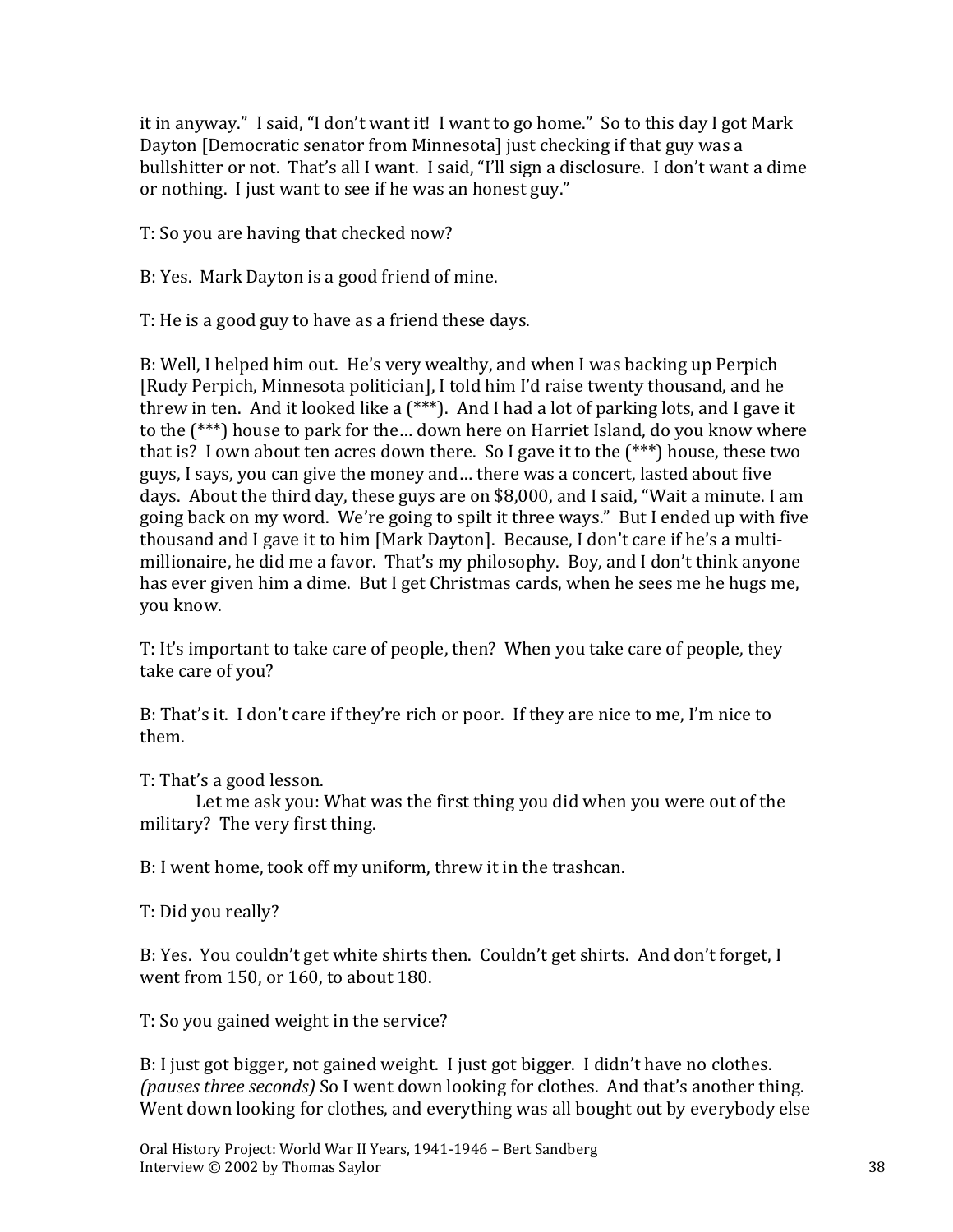that was out before us. Everything, on everything we were six months behind everybody. Every time I turned around. All my girlfriends from high school, they were all married!

T: So it did make a difference getting home late! *(laughs)*

B: I didn't care. I didn't get married until I was 28.

T: But being late—you noticed that, that you were late for everything.

B: I was late for everything. And you know, *(pauses three seconds)* it burned me up that these guys in the States got out before I did.

T: The guys who never shipped out, you mean?

B: Yes. That's the only thing that burned me up.

T: What was the hardest thing for you with readjusting to being a civilian?

B: Well, when I got home, my mother had rented out my room—we had a boarding house—so I had to sleep on a rollaway bed, in the living room *(pauses five seconds)* And I wanted to start making money. I wanted to go to school to play sports. I really knew that I would never make money going to college; I just wouldn't make it. I was obsessed with trying to get rich. It may be goofy, but I was. But, *(pauses five seconds)* I adjusted quickly, and *(pauses three seconds)* I did some things that I don't even want to talk about, that I wouldn't have done if I wasn't in the service. Little goofy things, you know.

When I was in high school, I was a trainer. I used to run every morning like a boxer. I never took a drink. Then I went in the Navy, and what else was there to do? I mean, everybody else was drunk, so you've got to (\*\*\*). Maybe they'll (\*\*\*) if you're not. That's a poor alibi, but I am just telling you the truth. Poor excuse. I adjusted pretty good, I think.

T: How long did you live at home?

B: I lived at home until I was 28.

T: So while you were a student at Augsburg [College, Minneapolis] you lived at home?

B: Yes.

## **(2, A, 365)**

T: What was the easiest thing for you, being a civilian again?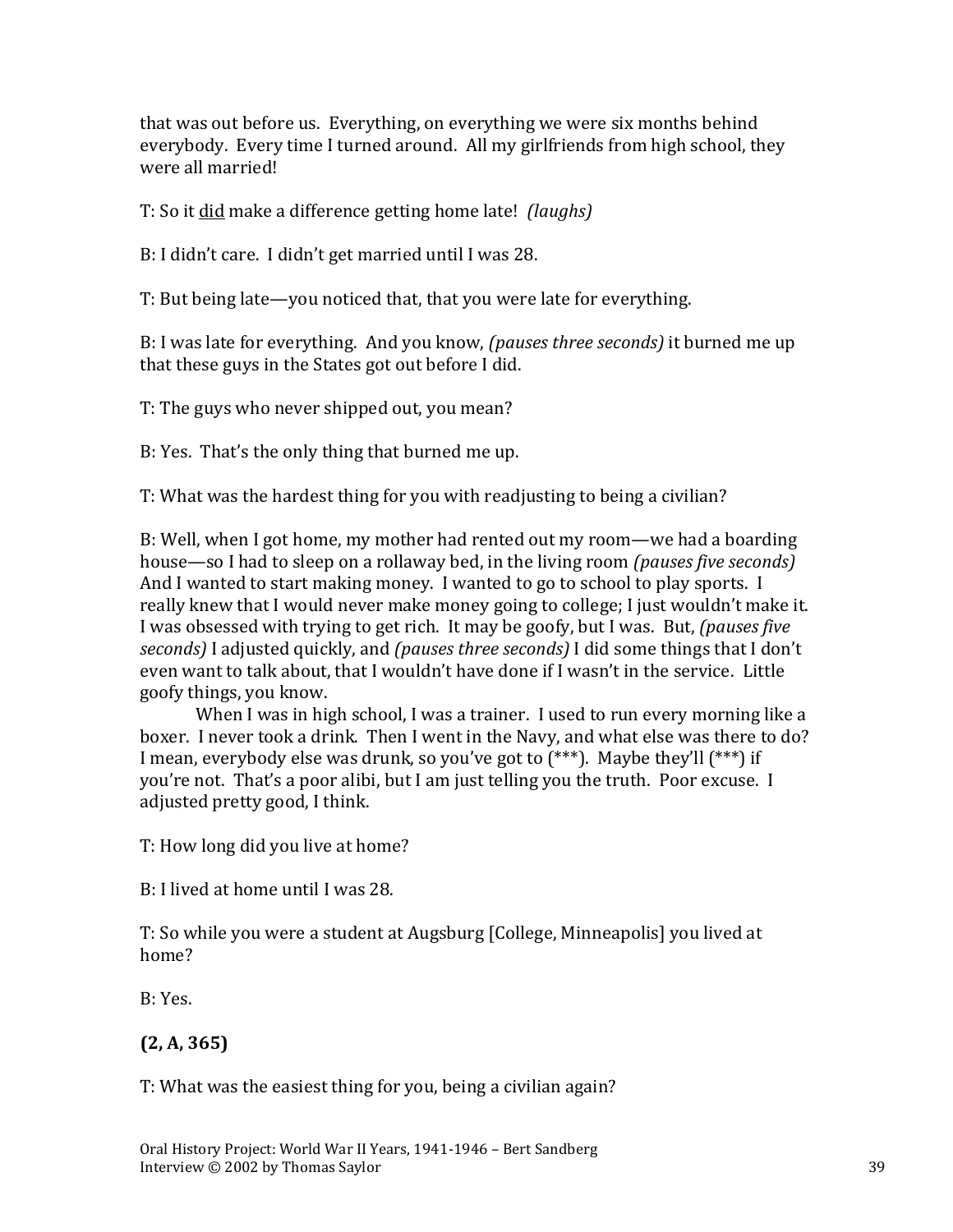B: Being able to go down and buy what I wanted to eat. *(pauses three seconds)* And you know what, too? In that November [1946], it snowed a little bit, and I just loved it. I hadn't seen snow for three years. I hate it, you know, but it was kind of fun. I made a snowball. *(pauses three seconds)* It didn't take me long to get rid of that idea!

#### *(both laugh)*

T: Last couple of questions here. What did the war mean for you personally, at that time?

B: I don't even know. Everybody else went; I was just like a number, like everybody else, just going. But as I get older now, I am proud that I served. I'm proud that I got to know people from all over the country, New York, California, Midwest. I'm glad I served. And I told my wife, if my son is called up, he's going. These people that don't want to go in the service… I said, "He's going to serve. He's not going to embarrass me." 'Cause I really think that it doesn't hurt to be in the service. It grew me up in a hurry.

T: Do you think a lot of guys might agree with you, about growing up in a hurry?

B: I think so. You know, like I said, it was not very nice that we saw shows where the women were naked. We never saw a naked woman in our lives. But you really grow up in a hurry. You grow up in a hurry, because you know what it's all about. You live with people that you would never live with.

T: That's right, you never would have met most of those people.

B: No, I never would have met them. Some good, some bad. The majority of all Americans are pretty good people. That's my philosophy.

T: I think you're right. Last question: In what ways, Bert, do you think the war changed your life?

### **End of Tape 2, Side A. Side B begins at counter 000.**

B: I think I was kiddish. Even though I played sports and that, I was a kid. Going in the service, I grew up, I got more mannish. I was more confident in myself. Different attitudes. During high school, I didn't even go to prom. All I did was sports. And you get kind of a stale personality. And I think I got a better personality. I'm sorry that I didn't study hard in grade school and high school and get a better way to present myself, but I was lucky. It was lucky that I met people that took a liking to me. And I was able to do things I wanted to do.

I think that some of those people that took a liking to me were in the service, too. And when they found out I was, it was kind of a (\*\*\*). They never said it, but we would kid about it, you know. Judge Devit, one of the best judges in town, he was at Leyte, and when he found out I was there… And his destroyer got hit, he got the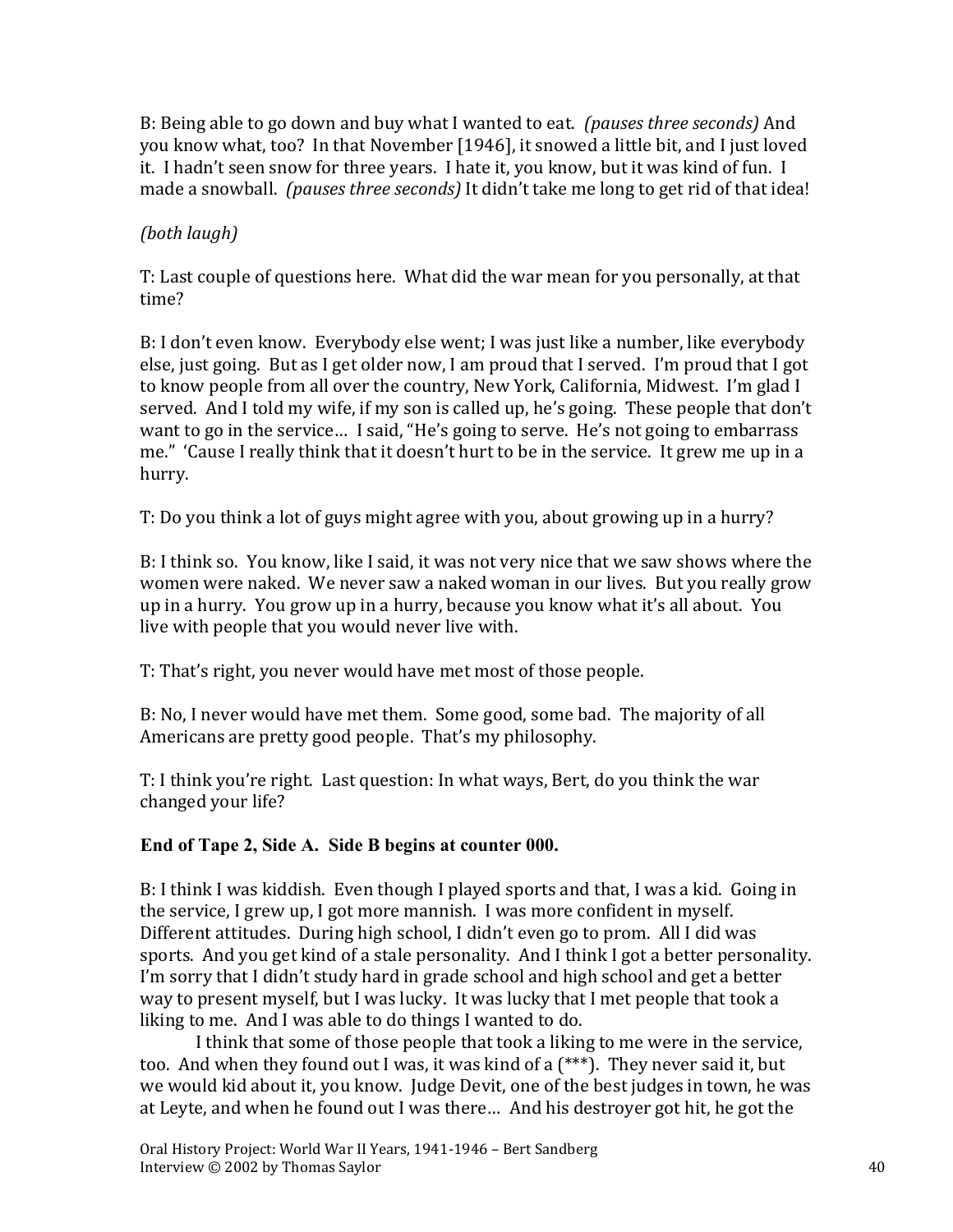Navy Cross, I mean a Bronze Star. He took a liking to me. President of American Hoist and Derrick, who was in the Navy, was on an LST I don't know how that ever happened, because he must've been the oldest guy, I think he must have been an officer. He took a liking to me. We kind of took care of each other. It would be like the old days, when the Shriners took care of the Shriners, and the KC's [Knights of Columbus] took care of the KCs. And I think that, after the war, people that didn't go in the service never brought it up, never talked about it.

Where would I see so much, travel so much? I found out there was such a thing as grass skirts that you saw on Bob Hope and Dorothy Lemore shows. I found out that Australia was very interesting. I saw that and enjoyed it. Japan. You've got to remember, I was a person that never left the city of St. Paul.

T: So it was a big world.

B: A big world. They say that travel makes you more intelligent. I don't understand it, but I guess it does. They say you get wiser and smarter. I don't know what it does, but it does something to you.

T: Something good?

B: Yes. And I do think that now, as I get older, and go back to being a stronger Christian again, I thank God that he took me through.

T: Would you say, on the whole, that you are a better person because of your war experience?

### **(2, B, 59)**

B: By far. There's no doubt about it. I learned how to make my own bed, and I still do. I know how to… I've never complained about a meal, never, in a restaurant. Not after the service, the stuff we ate there. *(pauses four seconds)* I remember, like I told Carol [Bert's wife] the other day, I said, you know, when I was overseas I would have given a hundred dollars for an ice cream cone.

T: You didn't have ice cream on your ship?

B: No, we didn't have any. And I have given two hundred dollars for a hamburger. You see, that's the kind of thing. And you get back, and pretty soon you forget all about it. But then step back and say, "You know what? I can go down and get anything I want." I couldn't do it then. I couldn't get off the ship.

T: So having that experience helped you appreciate?

B: Appreciate (\*\*\*) number one, appreciating that… It just made you a better man, I think. I really believe that it wouldn't hurt to have military service for kids 18, 19. That's my personal thinking. You know, I see so many of them that are like babies.